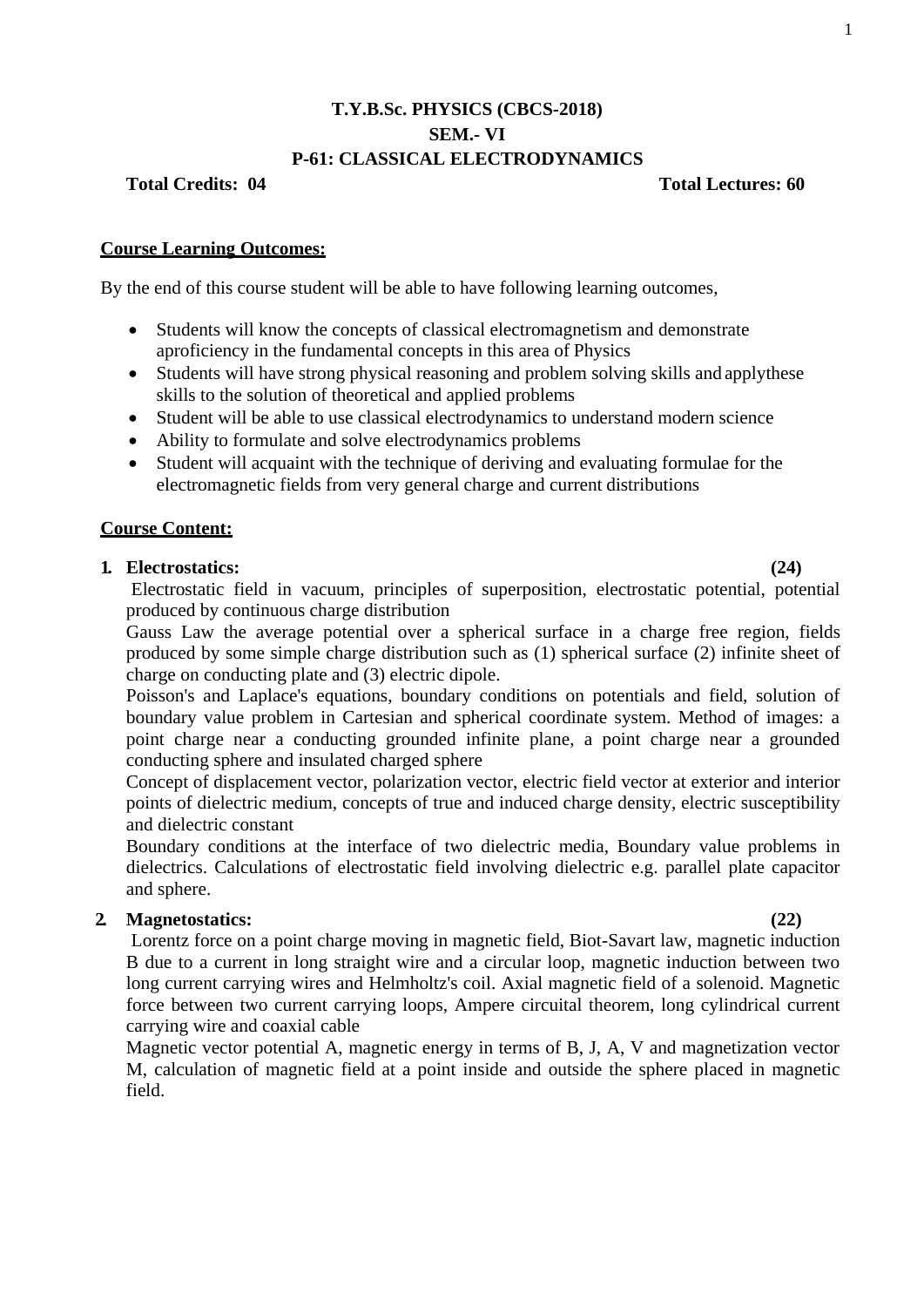# **3. Electrodynamics: (14)**

Faraday's laws of induction in integral and differential form, modified amperes circuital law, Maxwell's equations in differential and integral form

Wave equations in free space, solution of wave equation for plane wave in free space. Poynting vector in free space, electromagnetic energy, Reflection and refraction of plane wave form nonconducting boundaries (normal incidence only)

## **Reference Books:**

- 1. Foundation of electromagnetic theory by Reitz and Milford.
- 2. Introduction to electrodynamics by D. J. Griffiths.
- 3. Electrodynamics by Gupta, Singh and Kumar.
- 5. Electrodynamics by B. B. Laud.
- 4. Electrodynamics by Chopra, Agrawal.
- 6. Feynman lectures series No. II by B. J. Publication
- 7. Classical Electrodynamics by J. D. Jackson.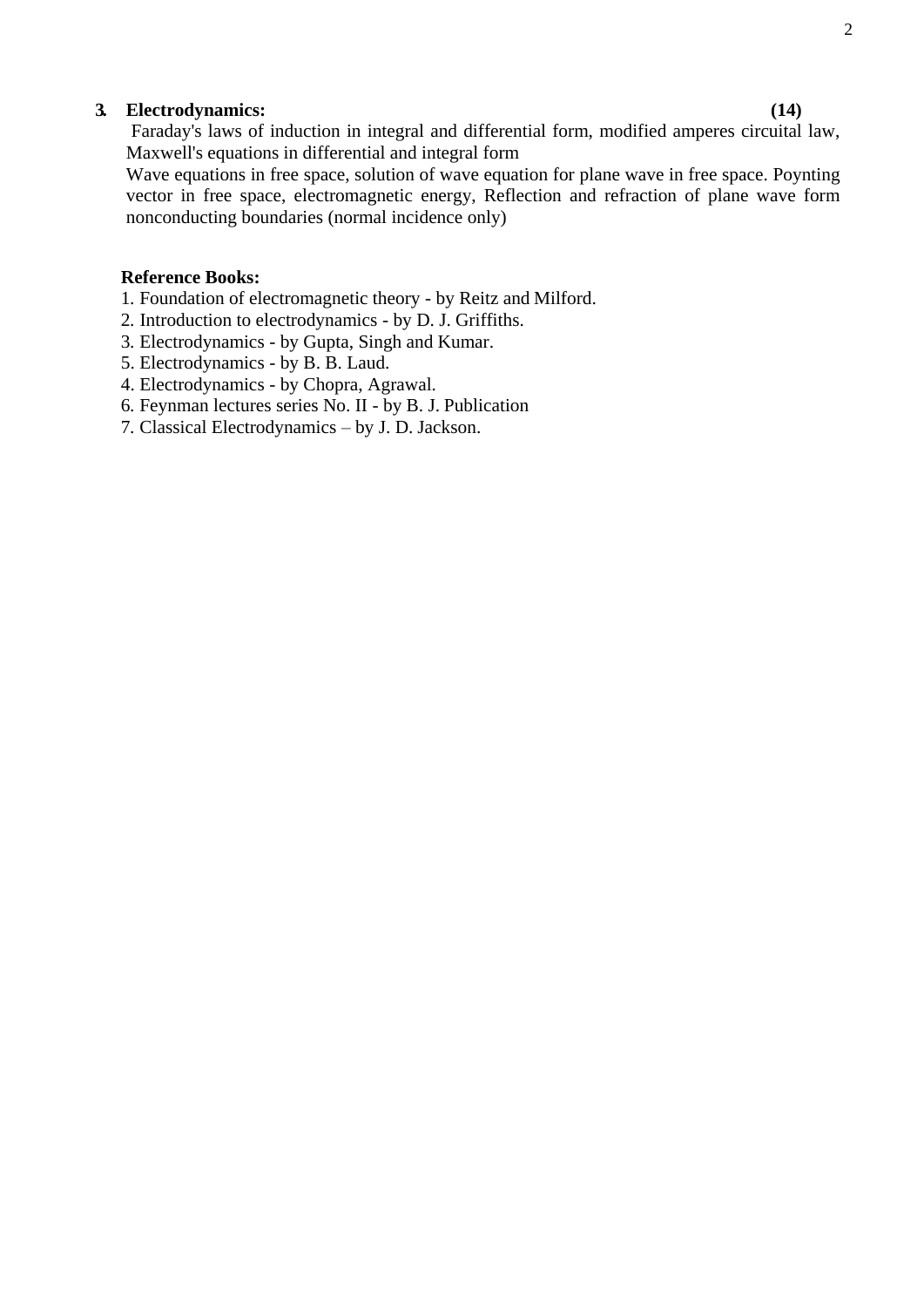# **T.Y.B.Sc. PHYSICS (CBCS-2018) SEM.- VI P-62: ATOMIC & MOLECULAR PHYSICS**

**Total Credits: 04 Total Lectures: 60**

# **Course Learning Outcomes:**

By the end of this course student will be able to have following learning outcomes,

- Students will understand the comparing between atomic emission spectroscopy and atomic absorptionspectroscopy
- Concept of Raman Spectroscopy
- Concept of X-ray Spectroscopy
- Student will be able to apply approximation techniques involved in the calculations concerning energy level corrections
- Understand the autoionization process
- Understand the nature of the various internal molecular degrees of freedom

# **Course Content:**

# **1. Atomic structure: (12)**

Rutherford model of atom, Electron orbits, Bohr atom, Energy levels and spectra (1 to 4 evision), Vector atom model (Concepts of space and quantization and electron spin), Atomic excitation and atomic spectra, Problems Ref 1 ch4

## 2. **One and two valence electron systems** (12**)**

Pauli Exclusion principle and electron configuration, quantum states, Spectral notations of quantum states, Spin-Orbit Interaction (Single valence electron atom), Energy levels of Na atom, selection rules, spectra of sodium atom, sodium Doublet.

# **3. Two valence electron systems** (1**0)**

Spectral terms of two electron atoms, terms for equivalent electrons, LS and JJ coupling schemes, Singlet Triplet separation for interaction energy of LS coupling. Lande'sInterval rule, spectra of Helium atom, Problems Ref 1 ch7 Ref. 2 ch8 and ch12

## **4. X ray spectroscopy (08)**

Nature of Xrays, Discrete and continuous Xray spectra, Daune and Hunt's Rule, X-ray emission spectra, Mosley's law and its applications, Auger effect, Problems Ref 2 ch16

# **5. Molecular spectroscopy** (**08)**

Rotational energy levels, Vibration energy levels, Rotational and Vibrational spectra, Electronic spectra of molecules Problems Ref 1 ch8

# **6. Raman spectroscopy (10)**

Classical theory of Raman Effect, Molecular polarizability, Quantum theory of Raman Effect Experimental set up for Raman Effect, Applications of Raman spectroscopy Ref 3 ch4

## **Reference Books**

- **1.** Concepts of Modern Physics 4th edition Arthur Baiser (McGraw Hill International edition)
- **2.** Introduction to Atomic spectra White.H.E (McGraw Hill International edition)
- **3.** Fundamentals of Molecular spectroscopy, C.N.Banwell and E.M McCash (McGraw Hill) International edition)
- **4.** Modern Physics, J.B.Rajam

3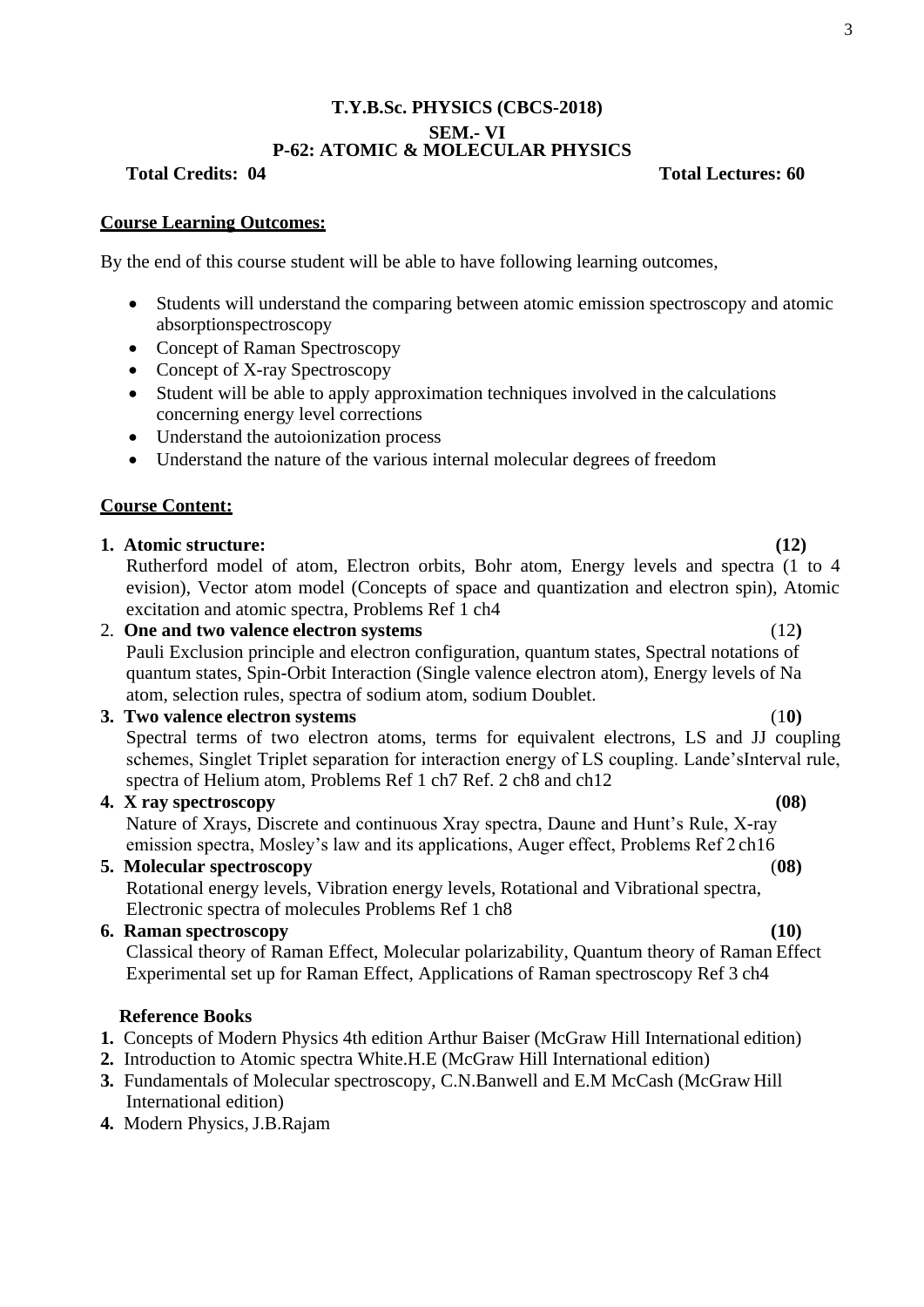# **T.Y.B.Sc. PHYSICS (CBCS-2018) SEM.- VI P- 63: NUCLEAR PHYSICS**

# **Total Credits: 04 Total Lectures: 60**

## **Course Learning Outcomes:**

By the end of this course student will be able to have following learning outcomes,

- Student will be able to understand the basic properties of nuclei and the atomic nucleus
- Describe the radioactivity and related phenomena
- Explain the various interactions of nuclear radiation with matter
- Understand the fission and fusion reactions and their applications
- Understand nuclear interactions and elementary particles involved in the interactions
- Student will also attain practical skills to evaluate specific nuclear physics parameters
- Student will gain basic knowledge about nuclear physics concepts as well as about different possibilities of nuclear physics applications in technology and medicine.

## **Course Content:**

# **1. Understanding of Nucleus (14)**

Composition, charge, size, density of nucleus, Nuclear Angular momentum,Nuclear magnetic dipole moment, Electric quadrupole moment, parity andsymmetry, Mass defect and Binding energy, packing fraction, classification of nuclei, stability of nuclei (N Vs Z Curve) and problems.

### **2. Radioactivity: (14)**

Radioactivity disintegration, concept of natural and artificial radioactivity, Properties of α, β, γ rays, laws of radioactive decay, half-life, mean life, specific activity and its units, successive disintegration and equilibriumsand radioisotopes)., applications of radioactivity (mechanical, biological etc.) Problems Ref 1 ch  $(8)$ , Ref  $2$  – ch  $(15)$  Problems Ref 4 ch  $(27, 29)$ 

## **3. Nuclear reactions: (10)**

Theories of nuclear reactions based on nuclear models, conservation laws, Q-value equation, exoergic and endoergic reactions, threshold energy in endoergic reactions,

# **4. Nuclear energy: (10)**

Nuclear fission, nuclear fusion, energy available from fission, controlled chain reactions, nuclear reactors (heterogeneous, swimming pool, breeder reactors)

# **5. Particle Accelerator and Detectors (12 )**

Introduction to particle Accelerators, Linear (electron/proton Linac)Cyclic (Cyclotron), Classification of Nuclear Detector, Gas filled Detectors (G. M. counter), Solid state detectors (NaI(Tl)scintillation counter) Problems Ref 1ch(7,12)

### **Reference books**

1. Introduction to Nuclear PhysicsH.A.Enge (Addition Wesley co.)

- 2 The Atomic NucleusR.D.Evans (Tata McGraw Hill co.)
- 3 Concepts of Nuclear Physics B.L.Cohen (Tata McGraw Hill co.)

4 Schaum's Outline Series Modern PhysicsR.Gautrearu (McGraw Hill co.)

- 5 Introduction to Nuclear Physics, S. B. Patel
- 6 Atomic and Nuclear PhysicsShatendra Sharma (Pearson Education,1st Edition)
- 7 Nuclear PhysicsKaplan (Narosa Publishing House)

8 Introductions to Nuclear PhysicsY.R. Waghmare (Oxford IBH.)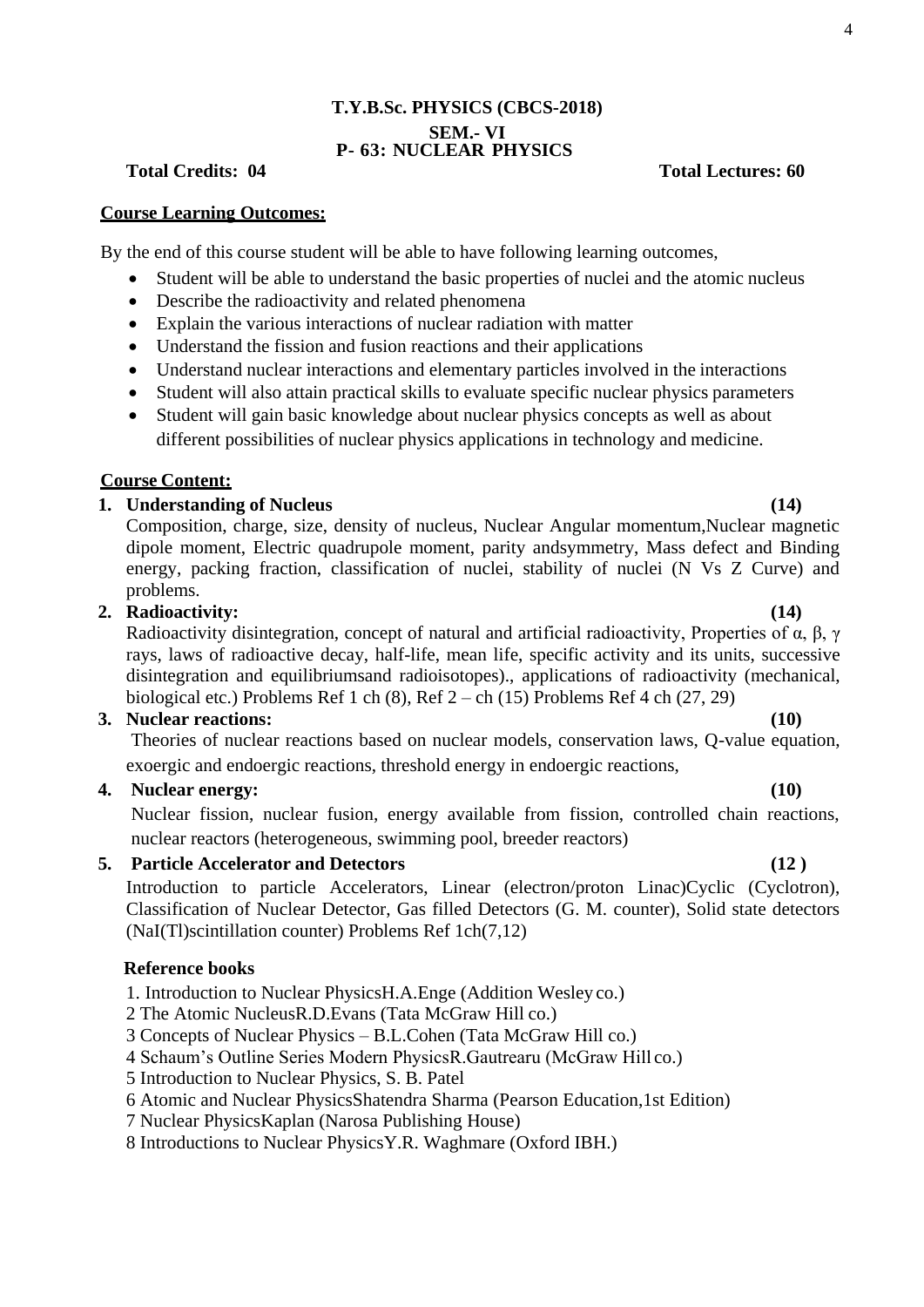# **T.Y.B.Sc. PHYSICS (CBCS-2018) SEM.- VI P-64: COMPUTATIONAL PHYSICS**

### **Course Learning Outcomes:**

By the end of this course student will be able to have following learning outcomes,

- Student will gain the basic knowledge of numerical methods
- Understand the basic programming skills
- Understanding of the applicability of numerical methods for modeling physical systems and its advantages and disadvantages
- Demonstrate skills to use numerical methods for modeling physical systems
- Demonstrate the ability to estimate the errors in the use of numerical methods
- Demonstrate skills to write and develop simple programs in MATLAB

### **Course Content:**

## **1. Introduction: (14)**

Introduction to computer, block diagram of computer, introduction to algorithm and flow chart Programming languages (1) lower level languages (machine and assembly language), higher level languages (need and utility against lower level languages, various higher level languages and their applications), History of 'C' language, introduction to C programming language

### **2. C fundamentals: (12)**

Structure of 'C' program, C character set, identifies and keywords, data types, constants and variables, array declaration, expressions statements, symbolic operators, Types of operators, library functions.

## **3. Data input and output: (04)**

Single character input/output functions - print(), scan(), getchar(), single character function, putchar  $($ ), get $(n)$ , gets $()$ , puts $()$ 

### **4. Control statements: (10)**

The WHILE statement, DO-WHILE statement, FOR statement, nested loop, IF-ELSE statement, BREAK statement, CONTINUE statement, SWITCH statement, GOTO statement, 'C' programming based on control statements

## **5. Array and pointers: (10)**

Defining an array, declaring an array, 1D and 2D, processing an array, passing an array to function, multidimensional array, string (character array), fundamentals of pointers, pointer declaration, passing a pointer to a function

**6. Functions and program structure: (04)** Definition of function, accessing a function, passing an argument to a function, functions prototypes, recursion, storage classes

### **7. Computer graphics: (02)**

Introduction to graphics, some simple graphic commands

**8. Computational Physics: (04)**

To find the roots of an algebraic equation, Bisection method, errors in computation, Iterative methods: Discussion of algorithms and flow charts, Writing 'C' programs.

# **Reference books**

- 1. The C programming language by B. W. Kerningham and D. M. Ritchie.
- 2. Programming with C by Schaum's outline series.
- 3. Introduction to methods of numerical analysis by S. S. Shastry.
- 4. Let us C by Y. Kanetkar.
- 5. Computer orientation numerical methods:- V. Rajaraman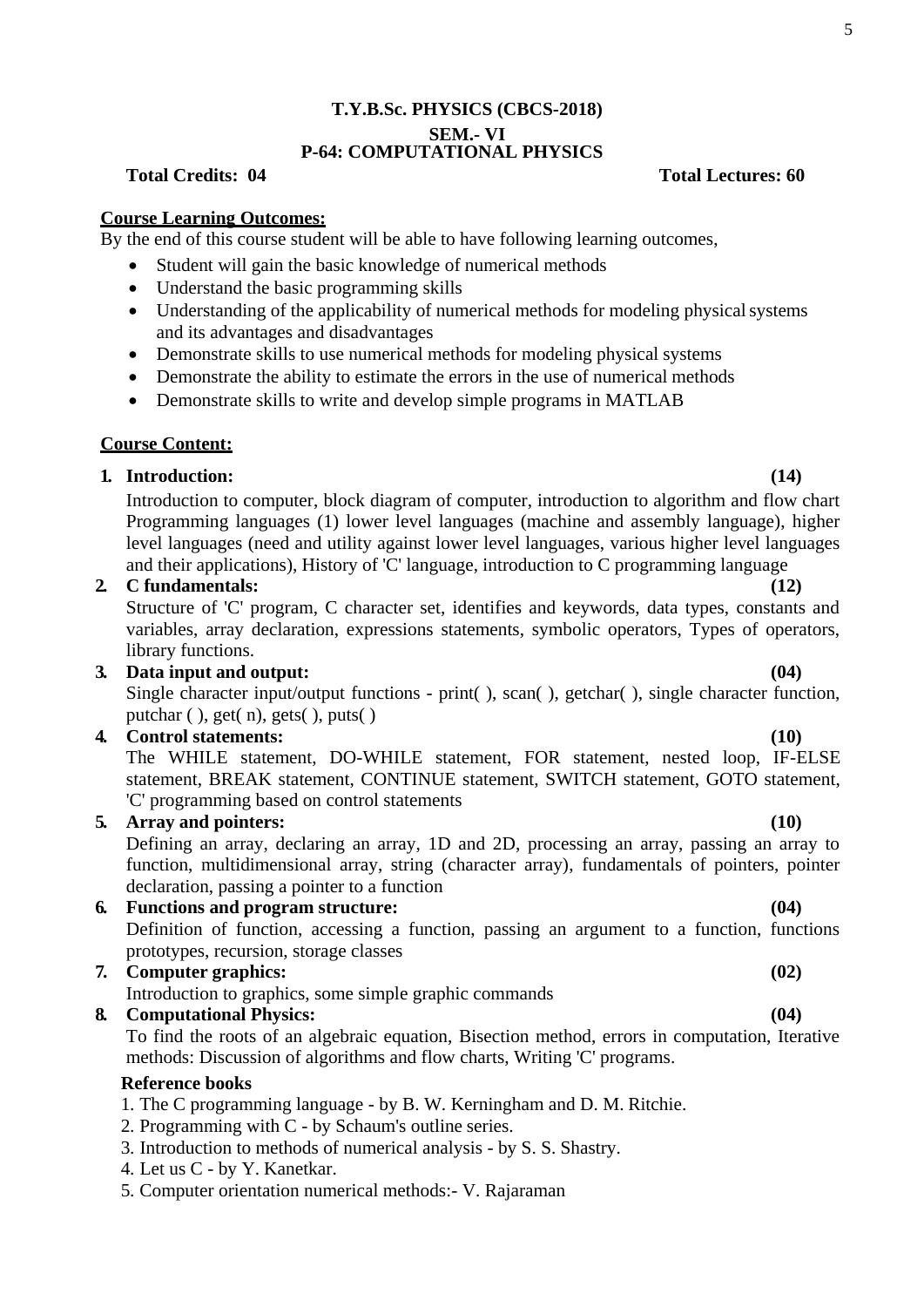## **T.Y.B.Sc. PHYSICS (CBCS-2018) SEM.- VI P-65: THERMODYNAMICS & STATISTICAL PHYSICS**

**Total Credits: 04 Total Lectures: 60**

### **Course Learning Outcomes:**

By the end of this course student will be able to have following learning outcomes,

- Student will have thorough knowledge on different classical and quantum mechanical distribution functions
- Can explain the procedures for deriving the relation between thermodynamic parameters such as pressure, temperature, entropy and heat capacity from the distribution functions.
- Can explain phase transitions and magnetization in magnetic systems
- Can analyze phase diagrams, phase transitions and explain the different concepts in statistical Physics
- Can apply the methods of statistical physics in other fields of physics and related fields.

### **Course Content:**

## **1. Kinetic Theory of Gases (12)**

Introduction, Fundamental assumptions of Kinetic theory of gases, kinetic interpretation of temperature, Mean free path, Transport phenomenon, Viscosity, Thermal conductivity and diffusion, Problems

# **2. Maxwell's thermodynamic relations: (12)**

Basic ideas of thermodynamic functions- internal energy, enthalpy, helmholtz free energy fuction, Gibb's potential energy fuction, Maxwell's relations, applications of Maxwell's relations- first, second and third Tdsequations,Energy equations, difference in heat capacity foe ideal gas and real gas, ratio of heat capacities, variation of Cp with volume and variation of Cv with pressure, Problems

## **3. Joule-Thomson effect: (12)**

Joule- Thmoson effect and its applications- Production of low temperature, Porousplug experiment, observations and theory for J-T expansion (cooling effect) for ideal gas, expression of inversion temperature real gas, Liquefaction of gases- principle of regenerative cooling, air liquifier, liquification of Helium, strides toward the asolute Zero-adiabatic demagnetization, experimental set up and thermodynamics of the process, Problems

### **4. Elementary Concepts of Statistics: (10)**

Probability, distribution functions, Random Walk and Binomial distribution, Simple random walk problem, Calculation of mean values, Probability distribution for large-scale N, Gaussian probability distributions,

**5. Statistical Distribution of System of Particles: (08)**  Specification of state of system, Statistical ensembles, Basic Postulates, Probability calculations, Behaviors of density of states, Thermal, Mechanical and general interactions

# **6. Statistical Ensembles: (08)**

Micro canonical Ensemble (Isolated System), Canonical ensembles, simple application of Canonical ensemble, Molecules in Ideal gas, Calculation of mean values in canonical ensemble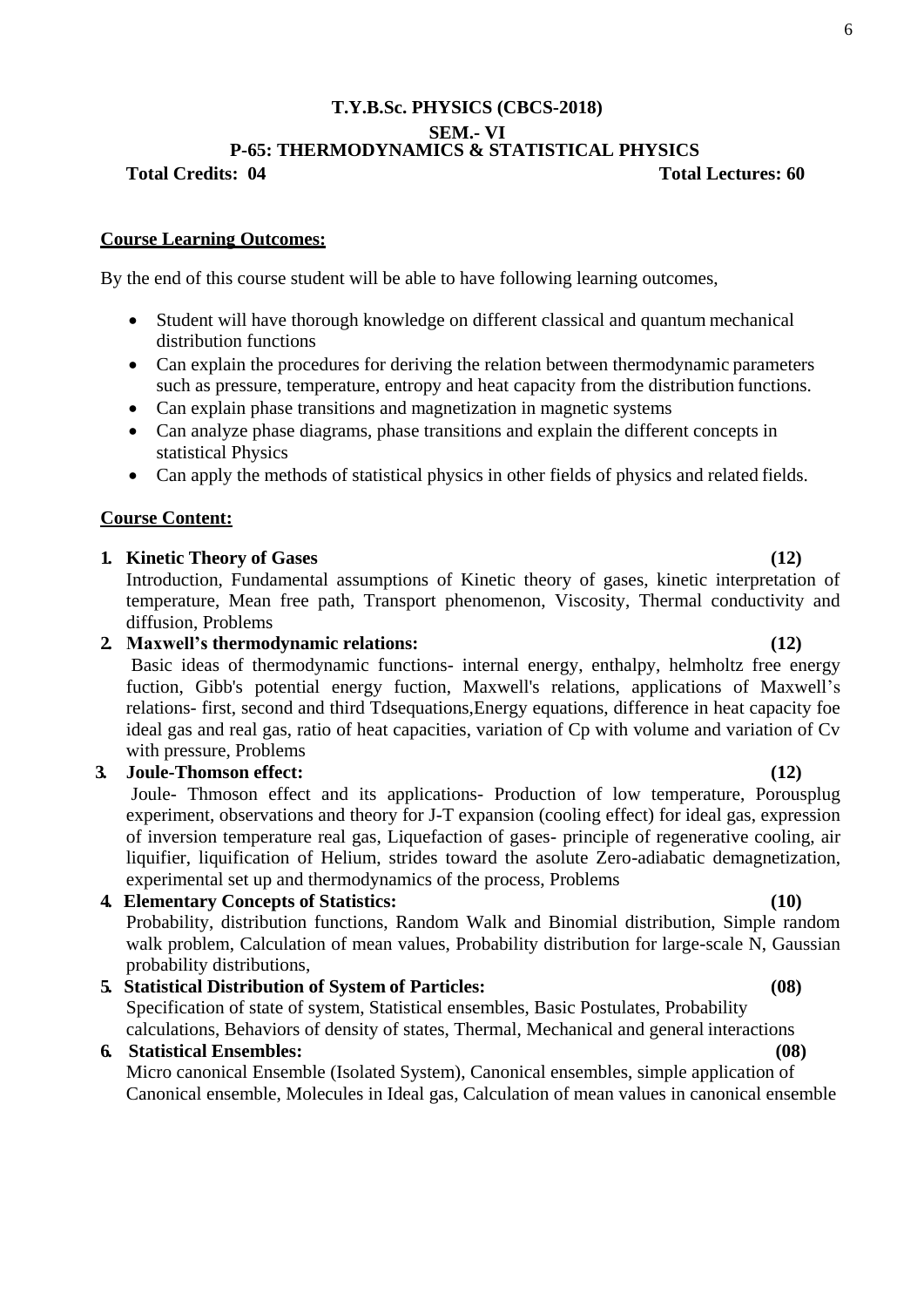## **Reference books**

- 1. Heat and thermodynamics by Zeemansky.
- 2. Heat and thermodynamics by Brijlal and Subramaniam
- 3. A text book of heat and thermodynamics by Shah and Shrivastav.
- 4. Fundamental of statistical physics and thermal physics by Reif.
- 5. Statistical physics by Laud.
- 6. Theory and experiment on Thermal physics; P. K. Chakrabarti, New Central Book Agency (P) Ltd.
- 7. Statistical and Thermal physics, By Lokanathan, R.S. Gambhir,
- 8. Perspectives of modern physics, By A. Beiser
- 9. A primer of Statistical Mechanics, By R.B. Singh
- 10. Statistical Mechanics, By Gupta, Kumar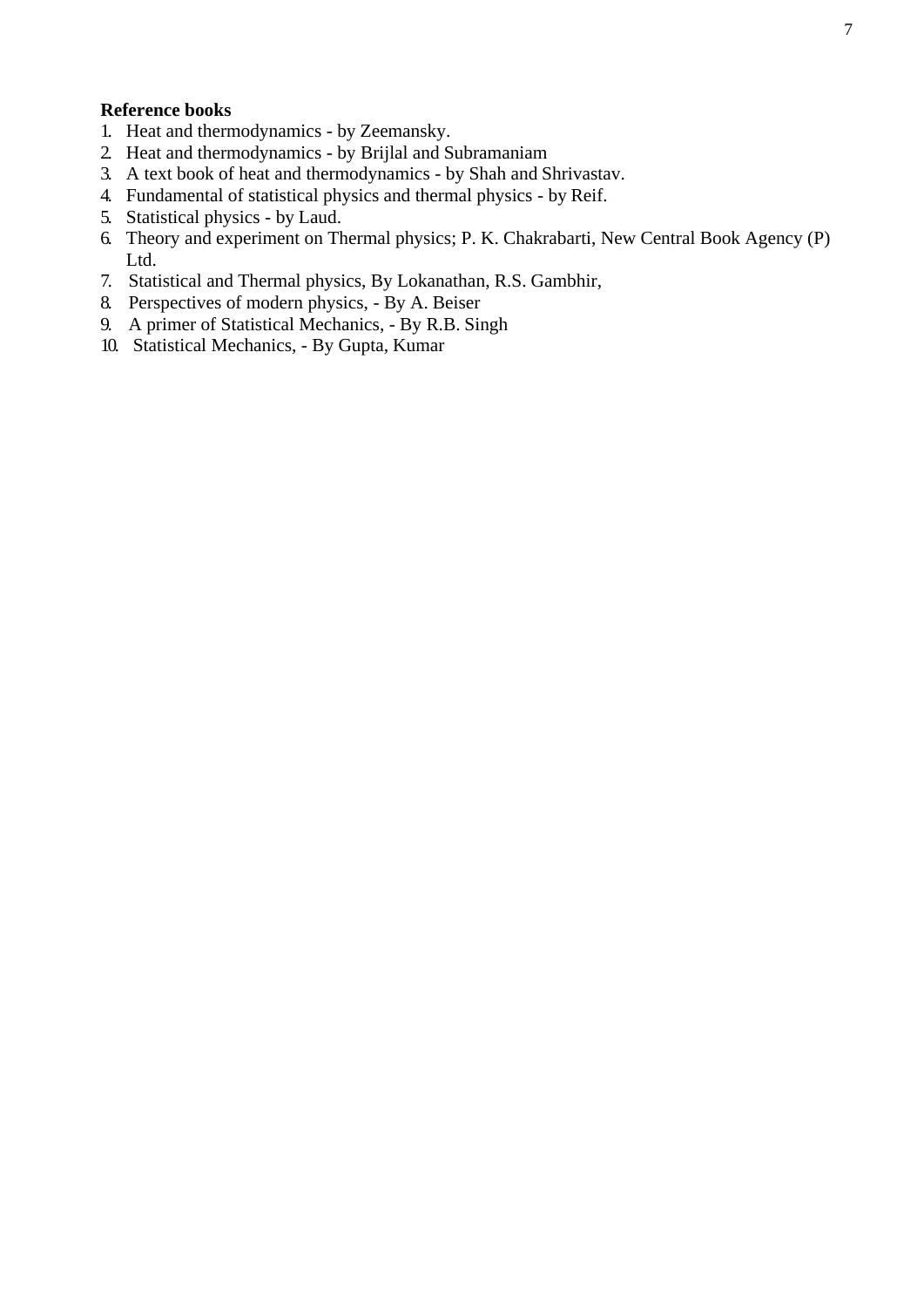# **T.Y.B.Sc. PHYSICS (CBCS-2018) SEM.- VI P-66: PRACTICAL COURSE – VIII**

# **Total Credits: 02**

# **Course Learning Outcomes:**

By the end of this course student will be able to have following learning outcomes,

- **1.** Understanding of working of microphone/speaker
- **2.** Study of measurement of unknown frequency of typical tuning fork
- **3.** Determination of wavelength of LASER by grating and cylindrical obstacle method
- **4.** Concept of double refraction using Prism
- **5.** To measure the refractive index of glass and liquid
- **6.** Understanding of concepts of cardinal points and focal length in optics

# **Course Content:**

- **1.** Determination of velocity of sound in liquid by ultrasonic interferometer.
- **2.** Determination of unknown frequency of tuning fork/AC
- **3.** Characteristics of microphone/loudspeaker
- **4.** Frequency response of loudspeaker (twitter, woofer, mid-range)
- **5.** Determination of wavelength of He-Ne laser by using grating.
- **6.** Study of double refraction phenomenon of prism.
- **7.** Determination of wavelength of He-Ne laser by cylindrical obstacle.
- **8.** Study of the characteristics of a laser beam.
- **9.** R.I. of glass and liquid by total internal reflection.
- **10.** Determination of unknown wavelength of a given source using Lloyd's single mirror.
- **11.** To determine the resolving power of granting.
- **12.** To estimate the temperature of sodium flame.
- **13.** Determination of cardinal points of given lens by Searle's Goniometer.
- **14.** Determination of various focal lengths of zone plate and wavelength of light used.
- **15.** Determination of refractive index of liquid using hollow prism.
- **16.** Study of interference by Quinck's method

# **Note: At least 8 experiments should be performed from the course**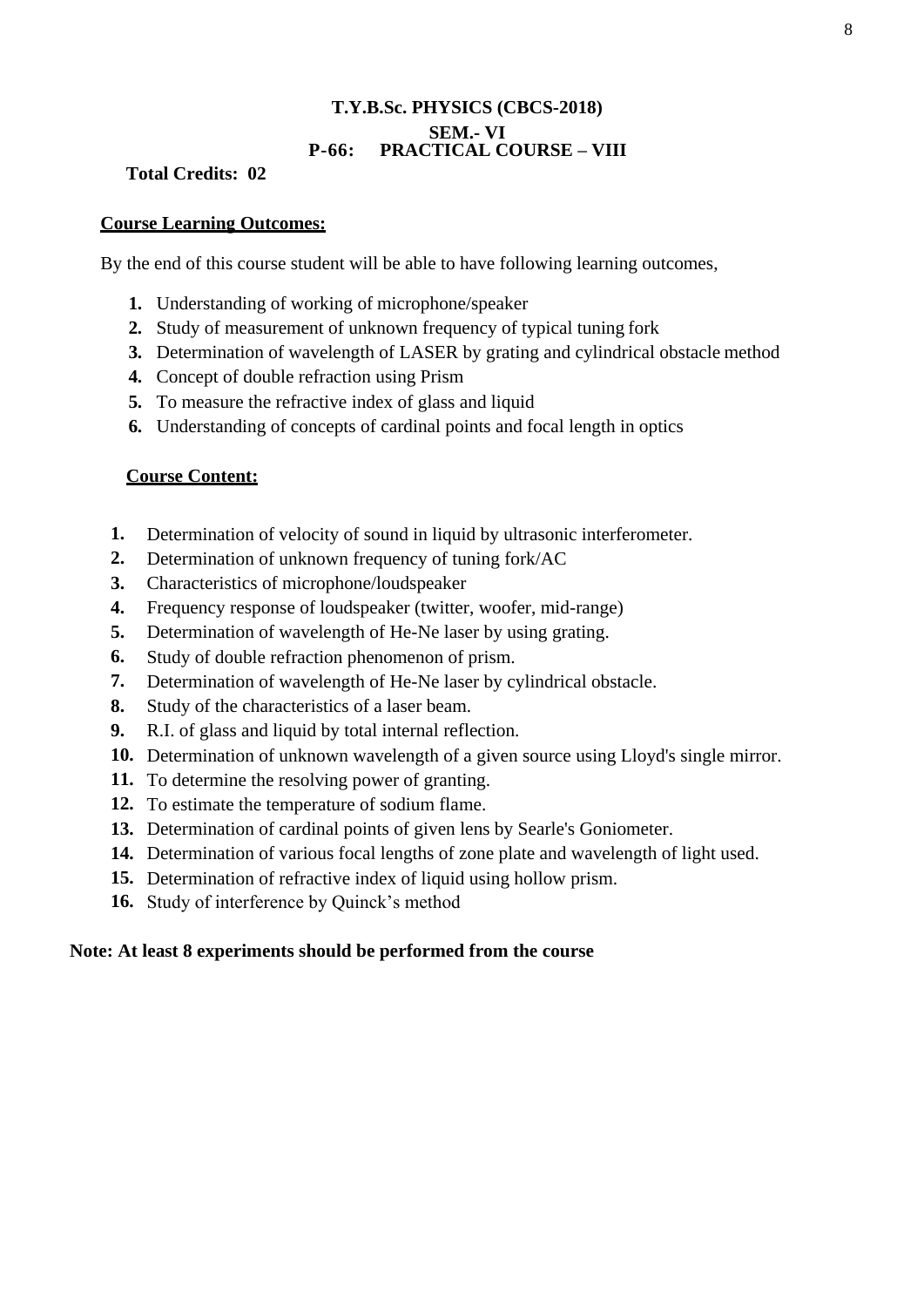# **T.Y.B.Sc. PHYSICS (CBCS-2018) SEM.- VI P-67: PRACTICAL COURSE – IX**

# **Total Credits: 02**

# **Course Learning Outcomes:**

By the end of this course student will be able to have following learning outcomes,

- **1.** Understanding of X-ray diffraction technique
- **2.** Understanding of Enstein's photo-electric relation using photocell.
- **3.** Basics of C-programming for calculation of prime numbers, matrix addition and multiplication, numbers, graphics etc.
- **4.** Study of Nano-particles

# **Course Content:**

- **1.** Study of XRD spectra of any matter
- **2.** Study of optical absorption of nanoparticles.
- **3.** Write a program to find out the first 100 prime numbers
- **4.** Write a program to find Matrix multiplication / addition
- **5.** Verification of Einstein's photo-electric relation using photocell (Determination of h)
- **6.** Position time data using kinematic equations
- **7.** To Find the pressure using Vander Waals' equation of state
- **8.** Write a program to find maximum/minimum number in a set of given numbers.
- **9.** Write a program to sort an array in ascending/descending order
- **10.** Write a program to find the sum of digits.
- **11.** Write a program to find Decimal to binary conversion.
- **12.** Write a program to display the string in reverse order.
- **13.** Write a program to find out whether given number is prime number or not.
- **14.** Write a program for Graphics (line, circle, arc, ellipse, bar, draw poly)

# **15. COMPUTER INTERFACED PHYSICS EXPERIMENTS/INSTRUMENTATION**

- 1. Charging and discharging of capacitor and RC time constant
- 2. Measurement of g using simple pendulum
- 3. Velocity of sound
- 4. Radiation detection
- 5. IV Characteristics of diode
- 6. Temperature controller using AD590
- 7. Study of IC 7490 as mod 2, mod 5, mod 7 and mod 10 counter

# **Additional Activities (Any One)**

- 1. One educational tour with report equivalent to two experiments
- 2. Demonstrations: any two demonstrations equivalent to two experiments
- 3. Mini project equivalent to two experiments
- 4. Use of plagiarism software to find plagiarism in research work.

# **Note: Students have to perform at least one additional activity in addition to eight experiments.**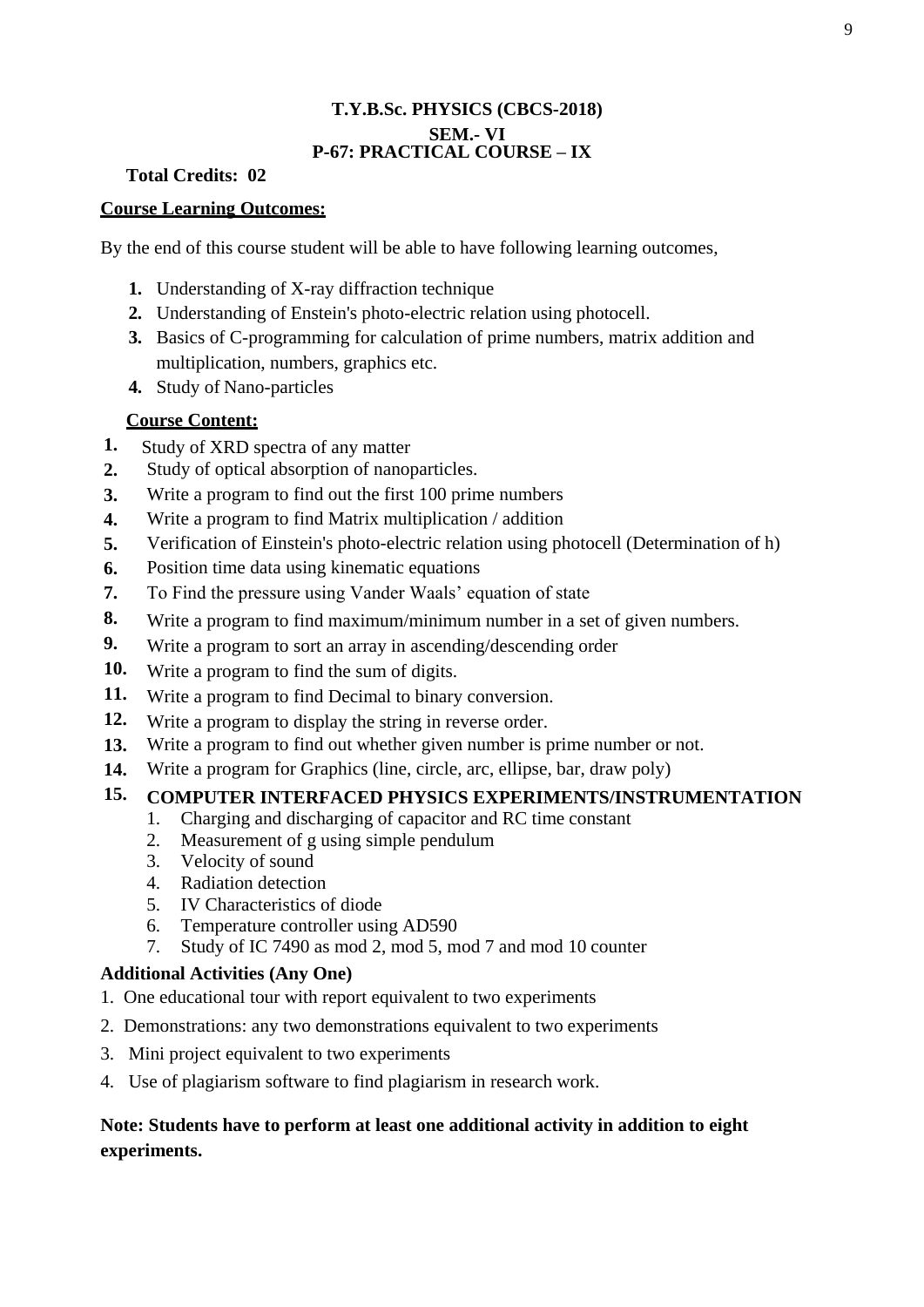# **T.Y.B.Sc. PHYSICS (CBCS-2018) SEM.- VI P-68: PRACTICAL COURSE – X (PROJECT WORK)**

**Total Credits : 02**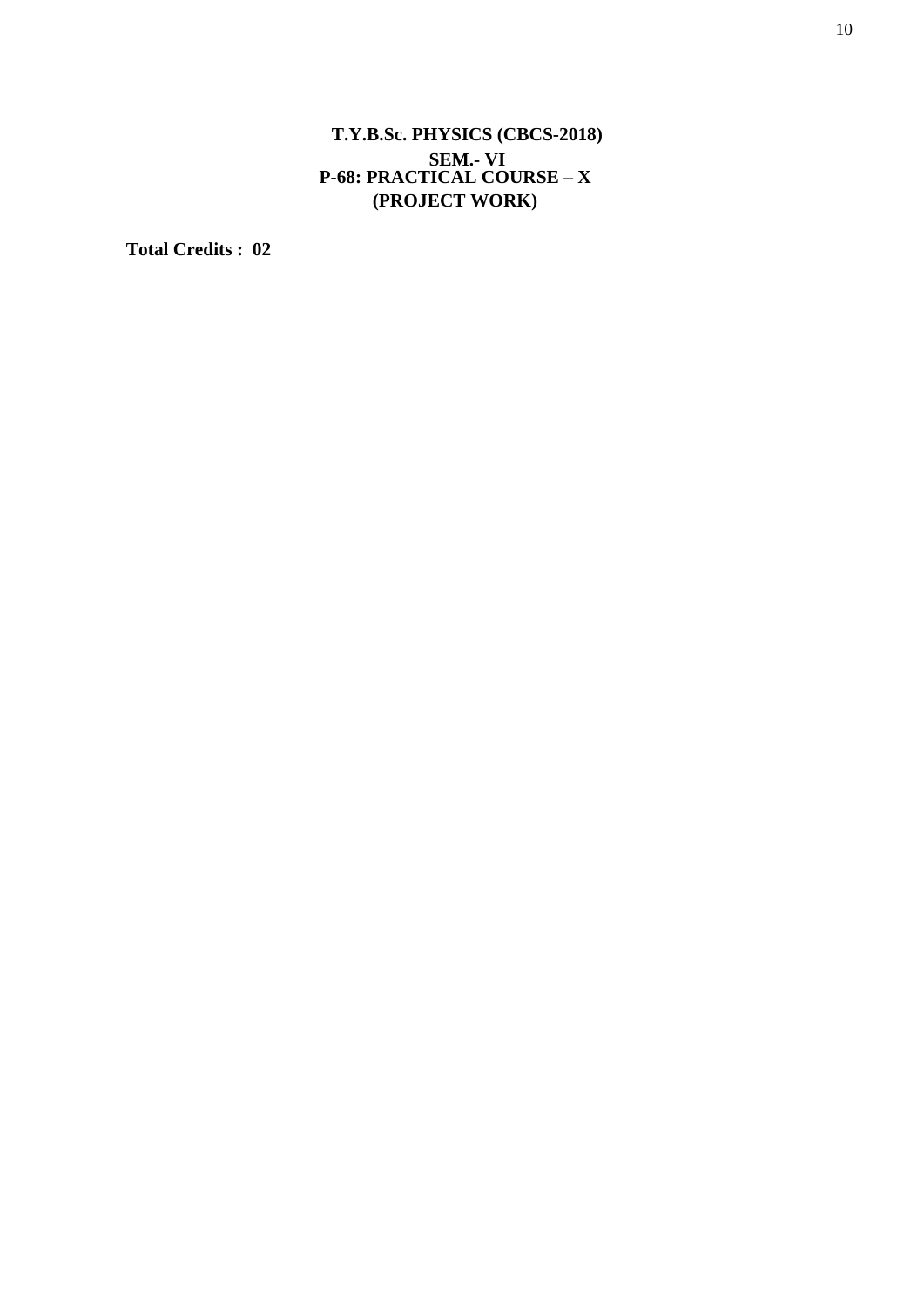# **T.Y.B.Sc. PHYSICS (CBCS-2018) SEM.- VI Elective II (Student should select any one of the following subject) P-69A: Elective II (A) Renewable Energy Sources**

## **Total Credits: 04 Total Lectures: 60**

### **Course Learning Outcomes:**

By the end of this course student will be able to have following learning outcomes,

- Describe the environmental aspects of non-conventional energy resources
- Understanding the need of renewable energy resources, historical and latest developments
- Describe the use of solar energy and the various components used in the energy production
- Understanding the need of wind energy and the various components used in energy generation
- Acquire the knowledge of fuel cells, wave power, tidal power and geothermal principles and applications.

## **Course Content:**

# **1. An Introduction to Energy Sources: (14)** Conventional and non-conventional sources of energy, Structure and characteristics of sun, Solar Constant, Electromagnetic energy spectrum, Solar radiations outside earth atmosphere, Solar radiation at the earth surface, problems.

# **2. Photothermal Applications: (14)**

Liquid flat plate collector, construction and working, Energy balance equation (without thermal analysis) , Concentrating collectors, Advantage and disadvantage, Solar distillation, Solar drying, Solar cooker(box type), Solar water heating systems.

## **3. Photovoltaic systems: (12)**

Introduction , Photovoltaic principle, Power output and conversion efficiency, Limitation to photovoltaic efficiency, Basic photovoltaic system for power Generation, Advantages and disadvantages, Types of solar cells, Application of solar photovoltaic systems.

# **4. Energy from Biomass: (10)**

Introduction , Bio -mass conversion technologies , Bio-gas generation Factors affecting biodigestion (list of factors) , Methods for obtaining energy from biomass, Thermal gasification of biomass , Working of downdraft gasifier , Advantages and disadvantages of biological conversion of solar energy

## **5. Wind Energy (06)**

Introduction, Classification and description of wind machines, Wind data

### **6. Photocatalysis: (04)**

Introduction, Concept of Photocatalysis, Photocatalysis materials its advantages.

### 11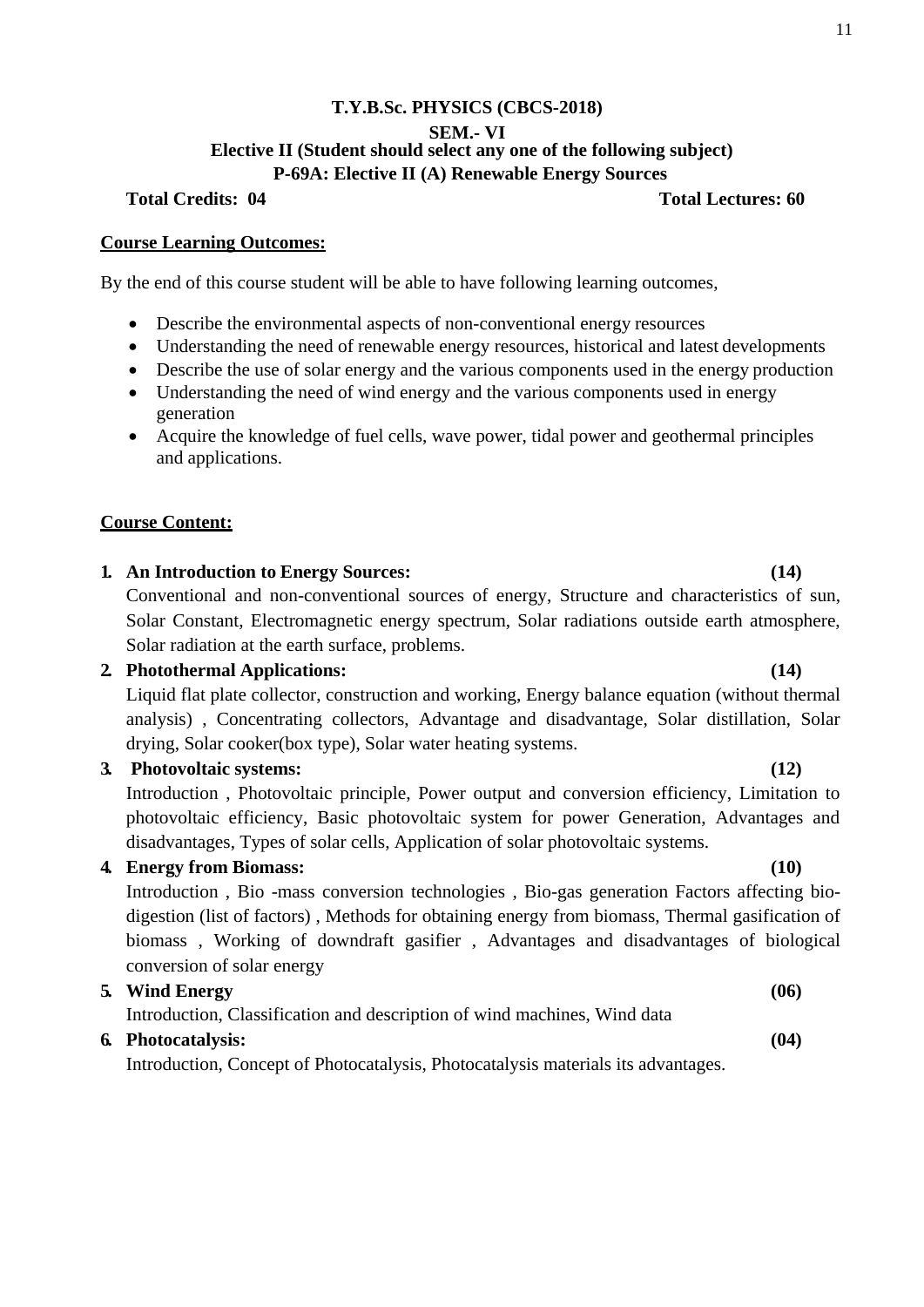# **Reference Books:**

- 1. Non-conventional Energy sources, G. D. RAI (4th edition), Khanna Publishers, Delhi.
- 2. Solar Energy, S.P. Sukhatme (second edition), Tata Mc.Graw Hill Ltd, New Delhi.
- 3. Solar Energy Utilisation**,** G. D. RAI (5th edition), Khanna Publishers,Delhi.

# **List of Experiments:**

- 1. Fuel value of wood/charcoal.
- 2. Study of sensible heat storage using liquid.
- 3. Selective and Non-selective coatings Determination of Selectivity ratio.
- 4. Thermal efficiency of liquid flat plate collector.
- 5. Study of box type solar cooker.
- 6. Determination of instantaneous thermal efficiency of parabolic collector.
- 7. Efficiency and fill factor of solar cells.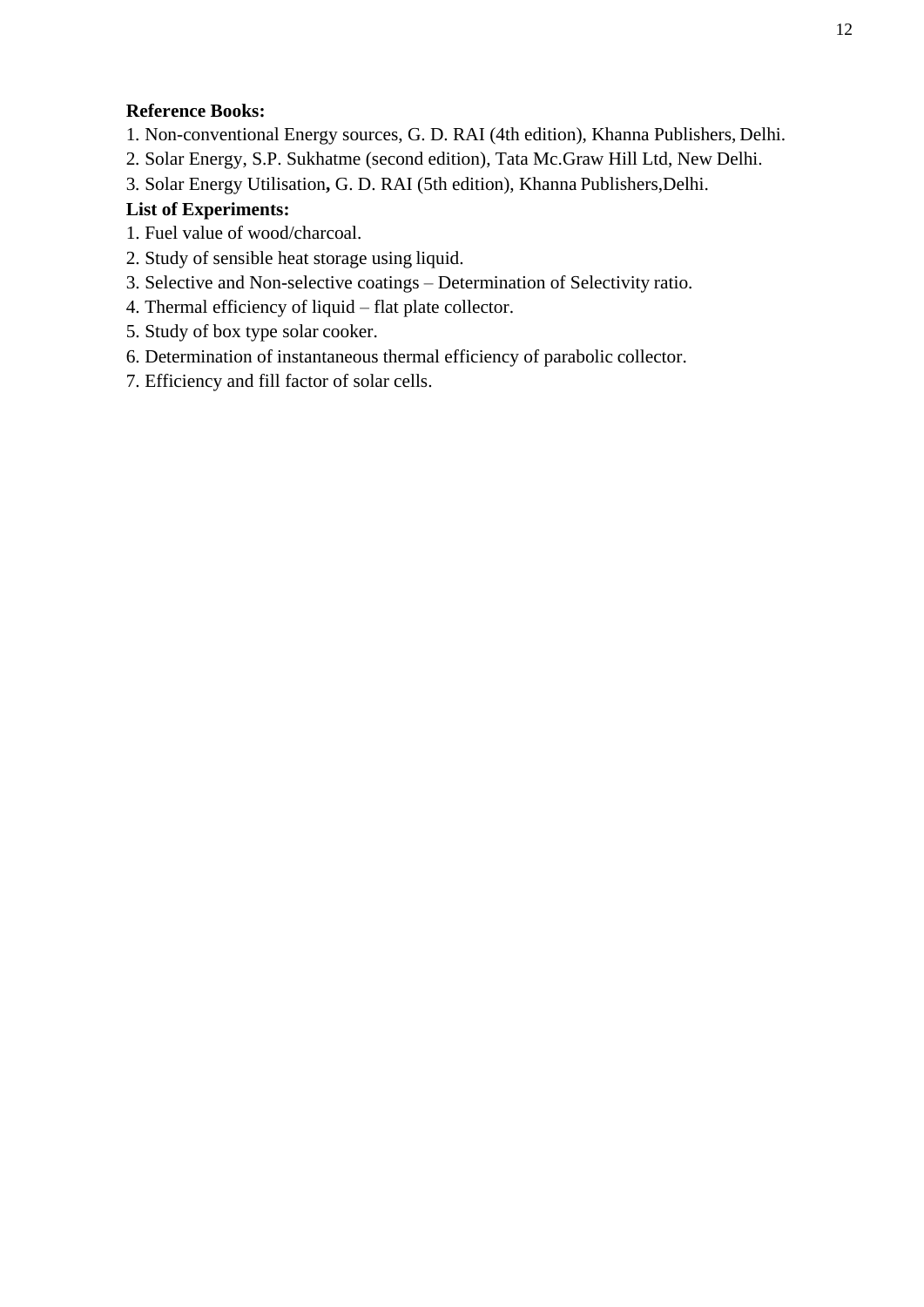## **T.Y.B.Sc. PHYSICS (CBCS-2018) SEM.- VI P-69B: Elective II (B) Physics of Nanomaterials**

**Total Credits: 04 Total Lectures: 60**

# **Course Learning Outcomes:**

By the end of this course student will be able to have following learning outcomes,

- Students will be able to explain the effects of quantum confinement on the electronic structure andcorresponding physical and chemical properties of materials at nanoscale.
- Choose appropriate synthesis technique to synthesize quantum nanostructures of desiredsize, shape and surface properties.
- Ability to correlate properties of nanostructures with their size, shape and surfacecharacteristics.
- Will be able to appreciate enhanced sensitivity of nanomaterial based sensors and their novel applications in industry.
- Student will gain understanding of different characterization techniques

# **Course Content:**

**1. Introduction to nanomaterials: (14)** Introduction to nano-sized materials and structures, Brief history of nanomaterials and challenges in nanotechnology, Significance of nano-size and properties, classification of nanostructured materials **2. Methods of synthesis of nanomaterials: (14)**  Bottom-up and Top-down approaches, Physical methods: High energy ball milling, Physical vapour deposition, Ionized cluster beam deposition, sputter deposition, Ultrasonic spray pyrolysis etc. Chemical methods: colloidal method, co-precipitation and sol-gel method Hybrid method: Electrochemical and chemical vapour deposition. **3. Characterization techniques: (12)** UV- visible spectroscopy, X-ray diffraction, Scanning electron microscopy, Transmission electron microscopy **4. Properties of nanomaterials: (08)** Mechanical, Electrical, Thermal, Optical, solubility, melting point and Magnetic properties **5. Special nanomaterials: (06)** Carbon nanotubes, quantum dots, NanocrystallineZnO and TiO2 **6. Applications: (06)**

Nanoelectronics, Medical, Biological, Automobiles, Space, Defense, Sports, Cosmetics, Cloth industry etc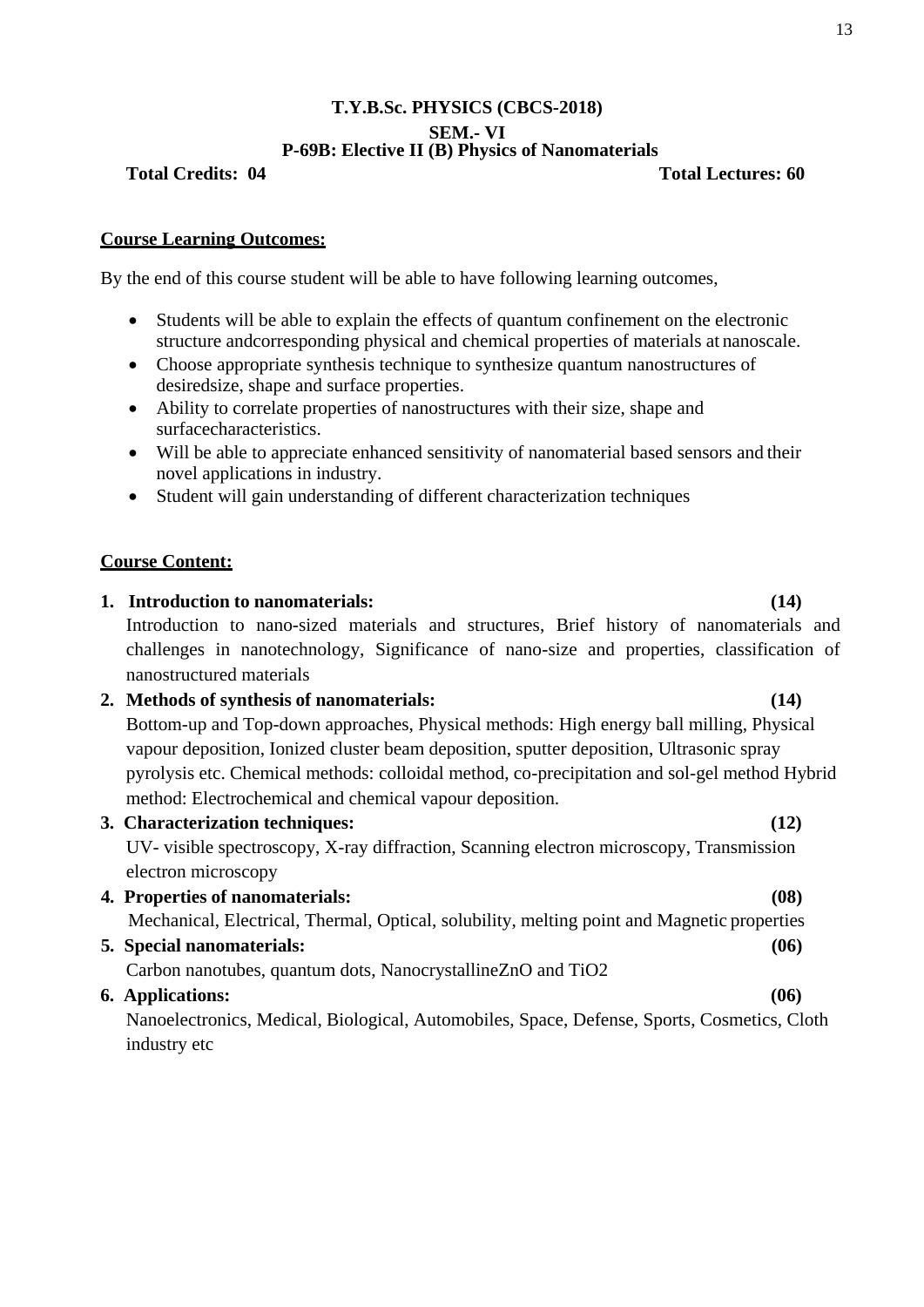# **Reference Books:**

- 1. Nanotechnology: Principles and Practices: Sulbha Kulkarni, Capital Publishing Co. New Delhi.
- 2. Introduction to nanotechnology, by C. P. Poole Jr. and F. J. Ownes, Willey Publications.
- 3. Origin and development of nanotechnology: P.K.Sharma, Vista International publish house.
- 4. Nanostructure and nanomaterials synthesis, Properties and applications, by G. Cao, Imperials College Press, London.

# **List of experiments:**

- 1. Synthesis of metallic nanoparticles by wet chemical method.
- 2. Study of optical absorption of nanoparticles.
- 3. Determination of nanoparticles size from X-ray diffraction spectra.
- 4. Synthesis of silver nanoparticles from silver nitrate by reduction using surfactant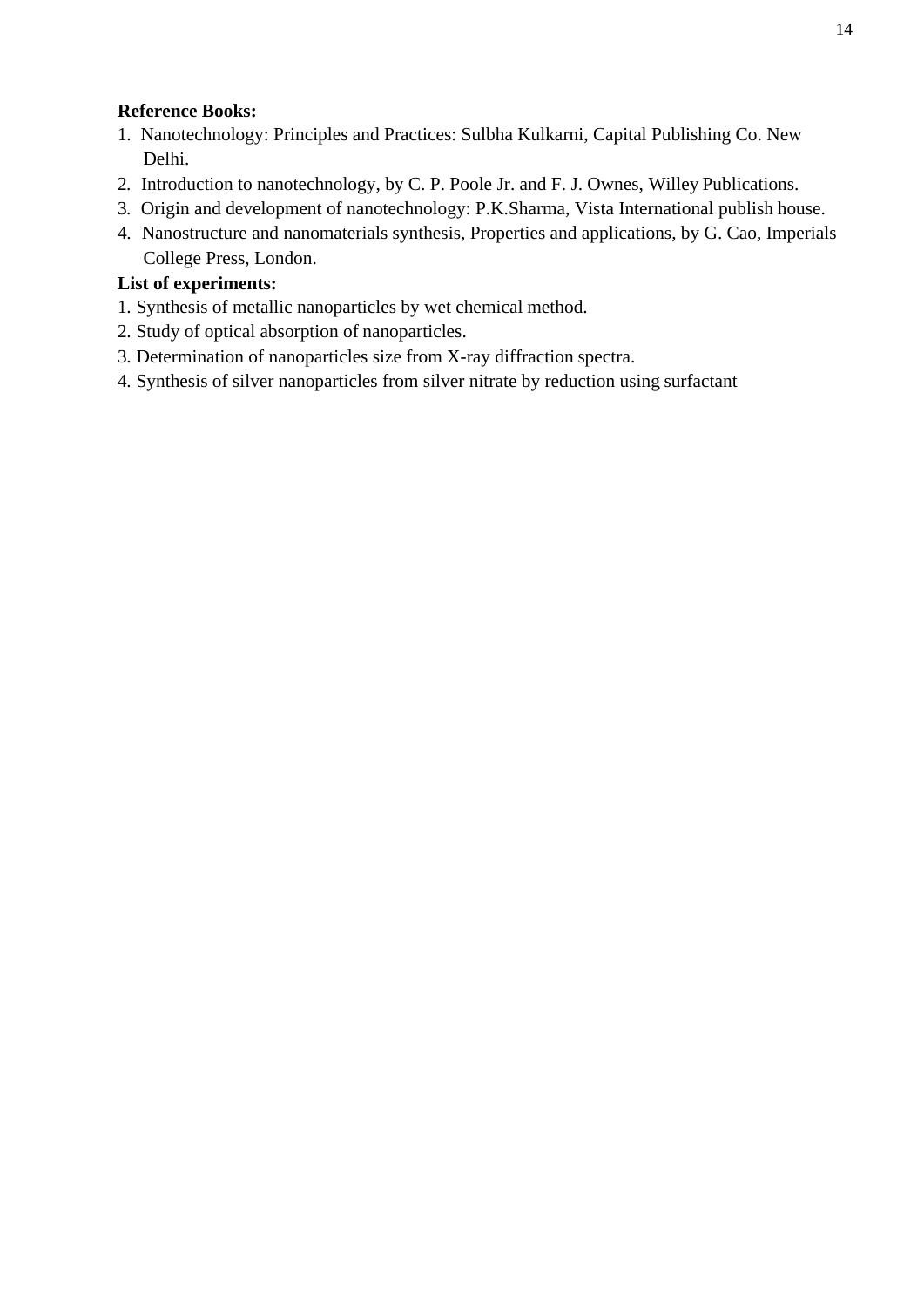# **T.Y.B.Sc. PHYSICS (CBCS-2018) SEM.- VI P-69C: Elective II (C): Digital Electronics II**

## **Total Credits: 04 Total Lectures: 60 Course Learning Outcomes:**

By the end of this course student will be able to have following learning outcomes,

- Students will be able to distinguish between analog and digital systems
- Understand the various registers used in the circuits and their operation
- Understanding of how memory devices works
- Knowledge of analog to digital conversion concepts and mechanism

# **Course Content:**

## **1. Memory devices and memory Organization (16)**

Types of Memory – volatile and nonvolatile, SRAM and DRAM, Classification and Working principle of memory devices; RAM,ROM, PROM, EPROM, and EEPROM, UVEPROM, Flash RAM; Concept of Diode Matrix ROM, speed and cost range of memory devices, Memory organization - building the required memory size by using available memory chips, memory address map

## **2. Registers (08)**

Buffer, left shift, right shift, SISO, SIPO, PISO, PIPO Registers Study of IC 74194, 74195, 74198

# **3. Information in digital form (08)**

bit, nibble, byte, word concepts, problems in communication of digital data, codes –Straight binary code, Natural BCD code, Excess-3 ,gray, alphanumeric code, Error detection and correction code

# **4. Encoders (08)**

Construction, working and application, Decoders construction, working and application, Study of encoder & decoder IC

# **5. Need and advantages of Digital system (20)**

Need of analog to digital, digital to analog converters, Parameters for converter, DACweighted Resistor and its limitations, R-2R ladder, specification of D/A converter. Calibration of DAC circuit .Study of DAC IC ADC-principle of conversion, sampling theorem, quantization and encoding, parallel comparator A/D , Successive-approximation A/D, Counting A/D, Dual slop, Specifications of A/D converter, calibration, Study of A/D ICs ,

# **Reference Books**

- 1) Digital Electronics by R.P.Jain
- 2) Basic Electronics by B.L.Theraja
- 3) Electronic Principles by Malvino
- 4) Computer architecture and organization by Rifiqzaman and Chandra
- 5) The Intel Microprocessor by Barry.B.Brey

# **List of Experiments:**

- i) Study of diode matrix ROM
- ii) Study of Analog to Digital Convertor
- ii) Study of Encoder
- iv) Study of IC 7495 as Shift Register.
- v) Study of R-2R Digital to Analog Convertor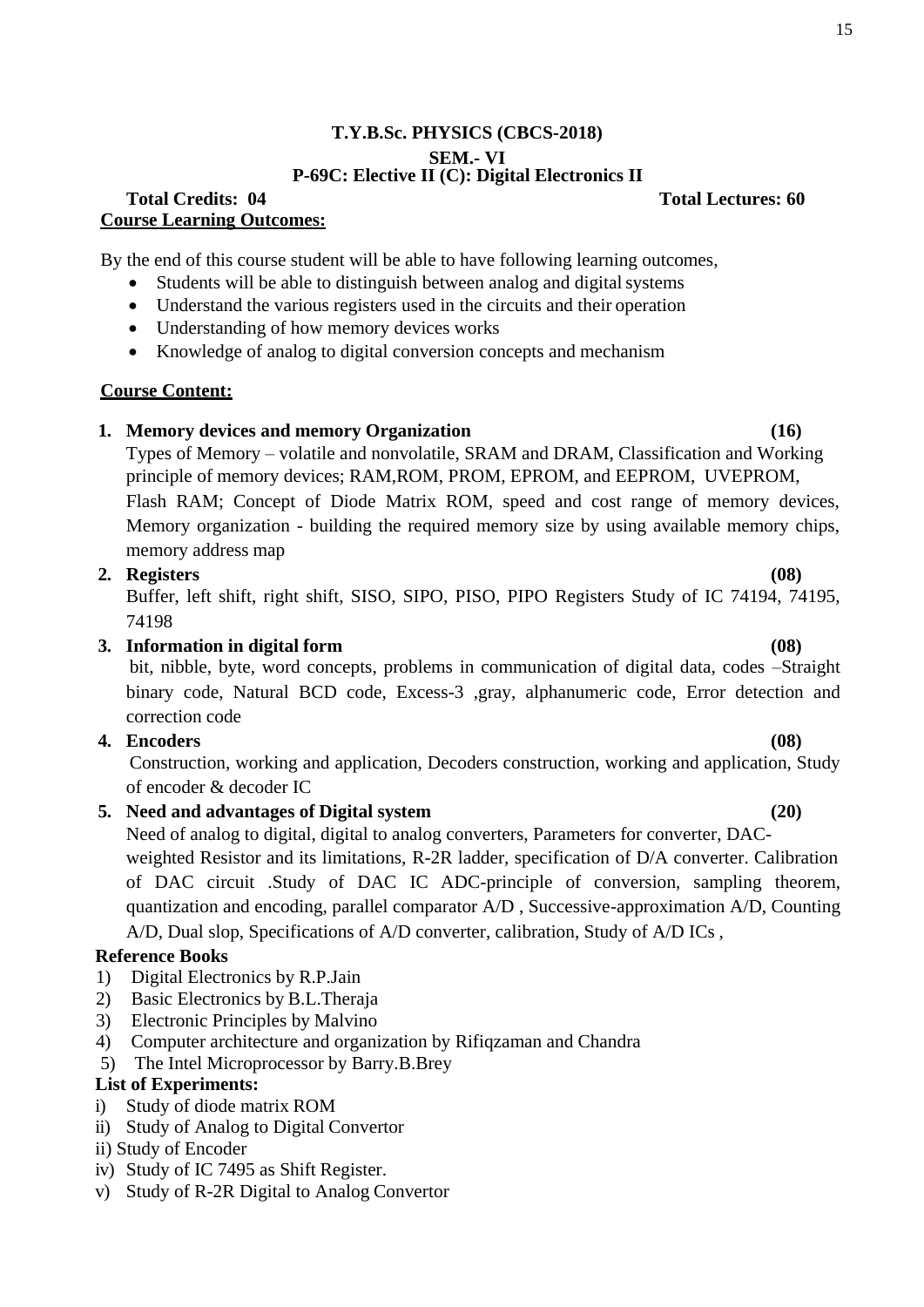16

# **T.Y.B.Sc. (CHEMISTRY) (CBCS-2018 Course) SEMESTER - VI C - 61 : PHYSICAL CHEMISTRY-II**

# **Credits: 04 Lectures : 60**

# **Course Learning Outcomes:**

After completion of this course students should be able to:

1.Study the rotational, vibrational, electronic and Raman spectra.

2.Write various nuclear reactions and kinetics of each reaction.

3.Analyse the crystal system.

# **Course Content:**

# **1. Physical Properties and Molecular Structure. (14 Lectures)**

Optical activity, polarization – (Clausius – Mossotti equation), orientation of dipoles in an electric field, dipole moment, induced dipole moment, measurement of dipole moment – temperature method and refractivity method, dipole moment and structure of molecules, magnetic properties – paramagnetism, diamagnetism and ferromagnetism.

# **2. Molecular Spectroscopy (18 Lectures)**

Introduction: electromagnetic radiation, regions of the spectrum, basic features of different spectrometers, statement of the Born-Oppenheimer approximation, degrees of freedom.

# **Rotational Spectrum**

Diatomic molecules, energy levels of a rigid rotor (semi-classical principles), selection rules, spectral intensity, distribution using population distribution (Maxwell-Boltzmann distribution) determination of bond length, qualitative description of non-rigid rotor, isotope effect.

# **Vibrational Spectrum**

Infrared spectrum : energy levels of simple harmonic oscillator, selection rules, pure vibrational spectrum, intensity, determination of force constant and qualitative relation of force constant and bond energies, effect of an harmonic motion and isotope on the spectrum, idea of vibrational frequencies of difference functional groups.

# **Raman Spectrum**:

Concept of polarizability, pure rotational and pure vibrational Raman Spectra of diatomic molecules, selection rules.

[Ref, 1: Pages 691-710, Ref, 2: 398-424]

# **3. Solid State Chemistry (14 Lectures)**

Introduction, space lattice, lattice planes, unit cells.

Laws of crystallography: (i) Law of constancy of interfacial angles(ii) Law of rational indices. (iii) Law of crystal symmetry.

Weiss indices and Miller indices.

Cubic lattice and types of cubic lattice, planes or faces of a simple cubic system, spacings of lattice planes.

Diffration of X-rays, derivation of Bragg's equation.

Determination of crystal structure of NaCl and KCl on the basis of Bragg's equation. [Ref, 1: Pages 67-85]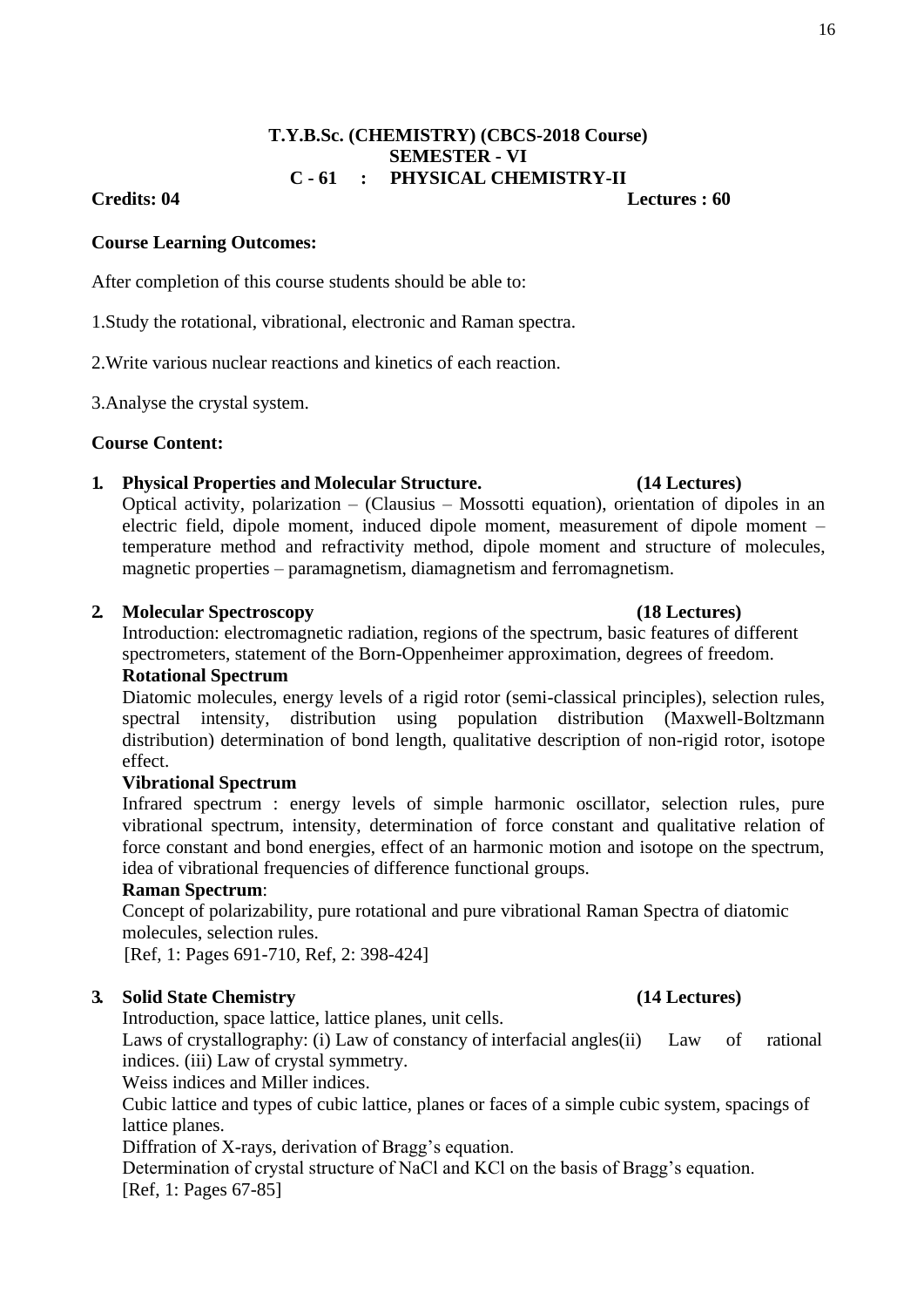## **4. Nuclear Structure and Radioactivity (14 Lectures)**

The atom, its nucleus and outer sphere, classification of nuclides, nuclear stability, binding energy, discovery of radioactivity, types of radioactivity, general characteristics of radioactive decay, decay kinetics.

Measurement of radioactivity, gaseous ion collection method, proportional counter, G.M.counter.

Radiochemical principles in the use of tracers, typical applications of radio isotopes as tracers : (a) Chemical investigation (b) Reaction mechanism (c) Structure determination (d) Age determination.

[Ref, 4: Pages 4-15, 117-119, 121-125, 371-378]

# **Reference Books:**

- 1. Principles of Physical Chemistry by S.H.Marron and C.FPrutton. 4<sup>th</sup>edition.Oxford and IBH Publishing Co. Pvt Ltd.
- 2. Elements of Physical Chemistry by S. Glasstone and D. Lewis. 2<sup>nd</sup>edition. McMillan Education.
- 3. Physical Chemistry by N. Kundu and S.K. Jain, S. Chand and Co. Ltd. 1987.
- 4. Essentials of Nuclear Chemistry by Prof. H.J. Arnikar, Willey Eastern Ltd.
- 5. University General Chemistry, C.N.R. Rao, MacMillan.
- 6. Physical Chemistry, R.A. Alberty, Wiley Eastern Ltd.
- 7. The Elements of Physical Chemistry, P.W. Atkins, Oxford.
- 8. Physical Chemistry Through problems, S.KDogra and S. Dogra, Walley Eastern Ltd.

## \* \* \*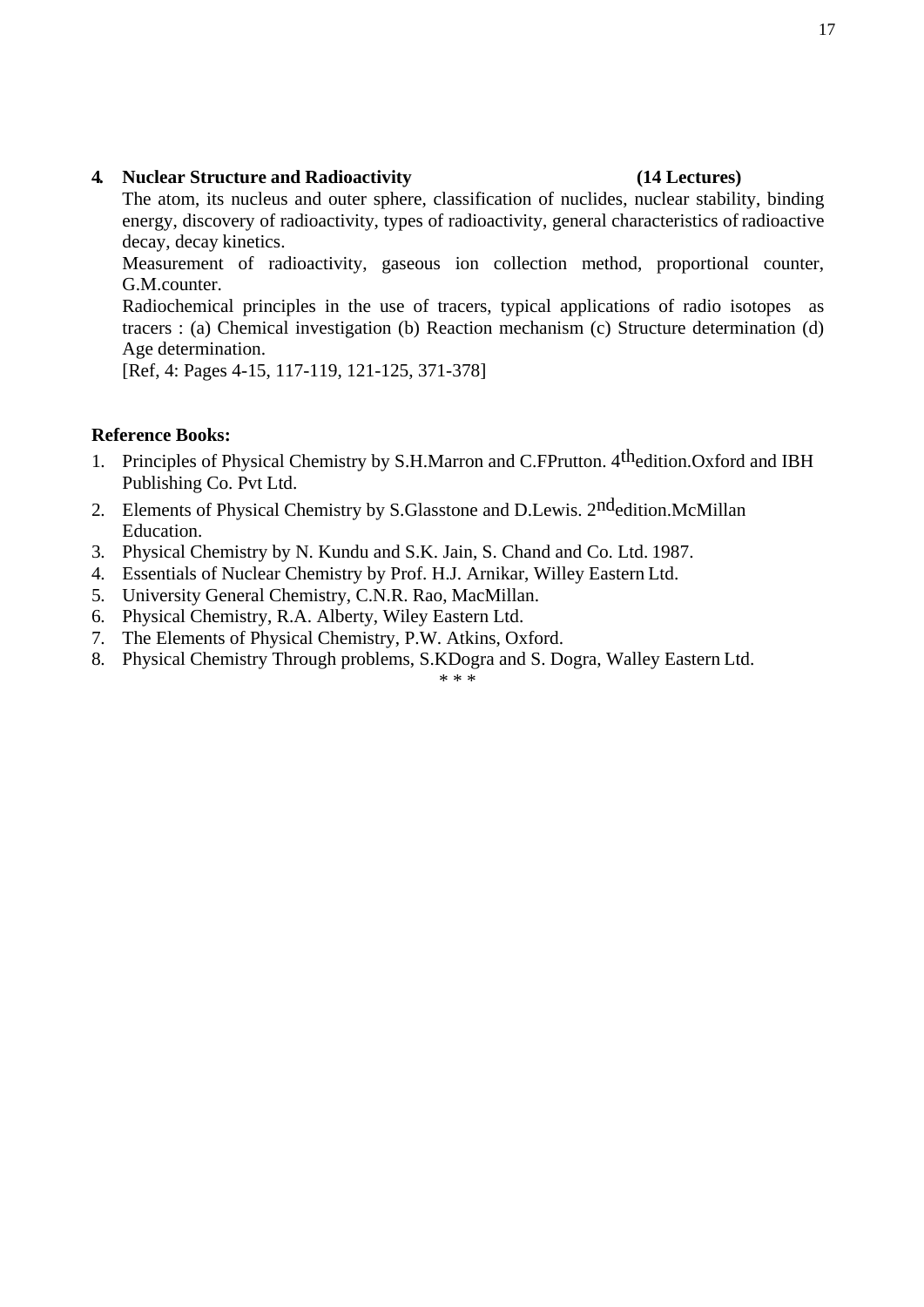# **T.Y.B.Sc (CHEMISTRY) (CBCS-2018) SEMESTER - VI C - 62 : INORGANIC CHEMISTRY –II**

## **Credits: 04 Lectures : 60**

### **Course Learning Outcomes:**

After completion of this course students should be able to:

1.Get the knowledge of MOT.

2.Know the electronic of metals and semiconductors.

3.Understand the role catalyst in various chemical reactions.

4.Study the chemistry at Lanthanides and Actinides.

5. Analyze the effect of toxic chemicals and biochemical reactions.

## **Course Content:**

### **1. Molecular Orbital Theory: (15 Lectures)**

L. C. A. O. method (Approach), Combination of s-s, s-p, p-p, p-d and d-d orbitals, Nonbonding atomic orbitals, combination of orbitals, Rules for linear combination of atomic orbitals, Qualitative M.O. energy level diagrams for homonuclear diatomic molecules of first row and second row elements, M.O.energy diagrams for three centre - two electron (3c - 2e) bond, M.O. energy diagrams for heteronuclear diatomic molecules like NO, CO and HCl, M. O. energy level diagrams for CO2, Comparison of V. B. and M. O. bond approach. **Ref. 2:** Pages 89-112, 106-117 **Ref. 4:** Pages 55-72

# **2. Molecular Orbital Theory (MOT) of Coordination complexes (10 Lectures)**  Introduction, M.O. treatment of Bonding in Octahedral complexes without pi bonding , Metal orbitals and Symmetry symbols, M.O. energy level diagram of complexes without pi bonding,Octahedral complexes with pi bonding, Ligand field theory, charge transfer spectra, Merits and Limitations of M.O.T. comparison of VBT, CFT & M.O.T.

**Ref. 2:** Pages 194 -236 **Ref. 8:** Relevant Pages **Ref. 9:** Relevant Pages

### **3. Metals and Semiconductors (12 Lectures)**

Introduction, metallic properties, Nature and theories of bonding in metals, Band theory of metals with respect to Na, Electronic energy bands,  $n(E)$  and N(E) curves,. Electronic conductivity of metals(monovalent, bivalent, trivalent), semiconductors and their types, effect of temperature and impurity on semiconductivity n-type and p-type semiconductors, semiconductivity in ZnO and NiO, Applications of semiconductors.

**Ref. 7:** Pages 209-221 **Ref. 6:** Related Pages **Ref. 13:** Pages 73-85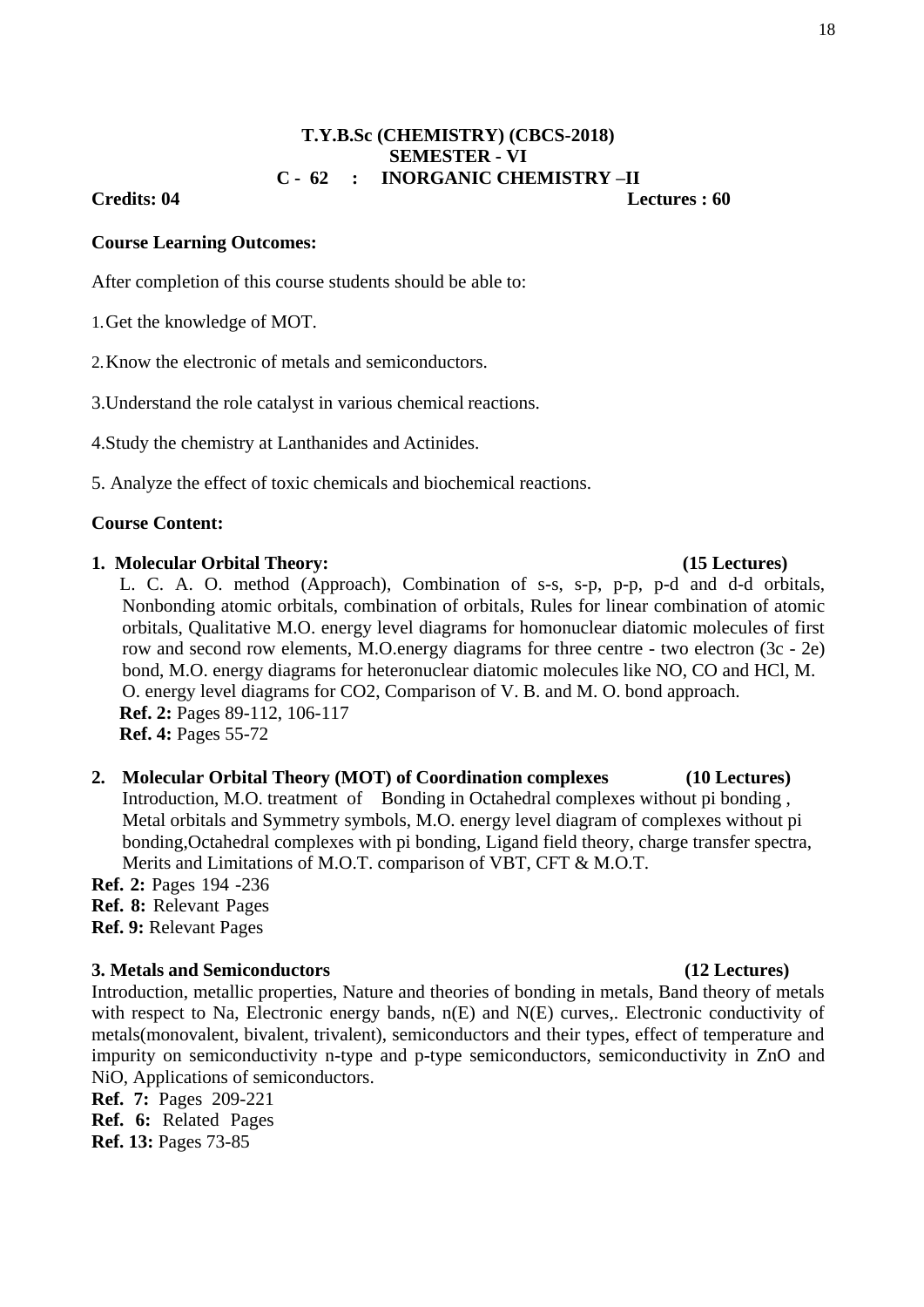## **4. Homogeneous Catalysis (10 Lectures)**

Introduction definition, types of homogeneous catalysts, properties of homogeneous catalysts, Catalytic Reactions such as:

a. Wilkinson's Catalysis

b. Zeigler Natta Catalysis

c. Monsanto acetic acid synthesis

**Ref. 3:** 588-591

**Ref. 6:** Related Pages

**Ref. 12:** Pages 650-652 and 656-661

# **5. Chemistry of f block elements (08 Lectures)**

# **A) The Lanthanides**:

Introduction, Position of Lanthanides in the periodic table, Electronic configuration, oxidation states, Lanthanide contraction  $\&$  its effect, Occurrence  $\&$  separation of Lanthanides by ion exchange method  $\&$  solvent extraction method, Applications of Lanthanides, Misch metal.

# **B) The Actinides**:

Introduction, Position of Actinides in periodic table, Electronic configuration, oxidation states, General methods of preparation of transuranic elements. Nuclear fuels, Gas mantle.

**Ref. 2:** Pages 859-863, 865-866, 874 – 875, 879-886, 891-893, 898-900 **Ref.13:** Pages, 632-642, 645-662

# **6 Chemical Toxicology**: **(05 Lectures)**

Introduction, Toxic chemicals in environment, Impact of toxic chemicals on enzymes, Biochemical effects of arsenic, cadmium,lead and mercury, Biological methylation **Ref.14**: pages 158-167

# **Reference Books:**

- 1. Introduction to Electrochemistry by Glasstone 2<sup>nd</sup>edition.
- 2. Concise Inorganic Chemistry by J.D. Lee 5thedition.
- 3. Inorganic Chemistry, D.F. Shiver & P.W. Atkins- C.H.Longford ELBS 2ndedition.
- 4. Basic Inorganic Chemistry, F.A. Cotton and G. Wilkinson, Wiely Eastern Ltd 1992.
- 5. Concept and Model of Inorganic Chemistry by Douglas Mc Daniels 3rdedition.
- 6. Chemistry by Raymond Chang 5thedition
- 7. New Guide to Modern Valence Theory by G.I. Brown 3rdedition
- 8. Co-ordination Compounds by Baselo and Pearson
- 9. Theoretical Inorganic Chemistry by Day and Selbin
- 10. Inorganic Chemistry by A. G. Sharpe 3rd Edition
- 11. Principles of Bioinorganic Chemistry by S. J. Lippard and J. M. Berg, Panima Publishing Corporation, 1stEdn.
- 12. Inorganic Chemistry by J.E. Huheey, 4thEdn, Pearson Education.
- 13. Modern aspects of Inorganic Chemistry by H.J. Emeleus, A.G. Sharpe, 4 th Edn, 6<sup>th</sup> Indian reprint.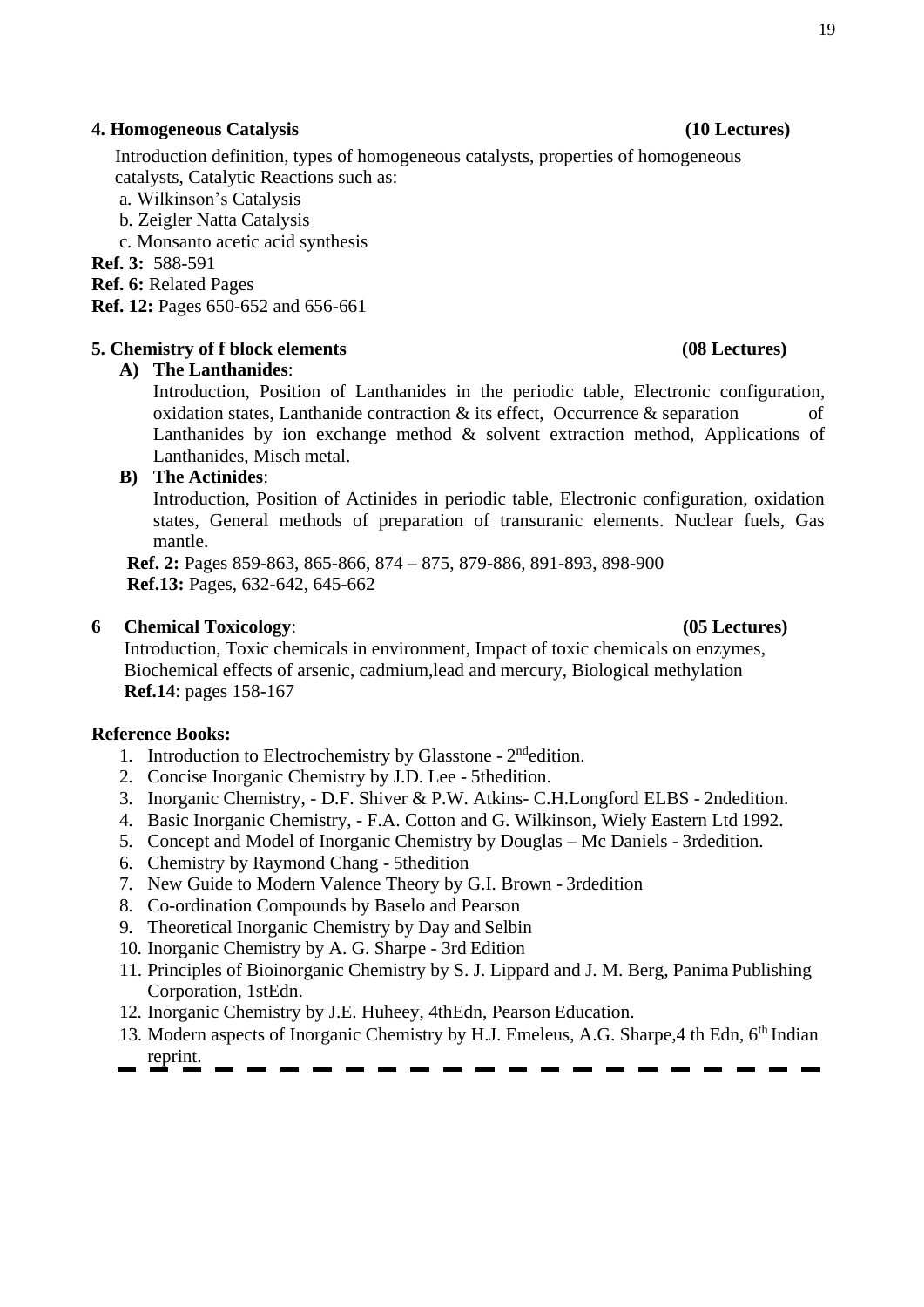# **T.Y.B.Sc (CHEMISTRY) ( CBCS-2018 Course) SEMESTER - VI C - 63 : ORGANIC CHEMISTRY-II**

**Credits: 04 Lectures : 60**

### **Course Learning Outcomes:**

After completion of this course students should be able to:

- **1.** Learn addition of carbanions to Carbonyl ( $C = O$ ) group.
- 2. Study UV, IR & NMR spectroscopy.
- 3. Determine structure of compound by spectroscopic methods.

### **Course Content:**

### **1. Addition of Carbanions to Carbonyl (** $C = O$ **) <b>group.** (12 Lectures)

- (a) Carbanion formation and stabilisation.
- (b) Carbanion reactions: -
- (i) Aldol Condensation.
- (ii) Henery reaction.
- (iii) Perkin's reaction.
- (iv) Claisen ester Condensation.
- (v) Dieckmann Condensation
- (vi) Wittig reaction.

Ref.4 Sections: - 8.4.1, 8.4.4, 8.4.5, 8.4.6, 8.4.8, 8.4.11, 10.1 & 10.2 Pages: 219-231, 233, 234, 271–275

### **2. Introduction to Spectroscopy. (06 Lectures)**

- (a) Meaning of spectroscopy, Nature of electromagnetic radiation, wavelength, amplitude, wave number and their relationship, frequency, different regions of electromagnetic spectrum.
- (b) Interaction of radiation with matter, excitation of molecules with different energy levels such as rotational, vibrational and electronic level.
- (c) Types of spectroscopy and advantages of spectroscopic methods. Ref.6: - Sections: - 1.2, 1.3, 1.6, 1.7, 1.8, & 1.10 Pages: - 1 to 3, 7 to 11

### **3. Ultraviolet (UV) Spectroscopy. (10 Lectures)**

- (a) Introduction: Nature of UV spectrum, Beer's law, absorption of UV, radiations by organic molecules leading to different excitations.
- (b) Terms used in UV spectroscopy: Chromophore, Auxochrome, Bathochromic Shift, Hypsochromic Shift, Hyperchromic and Hypochromic shifts.
- (c) Effect of Conjugation on a position of UV band.
- (d) Calculation of  $\lambda_{\text{max}}$  by Woodward and Fisher rule for dienes and enone systems.
- (e) Applications of UV Spectroscopy: -
- (i) Determination of structure.
- (ii) Determination of stereo chemistry (Cis & trans). Ref. 6: - Section:- 2.1, 2.3, 2.7 to 2.15 ; Pages: - 13 to 15, 18 to 38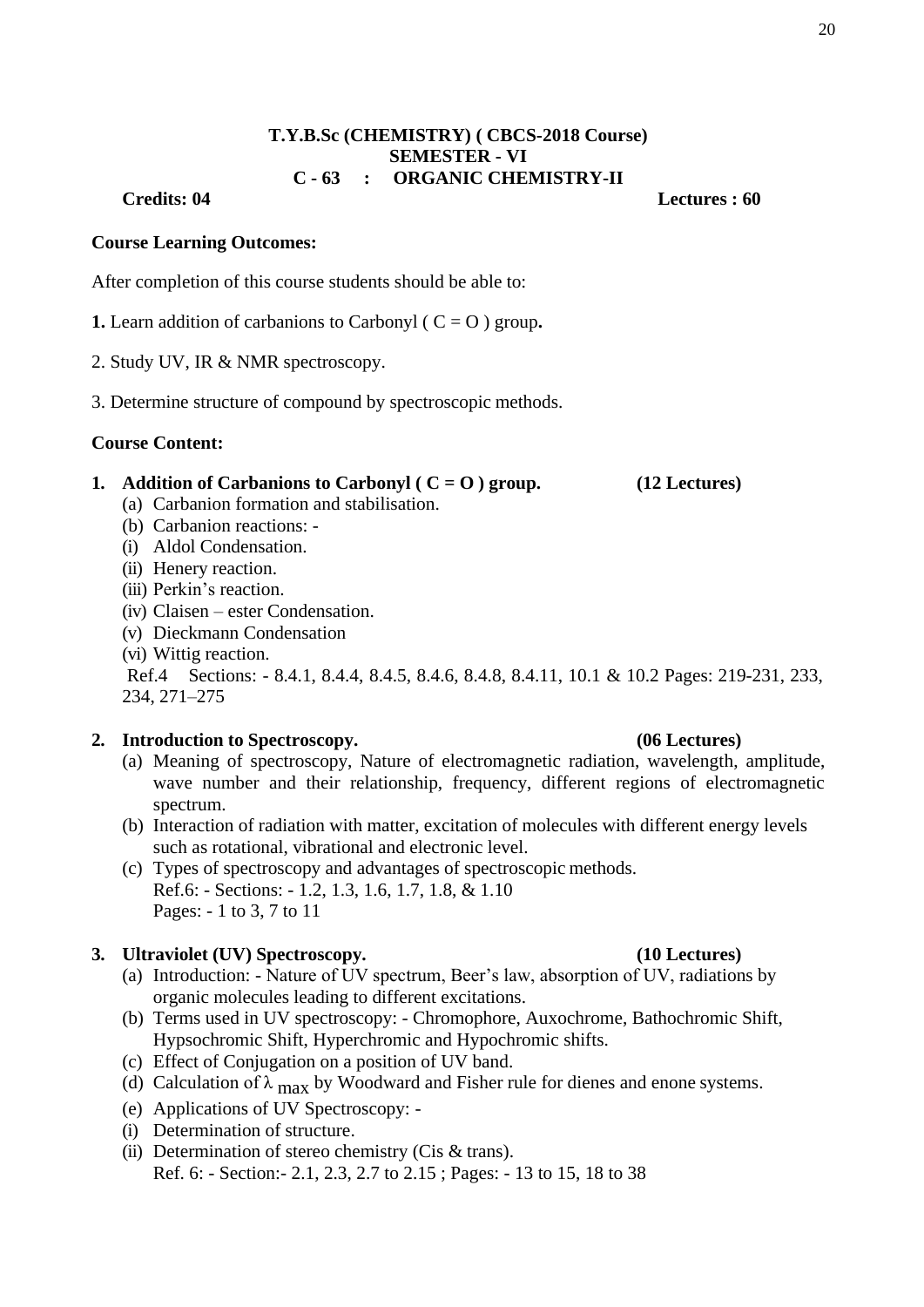## 21

## **4. Infrared (IR) spectroscopy (12 Lectures)**

- (a) Introduction: Principles of IR, spectroscopy, fundamental modes of vibrations, types of vibrations.
- (b) Conditions for absorption of IR radiations, vibration of diatomic molecules.
- (c) Parts of I.R. Spectrum.
- (d) Characteristics of IR absorption of following functional groups such as alkanes, alkenes, alkynes, alcohols, halides, carbonyl compounds, amines, amides, aromatic compounds etc.
- (e) Effect of following factors on IR absorption: Inductive effects, resonance effects  $\&$ hydrogen bonding.
- (f) Applications of I.R. Spectroscopy:
	- (i) Determination of structure.
	- (ii) Study of chemical reactions.
	- (iii) Hydrogen bonding.
		- Ref.6: Sections 3.1, 3.4, 3.7., 3.8.

Pages: 46-51, 53, 54, 72 to 81, 86; Ref. 8 Pages : 1095 to 1103

## **5. Nuclear Magnetic Resonance ( NMR) Spectroscopy. (14 Lectures)**

- (a) Introduction: Principles of PMR spectroscopy, magnetic & non magnetic nuclei, precessional motion of nuclei without mathematical details, nuclear resonance, chemical shift, molecular structure, shielding & deshielding.
- (b) Measurement of chemical shift.
- (c) TMS as reference & its advantages.
- (d) Spin spin splitting and coupling constants.
- (e) Areas of signals.
- (f) Applications of PMR spectroscopy. Ref. 6 Sections: 4.1 to 4.4 & 4.9 Pages: 95 to 98, 106 to 108 Ref. 8 Pages: 1065 to 1083

### **6. Spectral problems based on UV, IR & NMR (06 Lectures)**

## Spectral problems based on UV, I.R., NMR data and relevant problems from Ref. 1 & 8 **Note:**

(i) Spectral data such as  $\lambda_{\text{max}}$  value, IR frequency, chemical shift and coupling constant

should be provided to the students.

(ii) Actual UV, IR, NMR spectra of some molecules should be shown to the students.

### **Reference books:**

- 1) Organic Chemistry by Morrison and Boyd 6<sup>th</sup> Ed. 1996.
- 2) Organic Chemistry by John McMurry  $5<sup>th</sup>$  Ed. Assian books 1999.
- 3) Organic Chemistry by Graham Solomans and Craig Fryhle 7<sup>th</sup> Ed. 2002.
- 4) A guide book to reaction mechanism by peter sykes  $6$ <sup>th</sup> Ed.
- 5) Organic chemistry by I.L.Finar vol.II  $6^{\text{th}}$  Ed. 1975.
- 6) Absorption spectroscopy of organic molecules by V.M.Parikh (1974).
- 7) Designing organic synthesis by stuart warron (1983).
- 8) Organic Chemistry by pine 5<sup>th</sup> ed. 1987.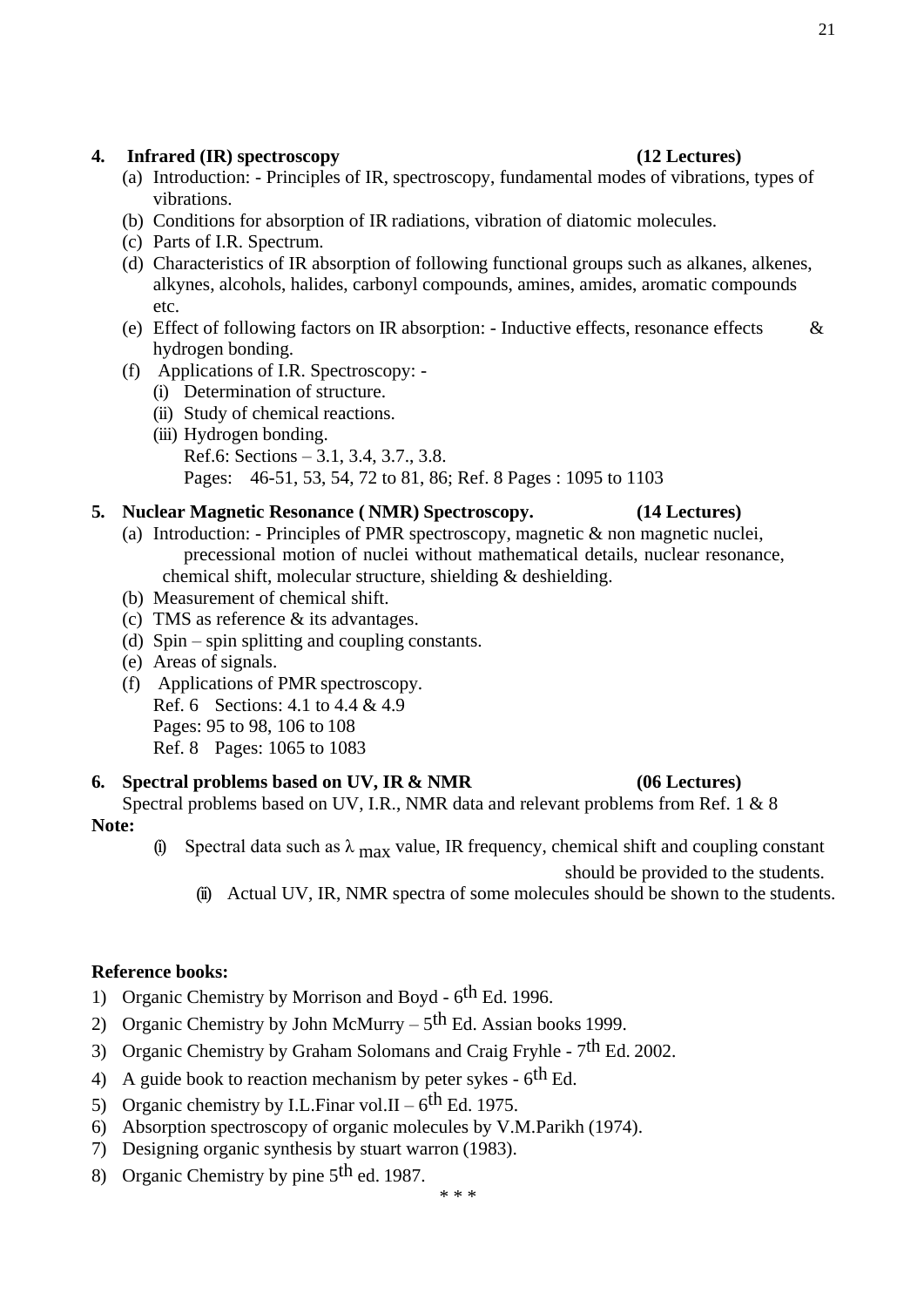# **T.Y.B.Sc (CHEMISTRY) ( CBCS-2018 Course) SEMESTER - VI C - 64 : ANALYTICAL CHEMISTRY-II**

# **Course Learning Outcomes:**

After completion of this course students should be able to:

- 1.Study the principle, construction and working of GC.
- 2. Know the extended applications of chromatography.
- 3. Understand the theory of solvent extraction.
- 4..Solve the numerical on chromatography.

## **Course Content:**

## **1. Solvent Extraction (12 Lectures)**

Introduction, Principle of solvent extraction, Distribution coefficient, distribution ratio, Relation between Distribution coefficient and distribution ratio, factors affecting solvent extraction, percentage extracted, solvent extraction method, separation factor, batch extraction, counter current extraction, application of solvent extraction, numerical problems.

References: 3,4,7 relevant pages

# **2. Chromatography (12 Lectures)**

Introduction and classification of chromatographic methods, Principle of chromatographic analysis with match box model, Theoretical plates and column efficiency, Theory, Principle, technique and applications of-Column Chromatography, Thin layer Chromatography, Paper Chromatography, Numerical Problems

Ref. 6,7,8 Relevant pages

**Credits: 04 Lectures : 60**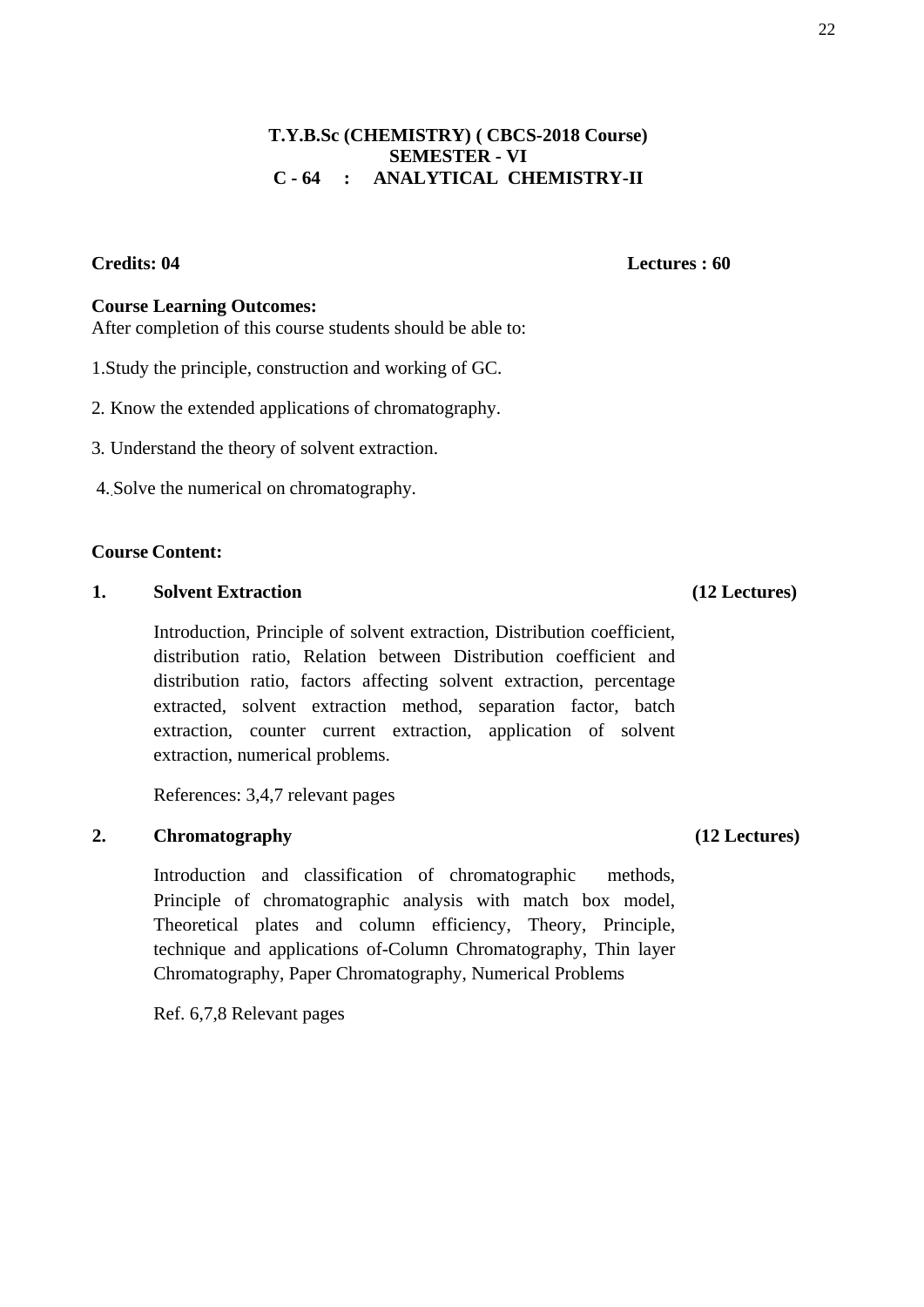# **3. Gas Chromatography (12 Lectures)**

Introduction, Theory, Principle, GSC and GLC, Separation mechanism involved in GSC and GLC, Instrumentation of Gas chromatography, Working of gas chromatography, Gas chromatogram and qualitative-quantitative analysis, Applications of gas chromatography

Ref. 1.Pg. 167-174

Ref. 4.Pg. 454-464

Ref. 5 Pg. 624-640

# **4. High Performance Liquid Chromatography (12 Lectures)**

Introduction, Need of liquid chromatography, Separation mechanism involved in adsorption and partition HPLC, Instrumentation and working of HPLC, Applications of HPLC, Introduction to super critical fluid chromatography Ref. 6.Pg. 529-545

# **5. Flame Emission Spectroscopy : (12 Lectures)** 3

Introduction, Principle, Theory, Instrumentation, Flame Photometers

– single beam & double beam instruments, Evaluation methods, Applications in Qualitative & Quantitative analysis.

Ref. 3, Relevant pages

# **Reference Books:**

- Ref. 1 Textbook of Quantitative Chemical Analysis- 3<sup>rd</sup> Edition, A. I. Vogel
- Ref. 2 Principles of Physical Chemistry  $4<sup>th</sup>$  edition Prutton and Marron
- Ref. 3 Instrumental Methods of Chemical Analysis- Chatwal and Anand
- Ref. 4 Basic Concept of Analytical Chemistry-2ndedition S.M. Khopkar
- Ref. 5 Vogel's textbook of Quantitative Inorganic Analysis-4<sup>th</sup> edition Besset Denney, Jaffrey, Mendham
- Ref. 6 Instrumental Methods of Chemical Analysis- 6thedition Willard, Merritt, Dean and Settle
- Ref. 7 Analytical Chemistry by Skoog
- Ref. 8 Introduction to Instrumental Analysis- R.D. Braun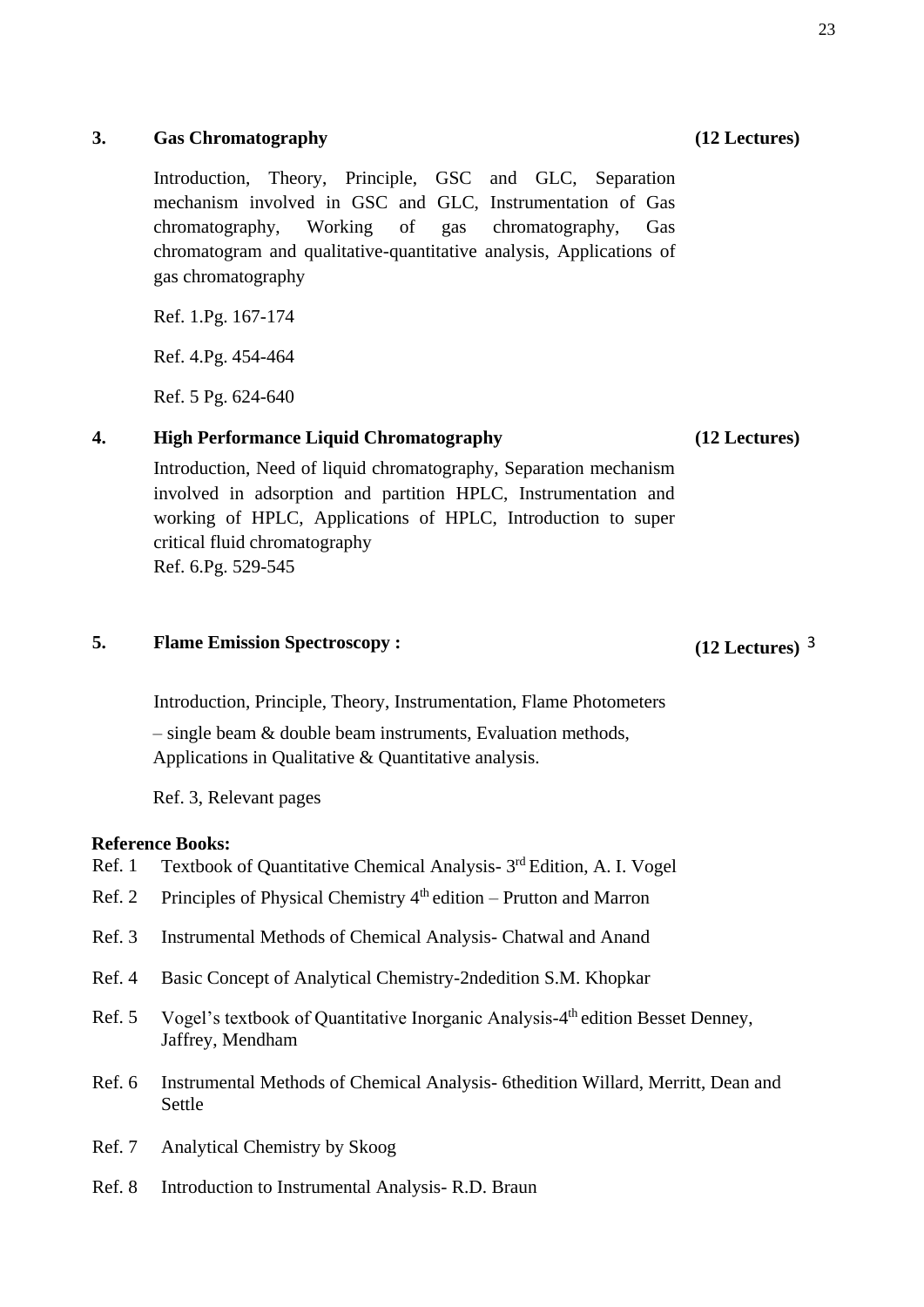$24$ 

# **T.Y.B.Sc (CHEMISTRY) (CBCS-2018 Course) SEMESTER - VI C - 65 : INDUSTRIAL CHEMISTRY-II**

# **Credits: 04 Lectures : 60**

# **Course Learning Outcomes:**

After completion of this course students should be able to:

1. Learn classification, preparation of some commercial polymers and their importance.

2.Know chemistry of pharmaceutical industry .

3 . Understand various processes involved in manufacture nitrogen, phosphate and mixed fertilizers.

- 4. Study classification& manufacturing of various dyes.
- 5. Explain manufacturing of soap & types of detergents.

# **Course Content:**

# **1. Polymer chemistry (12 Lectures)**

Classification of Polymers: Organic and Inorganic polymers (a) Basic concepts, nomenclature, degree of polymerization, classification of polymerization

reactions, thermodynamic and transport properties of polymer

b)Commercial polymers and their importance: (a) Nylon, polyesters (terylene and dacron), rubber, vulcanization of rubber, synthetic rubber, Bun 2-N rubber, copolymers of butadiene, PVC, acrylic, teflon, polyethylene and acrylonitrile; (b) Silicone polymers: silicone oils, rubber, grease and resin;

(c)Resins: Phenol-formaldehyde resins, urea-formaldehyde resins, epoxy resins, melamineformaldehyde resins.

# Ref. 2,3

# **2. Chemistry of pharmaceutical industries (12 Lectures)**

a. General aspects of drug action: Introduction, classification, nomenclature, structure-activity relationship, action of drugs, factors affecting drug action, metabolism of drugs, chemical structures, methods of production and pharmacological activity.

b. Meaning of the terms: Prescriptions, doses, analgesic, antipyretic, diuretic, anesthetics, antibiotics, anti-inflammatory, anti-viral, tranquilizer, antiulcer, antialargic and bronchodilators, cardiovascular, cold preparations, anti-hypertensive, cough preparation, anti-neoplastic, sedative and hypnotics, steroidal, contraceptive, histamine and antihistamine.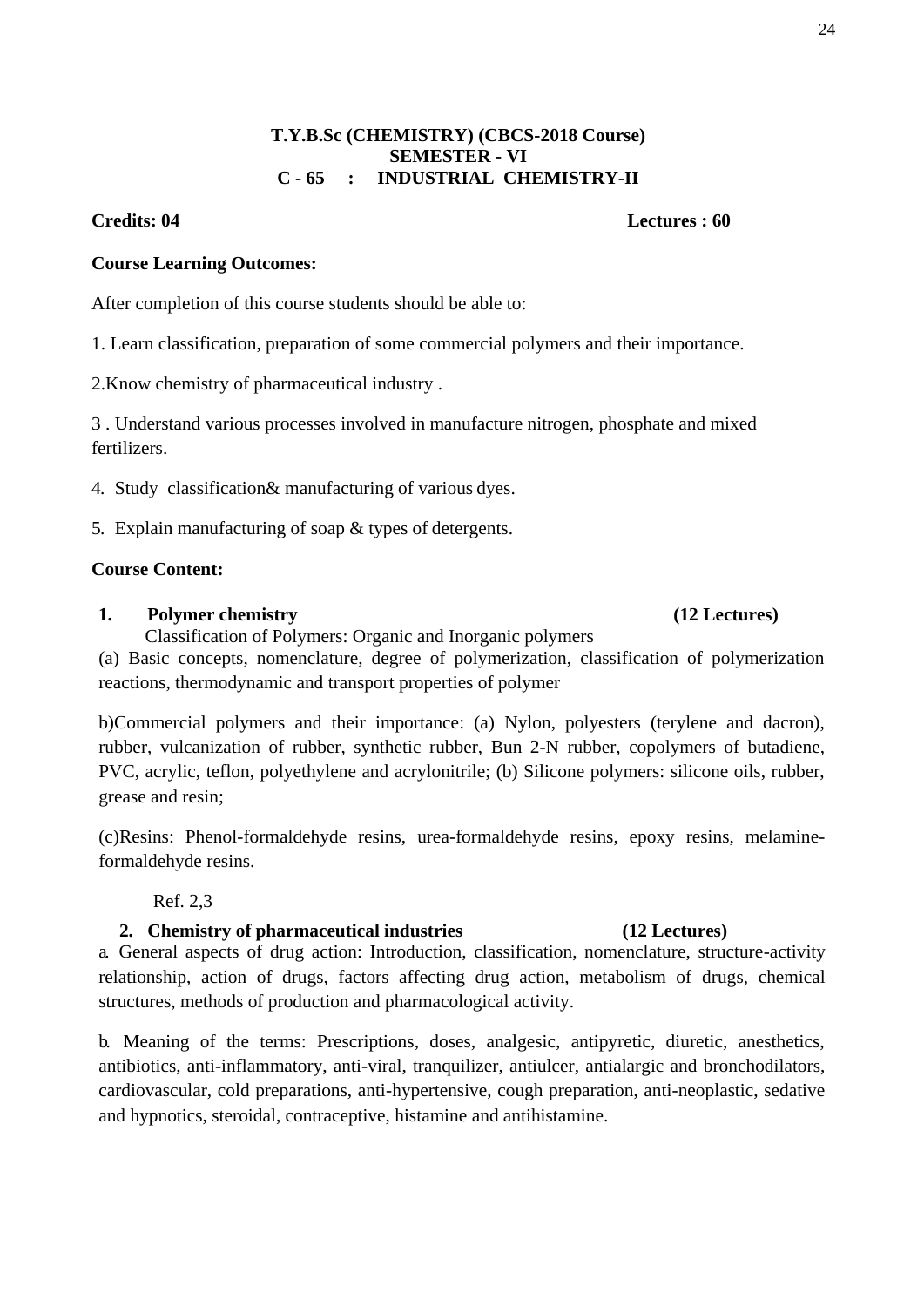c. Synthesis and uses: Paracetamol, Aspirin, Sulphanilamide, Diazepum, Phenobarbital, Synthetic Penicilline.

Ref.1: P. No.762-775; Ref.4: P. No.803-804, 818-822 ; Ref.5: P. No.987-1011

### **3. Fertilizer Industry (12 Lectures)**

Definition, Importance of fertilizers, N.P & K ratio, Numerical problems on percentage of elements and percentage of purity, various nitrogenous fertilizers, manufacture of urea with flow sheets, various phosphate fertilizers, manufacture of triple super phosphate with flow sheet, mixed fertilizers, manufacture with flow-sheet diagram.

Ref.1 pages 590 – 612

**4. Dyes (12 Lectures)**

i) Introduction, Nomenclature, Fibers to be dyed, Basic operations of dyeing.

ii) classification of dyes, Classification according to mode of application, Classification according to constitution.

iii) Nitriso dye, Nitro dye, Azo dye, Acid Azo dye, methyl orange, methyl red, Basic azo dyes, Direct azo dye, mordant dye..

Ref. 1: P.No. 8-92; Ref.6: P.No. 15-30;

Ref. [www.wikipedia.org/atom e](http://www.wikipedia.org/atom)conomy

# **5. Soaps & Detergents (12 Lectures)**

# Soaps: - Introduction, Raw materials, manufacture of soap, varieties of soaps, cleansing action of soaps.

Detergents: - Introduction, classification, Anionic detergents, cationic detergents, Nonionic detergents, Amphoteric detergents, Builders & Additives.

Ref. 1 and 6

# **Reference Book:**

- 1) Industrial Chemistry B.K.Sharma.
- 2) Chemistry and industry of starch, New York, N.Y., Academic Press, incby Kerr,Ralph Waldo Emerson
- 3) The Complete Manual Of Small-Scale Food Processing, by Peter Fellows,Practical Action Pub
- 4) Shreeve's chemical process industries 5th Edition, G.T. Oustin, McGraw Hill
- 5) Riegel`s hand book of Industrial chemistry, 9th Edition, James A. Kent
- 6) Emergency Medicine: Chapter 146 Insecticides, Herbicides & Rodenticides, by James Adams
- 7) Industrial Chemistry. Arora & Singh.

\* \* \*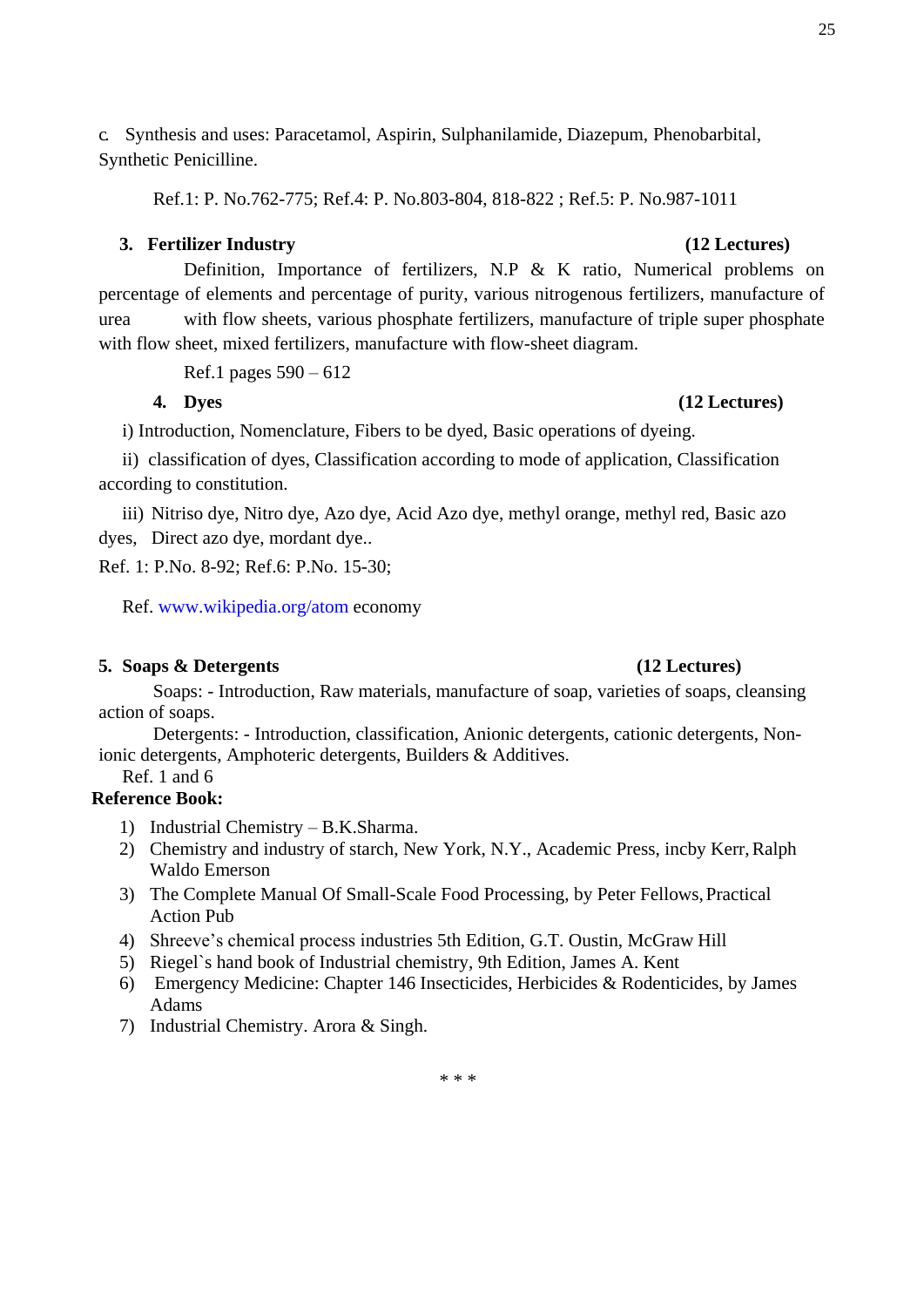# **T.Y.B.Sc (CHEMISTRY) ( CBCS-2018 Course) SEMESTER - VI C-69A ENVIRONMENTAL CHEMISTRY-II**

# **Credits: 04 Lectures : 60**

# **Course Learning Outcomes:**

After completion of this course students should be able to:

1. Understand Composition, Micro-and Macronutrients;

Nitrogen pathways and NPK in soil; Wastes and pollutants in soil.

2. Study details about energy and environment.

3. Learn aspects food quality; The Green revolution; Pest control; Persistence of pesticides; Toxicity of pesticides; Mode of action of pesticides etc.

4.Know solid waste management.

5. Explore role of industries on water pollution

# **Course Content:**

# **1. Our earth-Lithosphere (10 Lectures)**

Composition of Lithosphere/ Soil; Water and air in Soil; Inorganic and organic components in soil; Acid-base and ion exchange reactions in soil; Micro-and Macronutrients; Nitrogen pathways and NPK in soil; Wastes and pollutants in soil; Waste classification and disposal. **Reference 1; Pages 69-79.**

# **2. Energy and Environment (12 Lectures)**

Mineral resources; Metals and non-metals; Wood-a major renewable resource; Fuel and energy resources (Coal, Petroleum and natural gas, nuclear fission and fusion, Solar energy, Hydrogen, Gasohol); World energy resources-consumption and conservation; Environmental management. **Reference 1; Pages 328-346.**

# **3. Food and the Sustenance of Life (12 Lectures)**

Food Quality; The Green revolution; Pest control; Persistence of pesticides; Toxicity of pesticides; Mode of action of pesticides; Integrated pest management; Energy and agriculture; Carcinogenicity awareness.

**Reference 2; Pages 440-469.**

# **4. Solid Waste Management (12 Lectures)**

Population X Affluence X Technology; Municipal wastes; Sanitary landfills; Incinerators; Incineration of plastics; Pyrolysis: Biodegradation; Reclamation; Recycling; Reuse; Paper and cellulose fiber; Garbage; Grass and organic matter; Textiles, Plastics and rubber; Glass and ceramics; metals; The entropy ethics and solid waste; Beverage container industry; Automobile industry. **Reference 2; Pages 317-345.**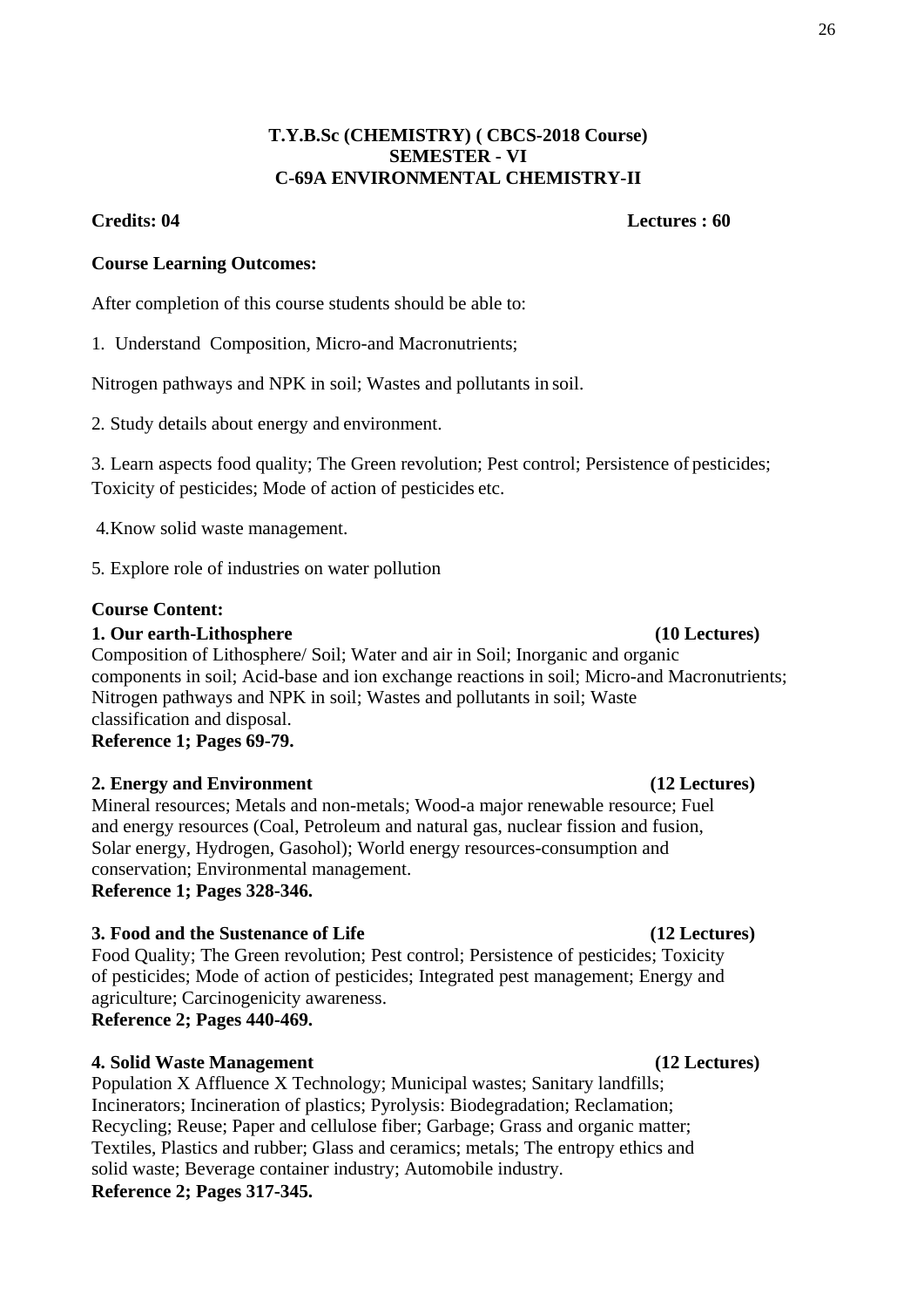# **5. Industries and Pollution (14 Lectures)**

# Sources of industrial water pollution; Heavy metals; Mercury; Minamata diseases, Bioamplification; The mechanism of mercury poisoning; Detection and abatement of mercury pollution; Chlor-alkali production; Paper mills and other industries like sugar industry. Concept of ISO 14000; Environmental clearance;

# **Reference 1; Pages 298-304, 316-317.**

## **Reference Books:**

1. Environmental Chemistry, A. K. De, Fourth Edition, New age International (P) Ltd., Publishers, New Delhi, 2000.

2. Environmental Chemistry, John W. Moore and Elizabeth A. Moore, Academic Press, New York, 1976.

3. Environmental Chemistry, S. E. Manahan, Willard Grant Press, Boston, Third Edition, 1983.

4. Chemistry and Main's Environment, E. D. Fuller, Houghton Mifin Co., Boston, Third Edition, 1974.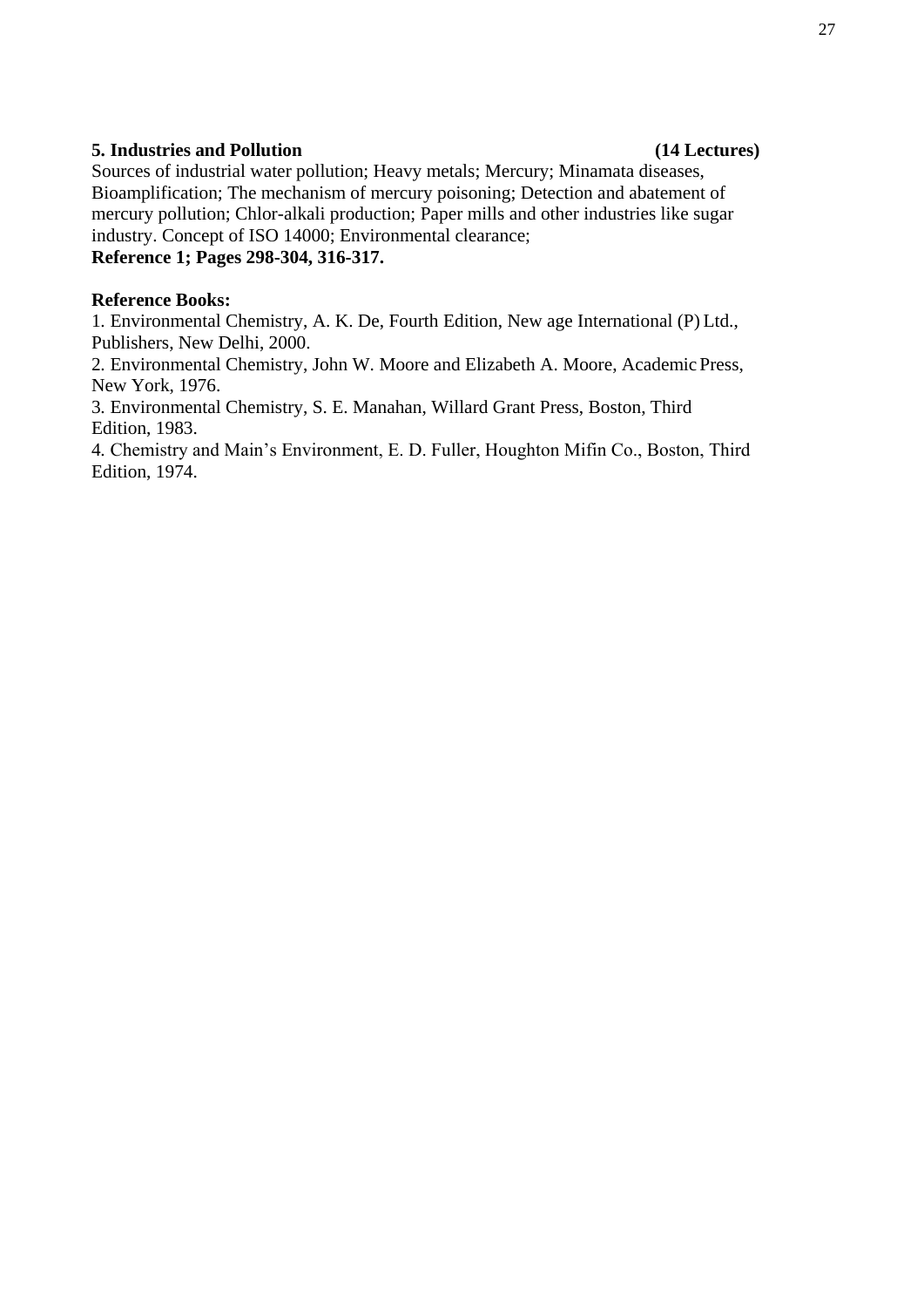# **T.Y.B.Sc. (CHEMISTRY) ( CBCS- 2018) SEMESTER - VI C – 69B : NUCLEAR CHEMISTRY-II Credits: 04 Lectures : 60**

### **Course Learning Outcomes:**

After completion of this course students should be able to:

1. Understand Discovery of nuclear fission, process of nuclear fission, charge distribution, Fission energy & Theory of nuclear fission.

2. Study natural Uranium reactor, The breeder reactor , four factor formula & Classification of reactors.

3. Explain Principle and working of various accelerators.

4.Know Principle and working of Scintillation Counters , Semiconductor detectors & Neutron detectors.

5. Explore Probing by isotopes, typical reactions involved in the preparation of radioisotopes  $\&$ Analytical applications.

### **Course Content:**

## **1. Nuclear Fission (12 Lectures)**

Discovery of Nuclear fission, The process of Nuclear fission, fission fragments, their mass distribution, fission energy ,fission cross-section and thresholds, fission neutrons,

Theory of Nuclear fission.

Ref.1: pages 240 to 259

### **2. Nuclear Reactors (10 Lectures)**

Fission energy, the natural Uranium reactor,the four factor formula, classification of reactors. Breeder reactors, Ref.1: pages 266 to 277,

## **3. Nuclear Accelerators (10 Lectures)**

Electrostatic Accelerators, The cockcroft-walton Accelerator,The Vande-Graft Accelerator, Cyclic Accelerator, linear Accelerator.

Ref: 2 Pages 290 to 305,325 to 330

# **4.Detection and measurement of Nuclear radiations** . **(10 Lectures)**

Scintillation Counters , Semiconductor detectors, Neutron detectors.

Ref.2 Pages 211 to 222.

### **5.Applications of Radioactivity (13 Lectures)**

Probing by isotopes, Typical reactions involved in the preparation of radioisotopes,Szilard- Chalmer reaction, Cow and milk system, Use of charged plates in the collection of radioisotopes, radiochemical principles in the use of tracers,

### 28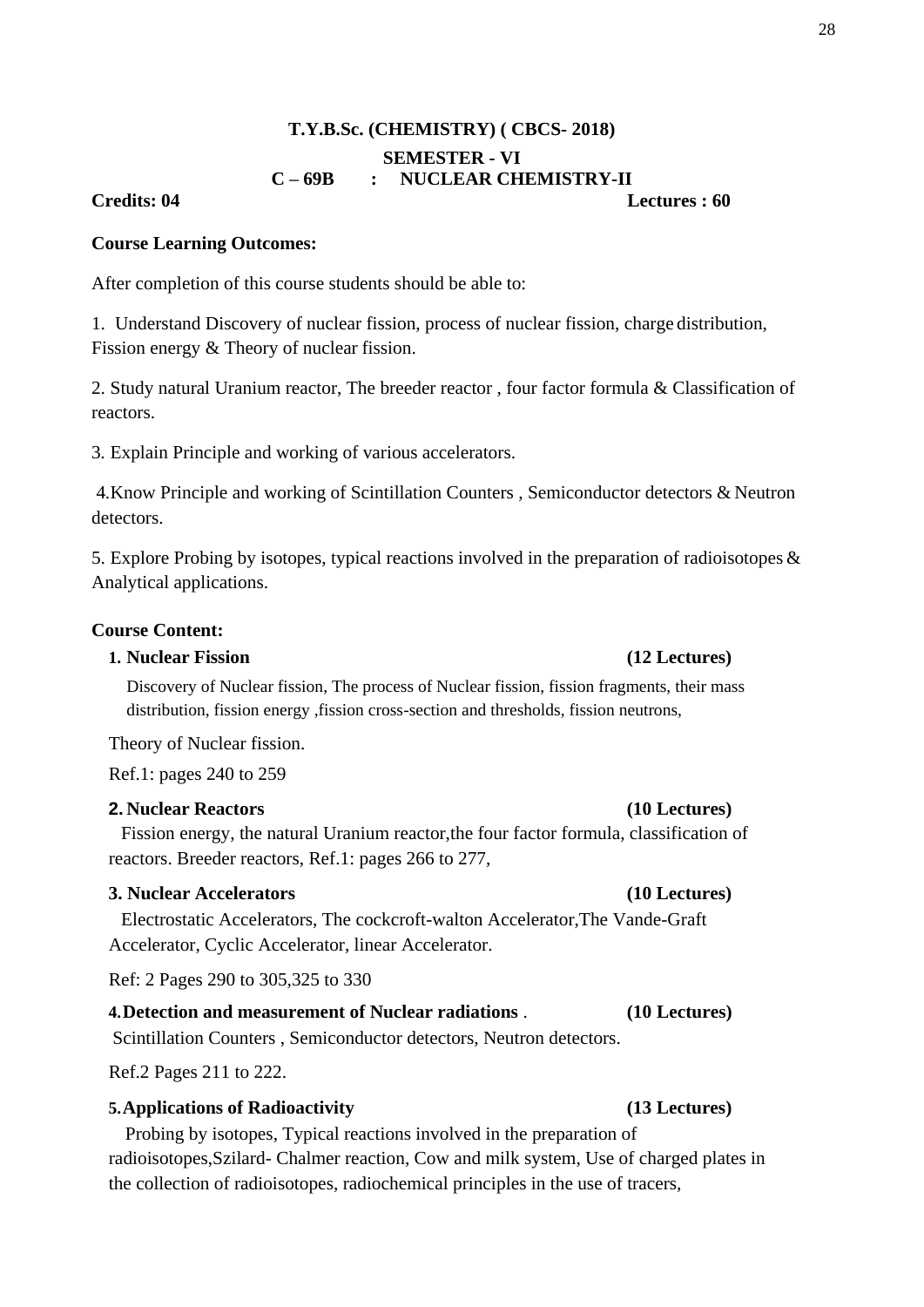Analytical applications – Isotope Dilution Analysis, Neutron Activation Analysis, Radiometric **Titrations** 

Ref.1 Pages 358 to 372, 391 to 397,400 to 401

# **6.Radiation Safety precautions (05 Lectures)**

Safety standards, safe working methods, biological effects of radiations

Ref.3 Pages 322 to 328

# **References :**

1.Essentials of Nuclear Chemistry:Prof.H.J.Arnikar, 4TH Edition,Wiley Estern

2.Source book of Atomic energy :Samuel Glasstone ,3rd edition,East -West press

3.Nuclear Physics by Irving Kaplan 2nd edition

4.Introduction to Nuclear physics and chemistry B.G.Harvey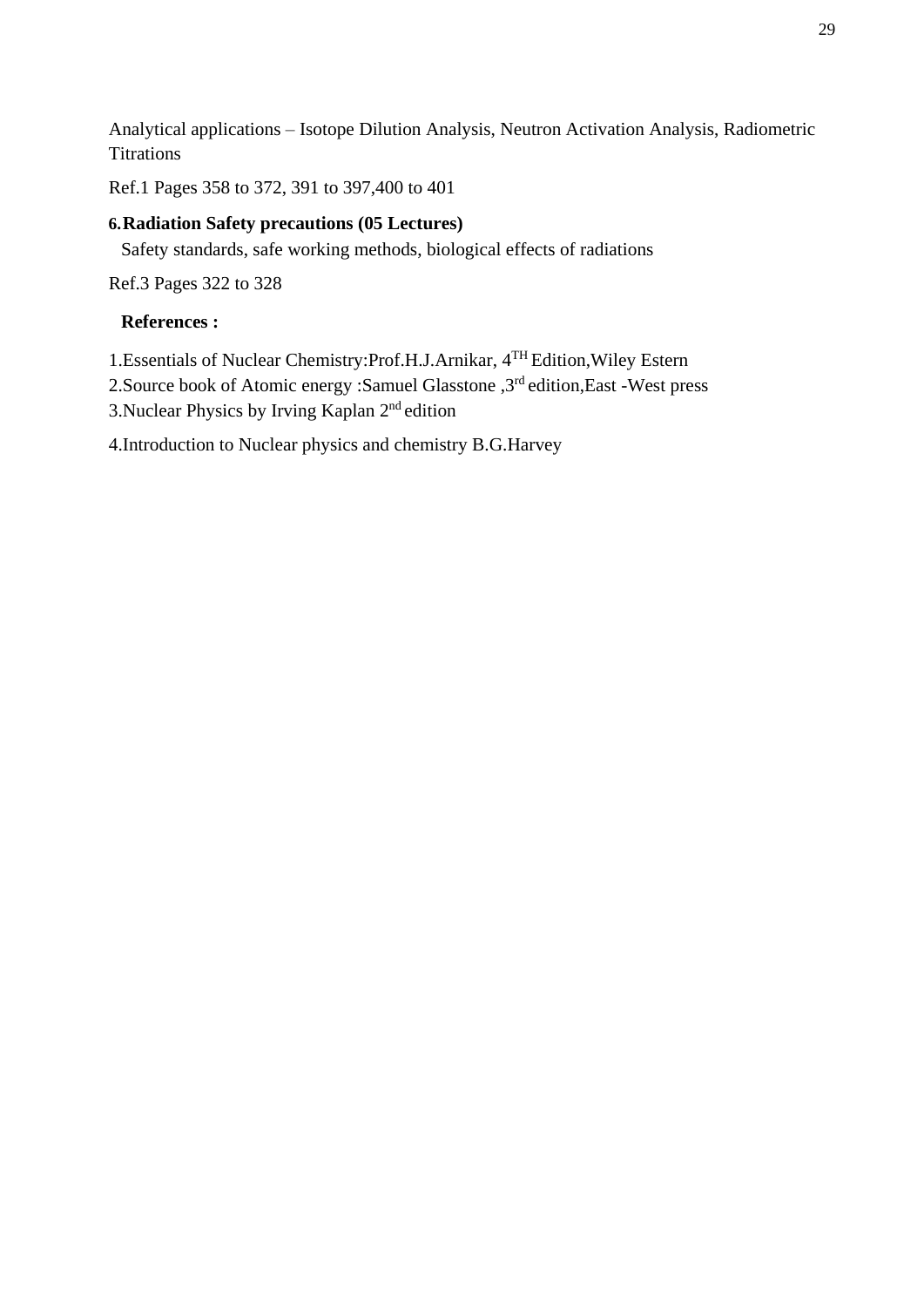# **T.Y.B.Sc. (CHEMISTRY) ( CBCS- 2018) SEMESTER - VI C – 59C : POLYMER CHEMISTRY-II Credits: 04 Lectures : 60**

# **Course Learning Outcomes:**

After completion of this course students should be able to:

- 1. Understand Polymer degradation.
- 2. Know Chemical &Geometrical structures of polymers.
- 3. Explain crystallinity in polymers.
- 4. Explore manufacturing of some important polymers & polymer processing.

# **Course Content:**

# **1. Polymer Degradation (05 Lectures)**

Introduction, Types of degradation, Thermal degradation, Mechanical degradation, Photo degradation.

Ref 1 : Pages 262 – 277

**2. Chemical and Geometrical structures of Polymer Molecules (03 Lectures)** Ref 1 : Pages 136 – 140 , 142 – 149

# **3. Glass Transition Temperature and Heat Distortion Temperature (05 Lectures) (Softening Point)**

Definition, Factors influencing the Glass transition temperature, Glass transition temperature and molecular weight, Glass transition temperature and plasticizers, Glass Transition Temperature and Crystalline melting point (Tm), Importance of Glass transition temperature.

Ref 1 : Pages 150, 163 – 169 , 171 – 172, 219

Ref 5 : Relevant pages Ref 9 : Page 06

Ref 10 : Pages 98,205

# **4. Crystallinity in polymers (05 Lectures)**

Introduction, Degree of Crystallinity, Crystallisability, crystallites, Factors affecting crystallisability, Effect of crystallinity on the properties of polymers. Ref 1 : Pages 173-177, 180-183, 189-191

# **5. Analysis and testing of polymers (09 Lectures)**

- **a)** Chemical analysis of polymers, degradation.
- **b)** Spectrochemical methods : IR, NMR
- **c)** Thermal analysis
- **d)** Physical testing : mechanical properties, Thermal properties,Optical properties, Electrical properties, Chemical properties.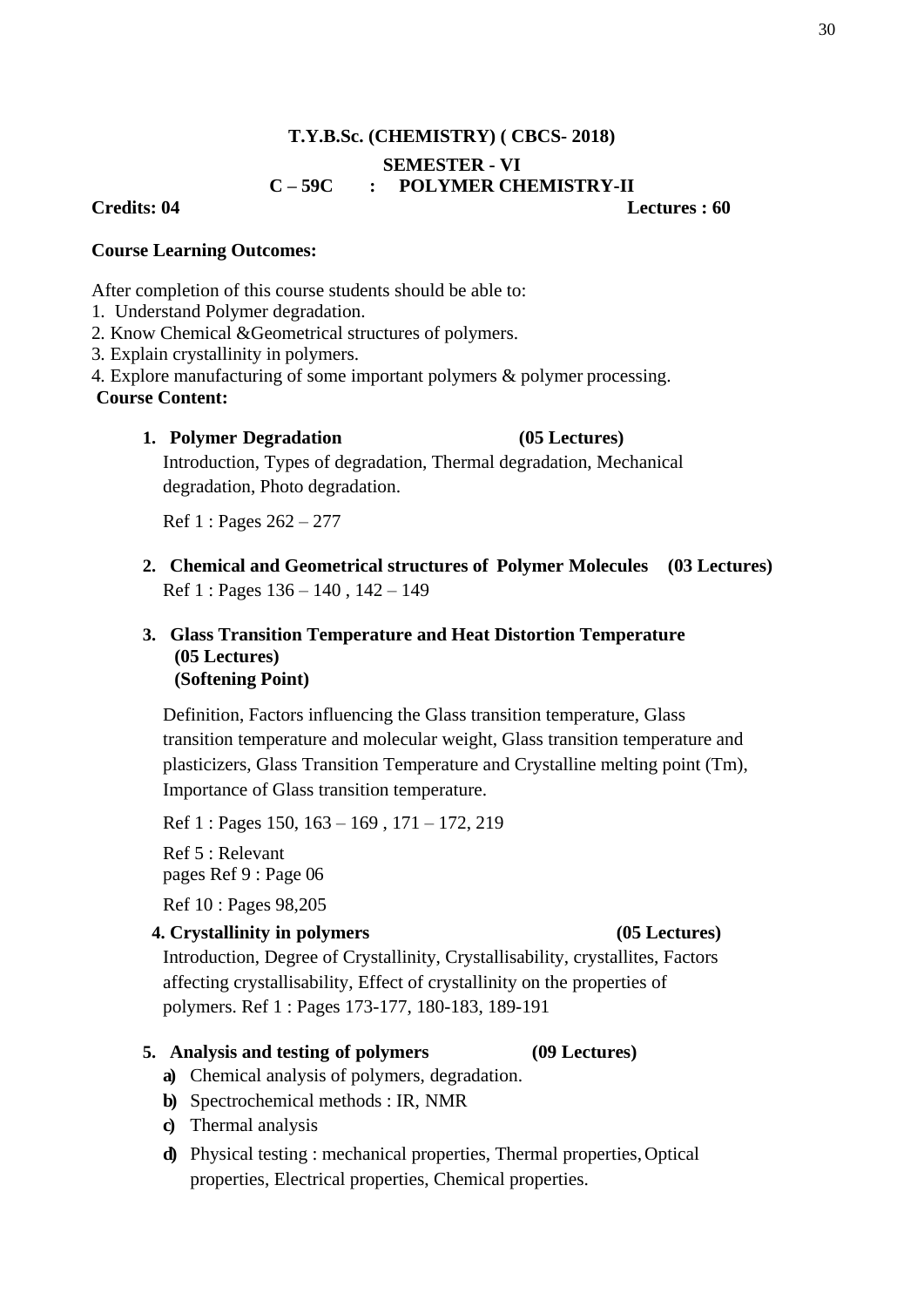Ref 2 : Pages 141-143, 229-237, 242-252

## **6. Some Important Polymers (10Lectures)**

Polypropylene, Polyacrylonitrile, Polyvinyl acetate and Polyvinyl alcohol, Polyisoprene, Polychloroprene, Phenol formaldehyde resin (Novalac), Urea formaldehyde & Melamine formaldehyde resins , Polyethylene glycol & Polypropylene glycol, Polyurethanes, Epoxy polymers. Silicone Polymers.

Ref 1 : Pages 217-218, 220, 229-231, 242-256

Ref 3 : Relevant Pages.

### **7. Some Special Polymers (05 Lectures)**

Polymer blends, Biomedical polymers, Biodegradable polymers, Liquid crystalline polymers, Thermally Stable polymers, Conducting polymers.

Ref.9 : Pages 718-720

Ref.10 : Pages 262-284, 281-283, 285-299

Ref 11 : Pages 179,185,197

# **8. Polymer Processing (18 Lectures)**

### **a) Plastic Technology**

1) Molding 2) Extrusion 3) Other processing methods – Calendering, Casting, Coating, Foaming, Forming, Laminating & low pressure molding, Compounding. Ref 2 : Pages 457-469, 474-475.

Ref 1 : Relevant pages

# **b) Fibre Technology**

- 1) Introduction, Textile & Fabric properties
- 2) Spinning- Melt spinning, Dry spinning , Wet spinning, Other spinning methods.
- 3) Fibre after treatments : Scouring, Lubrications, Sizing, Dyeing, Finishing,

Texture yarns, Nonwoven fabrics.

Ref 2 : Pages 486-501 Ref 1 : Relevant pages

### **c) Elastomer Technology**

- 1) Introduction, Vulcanisation
- 2) Reinforcement

Ref 1 : Pages 506-518

Ref 2 : Relevant pages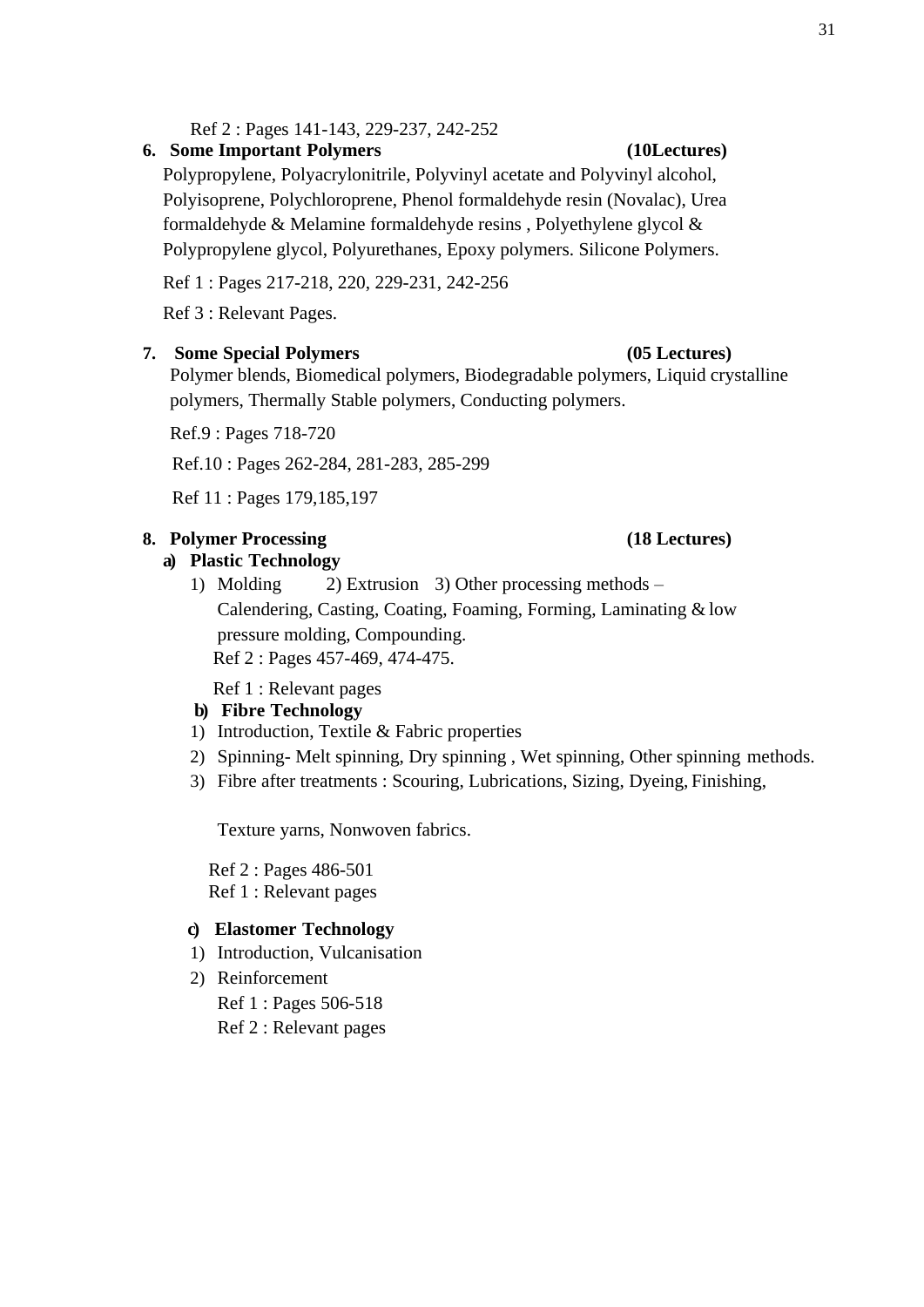# **REFRERENCE BOOKS**

1. Polymer Science by V.R.Gowarikar, N.V.Vishvanathan,Jaydev

Shreedhar New Age International Ltd. Publisher 1996.

- 2. Textbook of Polymer Science by Fred Billmeyer,  $3<sup>rd</sup>$  Edn.
- 3. A Wiely-Interscience Publication John Wiely & Sons New York 1984.
- 4. Introductory Polymer Chemisrty by G.S.Misra New

Age International Ltd. Publisher 1996.

5. Introduction to Polymer Chemistry by Raymond Saymour

International Student Edn. 1971.

6. Polymer Chemistry by Malcom P. Stevens

Oxford University Press 1990.

7. Inorganic Polymers by G.R.Chatwal Himalaya

Publishing House 1<sup>st</sup> Edn.1996

8. Principles of Polymerisation by George Odian 3rd

Edn. John Wiely & Sons New York.

- 9. Polymer Cemistry by M.G.Arora, M.Singh.
- 10. Introduction to Polymer Science and Technology by S.D. Dawande.
- 11. Principle of Polymer Science by P. Bahadur, N.V.Sastry.
- 12. Polymer Science A Text Book by V.K.Ahluwalia, A. Mishra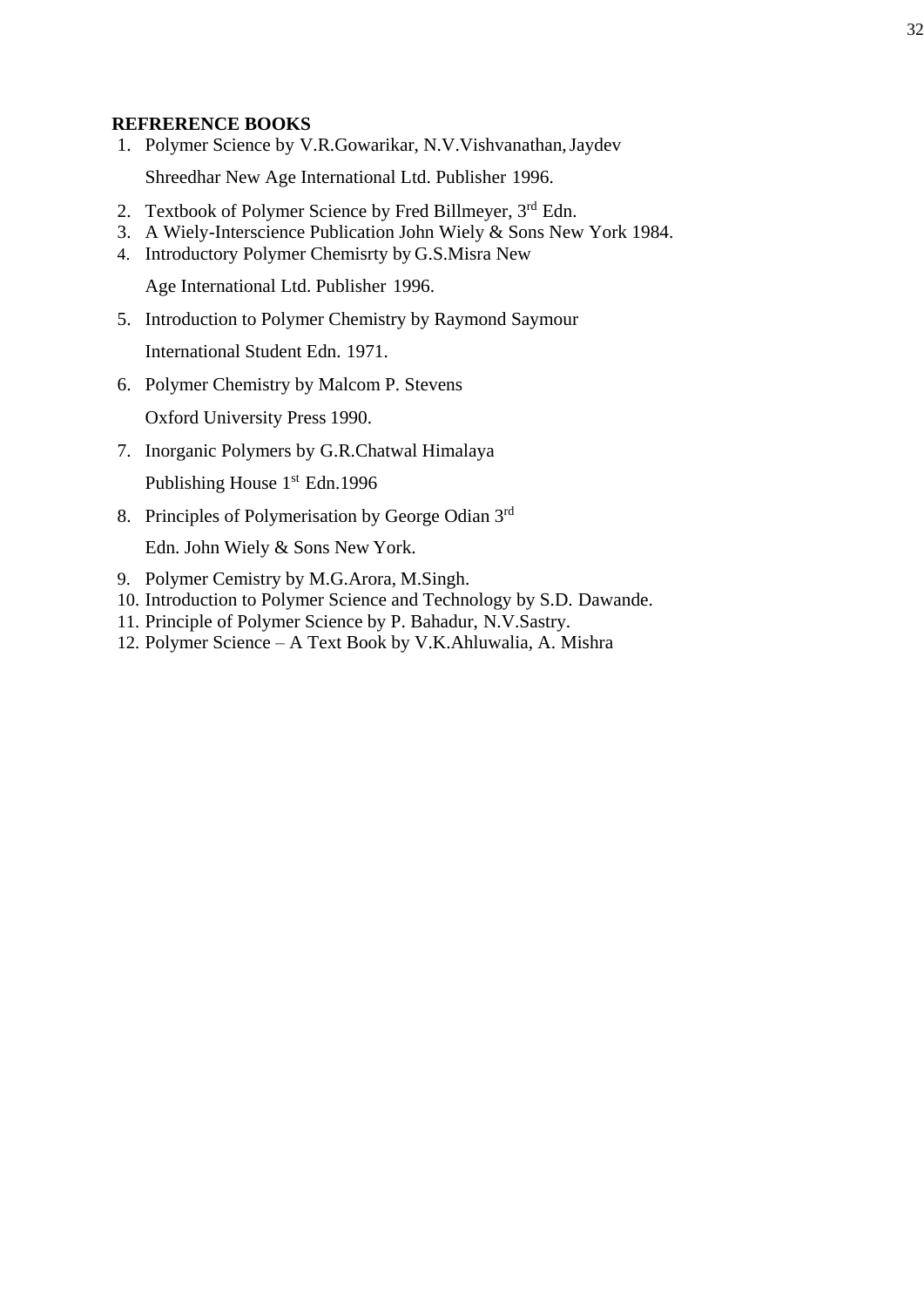# **T.Y.B.Sc. (CHEMISTRY) ( CBCS-2018 Course) SEMESTER - VI C-66: PRACTICAL COURSE - VIII (PHYSICAL CHEMISTRY)**

# **Credits: 02 Course Learning Outcomes:**

After completion of this course students should be able to:

# **Course Content:**

1.Compare the strength of HCl and

H2SO4. 2.Determine molecular wt. of

high polymer.

3. Use the modern instruments such as colorimeter, potentiometer, conductometer

etc. 4..Determine the effect of addition of salt on CST.

# *GROUP-I*

# **NON - INSTRUMENTAL EXPERIMENTS**

# **A Chemical Kinetics**

- 1. To compare the relative strength of HCl and  $H_2SO_4$  by measuring the rates of hydrolysis of an ester.
- 2. To investigate the kinetics of hydrolysis of acetate using a dialatometer.
- 3. Investigate the influence of ionic strength on the rate constant between potassium persulphate and potassium iodide.
- 4. To study the energy of activation of second order of reaction between  $K_2S_2O_8$  and KI. (Equal concentration)
	- (Any two experiments)

# **B Viscosity**

- 1. To determine the molecular weight of a high polymer using its solutions of different concentrations.
- **C Phenol-Water**
	- 1. To study the effect of addition of salt on critical solution temperature of phenol-salt system.

# *GROUP-II*

# **INSTRUMENTAL EXPERIMENTS**

# **A Potentiometry**

- 1. Determination of  $P^H$  of unknown buffer solutions by potentiometric measurements.
- 2. Determination of dissociation constant of given monobasic acid by potentionetric titration.

(Any one experiments)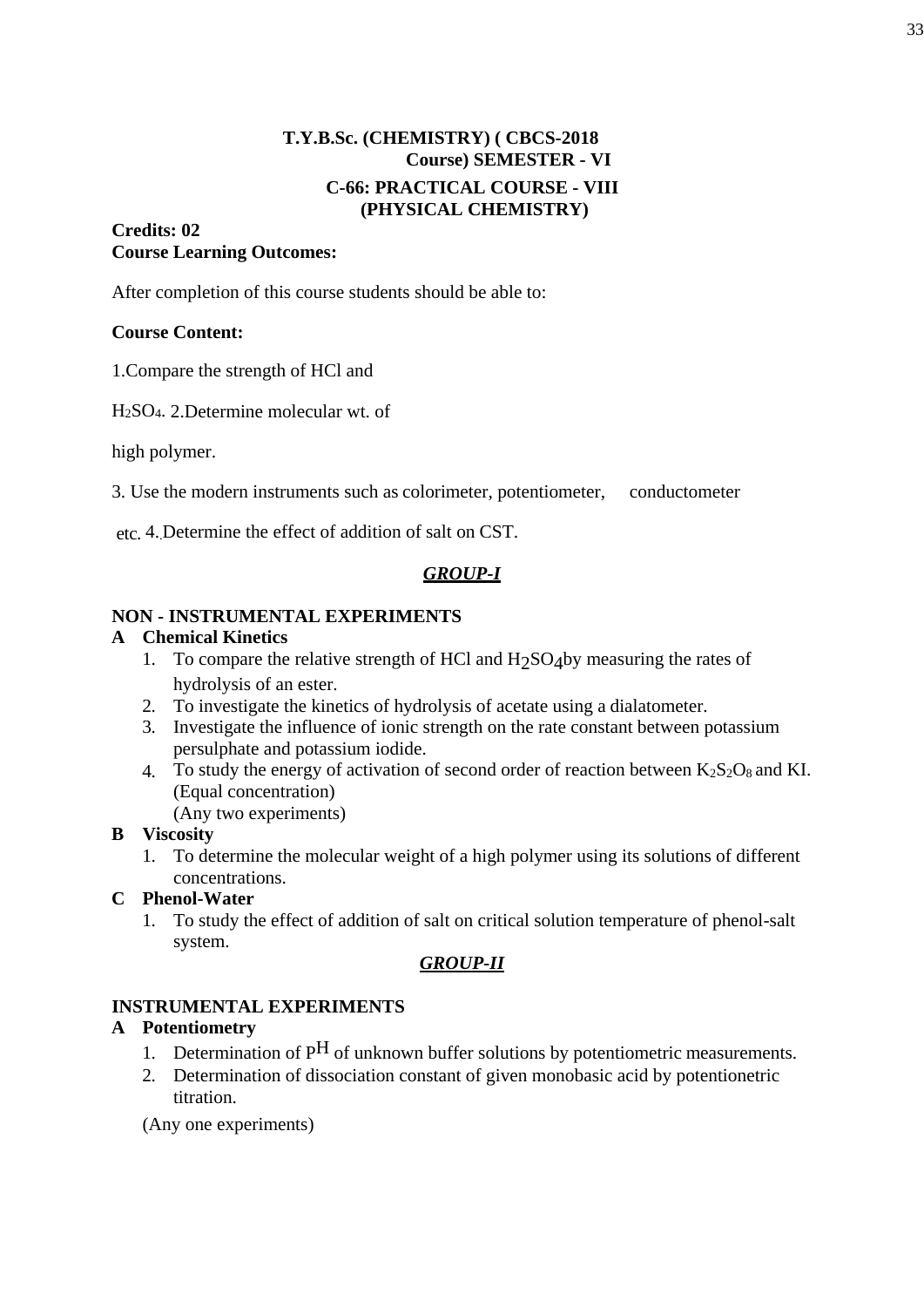# **B Colorimetry.**

1. Determine the  $\lambda_{\text{max}}$  and concentration of givenCuSO<sub>4</sub>- NH<sub>3</sub> complex.

# **C Conductometry**

1. To determine the solubility and solubility product of a sparingly soluble electrolyte conductometrically.

2. To study the effect of substituent on dissociation constant of weak acid w.r.t. acetic acid &monochloroacetic acid.

# **D. PHMetry.**

1. Determination of the dissociation constant of given weak acid by pH metric titration.

# **E Refractometry.**

- 1. Determination of molar refraction of the given liquids A,B,C and D.
- 2. To verify law of refraction of mixtures(e.g., glycerol and water) using Abbe's refractometer.

# **G Polarimetry**.

1. Study of kinetics of inversion of cane sugar using same strength of two acids.

# **Reference Books:**

- 1. Experiments in Chemistry Dr.D.V.Jahagirdar, Himalaya Publishing House.
- 2. Systematic Experimental Physical Chemistry by S.W.Rajbhoj and Dr.T.K.Chondhekar, Anjali Publication Aurangabad.
- 3. Experimental Physical Chemistry, Daniel.Alberts.7th Edition.
- 4. Findlay's Practical Physical ChemistryB.P.Levitt.9th Edition.
- 5. Experiments in PhysicalChemistry, R.C.Dasand .Behra. Tata McGrawHill.
- 6. Advanced Practical Physical Chemistry, J.B.Yadav, Goel Publishing House.
- 7. Advanced Experimental Chemistry, Vol1-Physical,J.N.GurtuandR.Kapoor,S.Chand&Co.
- 8. Selected Experiments in Physical Chemistry N.G.Mukherjee. J.N.Ghose& Sons.
- 9. Experiments in Physical Chemistry, J.C.Ghosh, BhartiBahavan.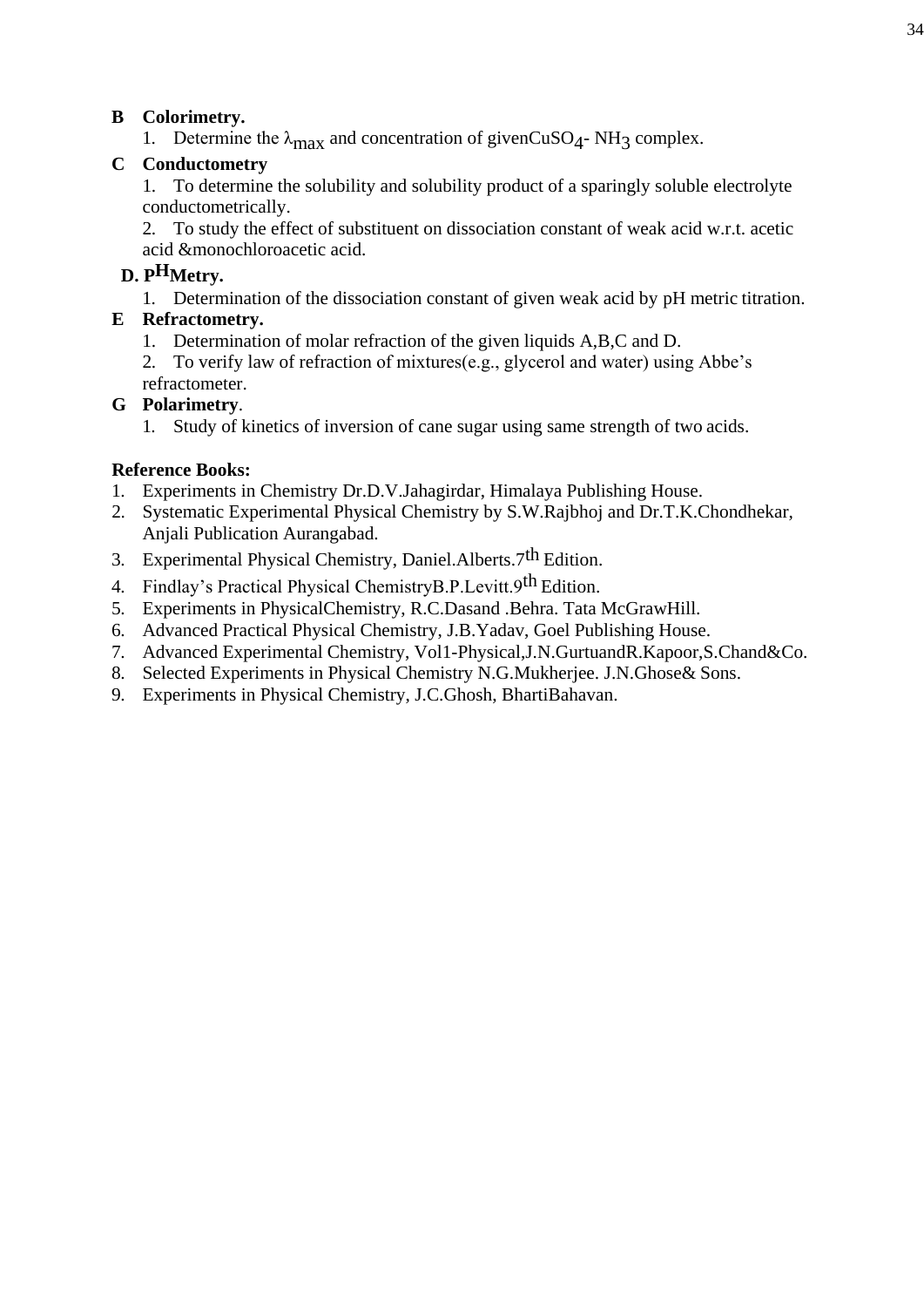# **T.Y.B.Sc. (CHEMISTRY) ( CBCS-2018 Course) SEMESTER - VI**

# **C-67: PRACTICAL COURSE - IX (INORGANIC CHEMISTRY)**

# **Credits: 02 Course Learning Outcomes:**

After completion of this course students should be able to:

- 1.Study the gravimetric and volumetric analysis..
- 2. Estimate Mn by Volhard's method .
- 3.Determine Cu in CuSO4 using std. 0.1N AgNO3solution

# **Course Content:**

# **A) Gravimetric Estimations (Any Three)**

- 1. Estimation of Ni as Ni DMG
- 2. Estimation of Pb as  $PhCr_2O_4$
- 3. Estimation of Al as Aluminum oxide
- 4. Estimation of Ba as BaSO4 using homogeneous precipitation method.
- 5. Estimation of Fe as  $Fe<sub>2</sub>O<sub>3</sub>$

# **B) Volumetric Estimations (Any Three)**

- 1. Estimation of Mg from talcum powder
- 2. Analysis of Brass-Estimation of copper by Iodometry
- 3. Estimation of % purity of given sample of Sodium Chloride
- 4. Estimation of Mn by Volhard's method
- 5. Estimation of Copper in the given  $CuSO<sub>4</sub>$  crystals using standard 0.1N AgNO<sub>3</sub> solution.

# **C) Colourimetric Estimations (Any One)**

- 1. Iron by thiocyanate method.
- 2. Cobalt by using R-nitroso salt method.

# **D) Column Chromatography (Any Two mixtures)**

To separate cations of a given binary mixtures by Column chromatography.

# **Reference Books:**

1. Vogel Textbook of Quantitative Chemical Analysis G.H. Jeffery, J.

Basset. 2 .Quantitative Chemical Analysis S. Sahay (S. Chand & Co.).

3. Quantitative Analysis R.A. Day, Underwood (Prentice Hall).

4.General Chemistry Experiment – Anil J Elias (University press).

5.Practical Chemistry K.K. Sharma, D. S. Sharma (Vikas

Publication). 6.Vogel's Textbook of Quantitative Chemical Analysis.

7."Experimental Methods in Inorganic Chemistry." Tanaka, J. and Suib, S.L., Prentice Hall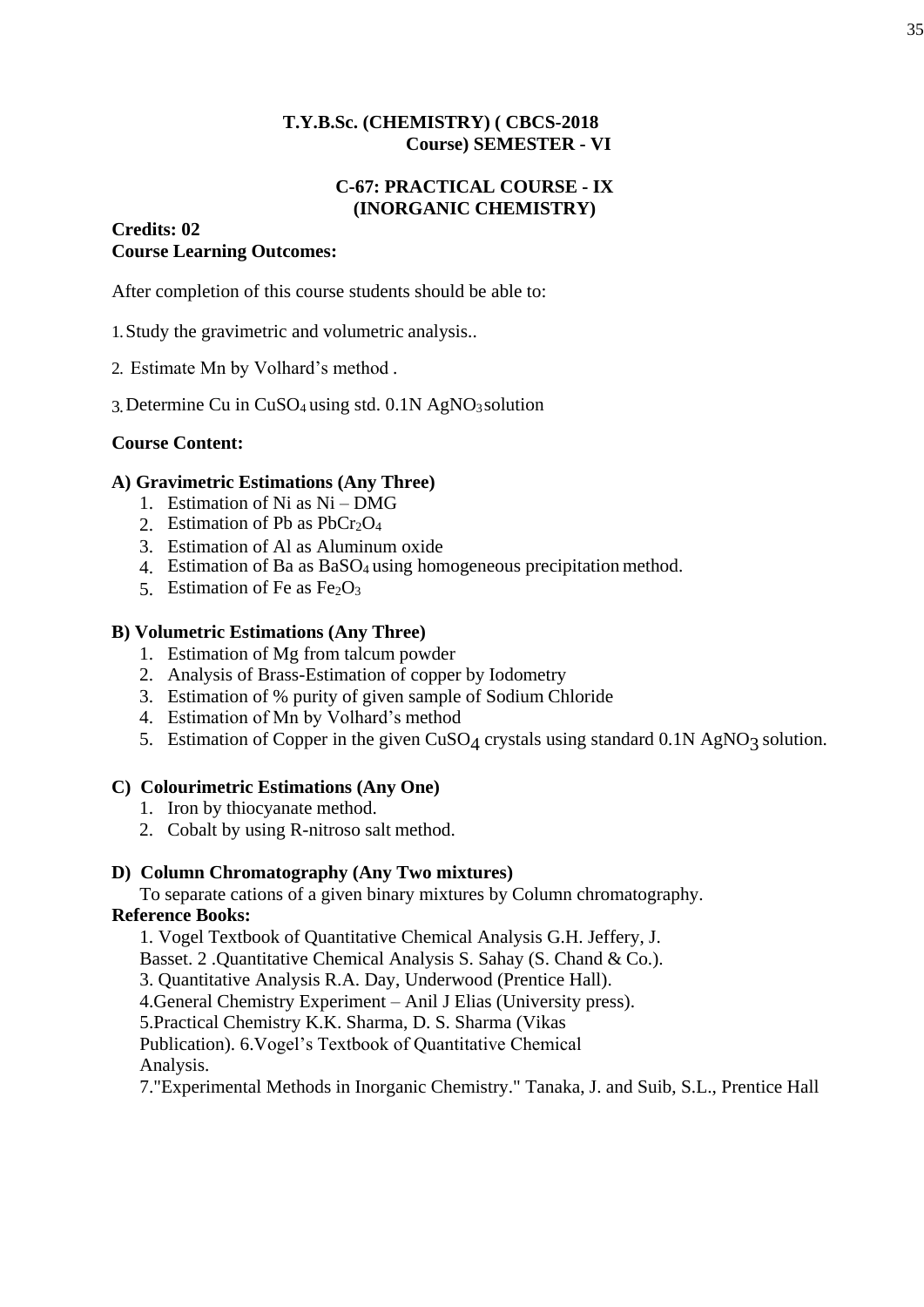# **T.Y.B.Sc. (CHEMISTRY) ( CBCS-2018 Course) SEMESTER – VI C-68: PRACTICAL COURSE - X (ORGANIC CHEMISTRY)**

# **Credits: 02 Course Learning Outcomes:**

After completion of this course students should be able to:

1.Perform Binary mixtures

# **Course Content:**

**1. Organic Qualitative Analysis of Binary Mixtures** (Minimum 8 mixtures)

(i) Solid – Solid (4) (ii) Solid – liquid (2) (iii) Liquid – liquid (2)

At least one mixture from each of the following types

(Acid-Base, Acid – Phenol, Acid – Neutral, Base – Neutral, Neutral - Neutral) **Note:**

Students should report – nature, type, separation of mixture, physical constants of purified compounds, detection of elements, functional group tests (Name and structure of compound is not expected)

# **Reference Books:**

- 1) Practical Qualitative Analysis by A.I. Vogel.
- 2) Advanced Practical Organic Chemistry by O.P.Agarwal.
- 3) Laboratory Manual in Organic Chemistry by R.K.Bansal, Wiley Eastern.
- 4) Experimental Organic Chemistry I & II by P.R.Singh, D.S.Gupta and K.S.Bajpal (Tata McGraw Hill)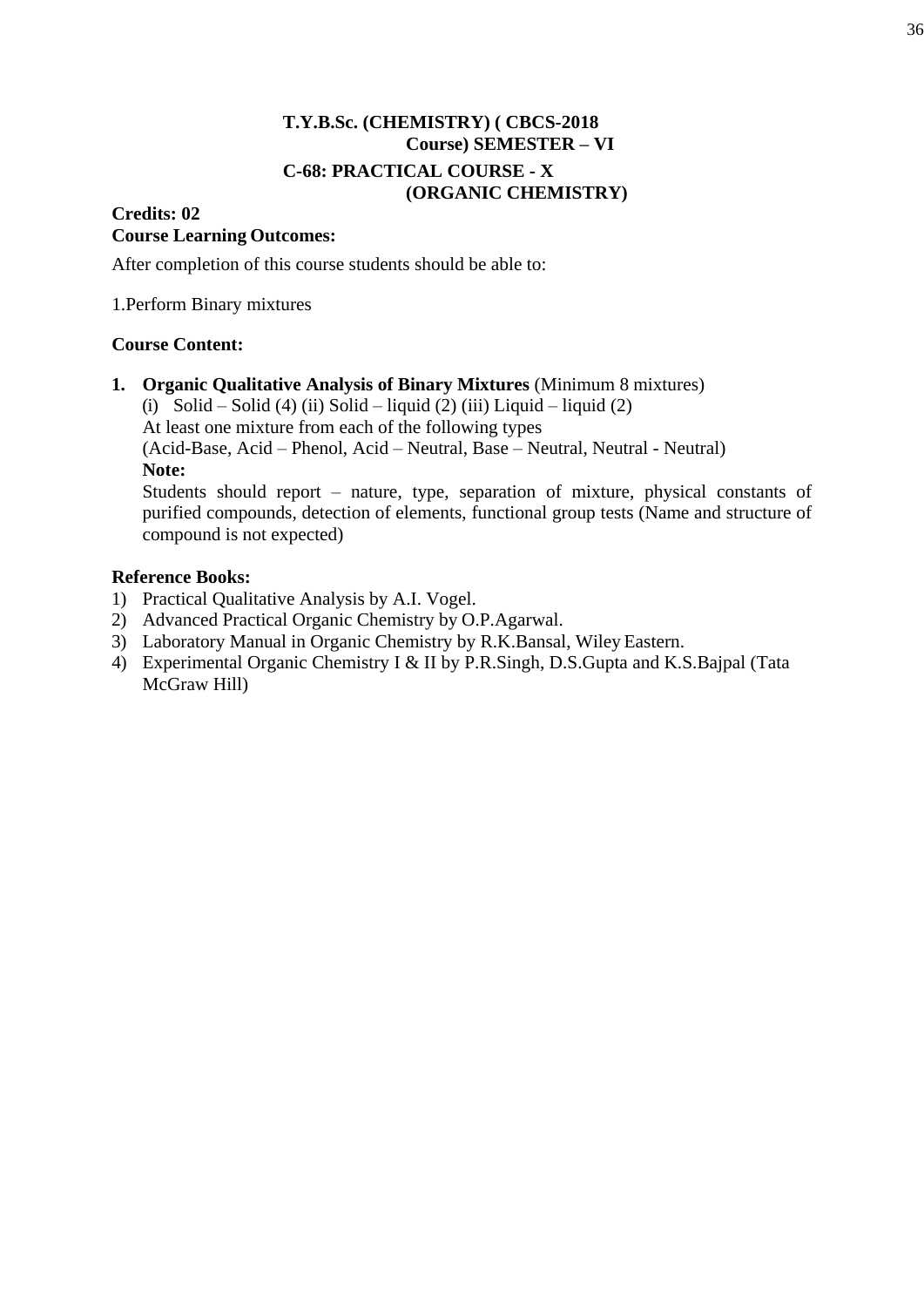## **T.Y.B.Sc. (BOTANY) (C.B.C.S. 2018 Course) SEMESTER- VI**

# **B-61: BIOLOGY OF CRYPTOGAMES(BRYOPHYTES AND PTERIDOPHYTES) Core Course – Theory; Credits- 04 Total lectures-**

# **60 L Course Learning Outcomes :**

On completion of this course, students are able to:

- Become aware of the status of higher cryptogams as a group in plant kingdom.
- Understand the habit and habitat of the higher cryptogams in the field.
- Understand the distinguishing features, interrelationships, phylogeny and evolutionary
- To understand tendencies of selected orders with their affinities.
- Realize the economic importance of higher cryptogams plants.

## **1. Bryophytes 24 L**

Classification of Bryophytes. Comparative account of classes of Bryophytes. Evolution of gametophyte and sporophyte. Ecological and economic importance of

Bryophytes. Study of life histories

of…………………

• *Marchantia* (ii) *Anthoceros* (iii) *Polytrichum*

## **2. Pteridophytes 24 L**

Origin of vascular

cryptogames. Classification

of Pteridophytes.

Stydy of life histories of *Psilotum, Lycopodium, Equisetum, Marsilea* and *Adiantum.* Heterospory and seed habit.

Alternation of generations.

Telome theory and stelar

## evolution

## **3. Fossil Pteridophytes 12 L**

- (a) Fossil Definition and types; Process of fossil formation.
- (b) Study of external and internal morphology of following fossil Peridophytes.

(i) *Rhynia*(ii) *Lepidodendron*(iii) *Lepidostrobus*

- (iv) *Lepidocarpon*(v) *Calamites*
- Pteridosperms characters and significance

## **Reference Books**:

- 1. Gifford, E.M. and Foster, A.S. 1989. Morphology and Evolution of Vascular Plants.W.H. Freeman &Co., New York.
- 2. Puri. P. 1985.Bryophytes.Atmaram& Sons, Delhi.
- 3. Parihar, N.S. 1991. Bryophyta.Central Book Depot. Allahabad.
- 4. Parihar, N.S. 1996. Biology & Morphology of Pteridophytes. Central Book Depot,Allahabad.
- 5. Sporne, K.K. 1991. The Morphology of Pteridophytes. B.I. Publishing Pvt. Ltd.,Bombay.
- 6. Stewart, W.N. and Rathwell, G.W. 1993. Paleobotany and the Evolution of

Plants.Cambridge University Press.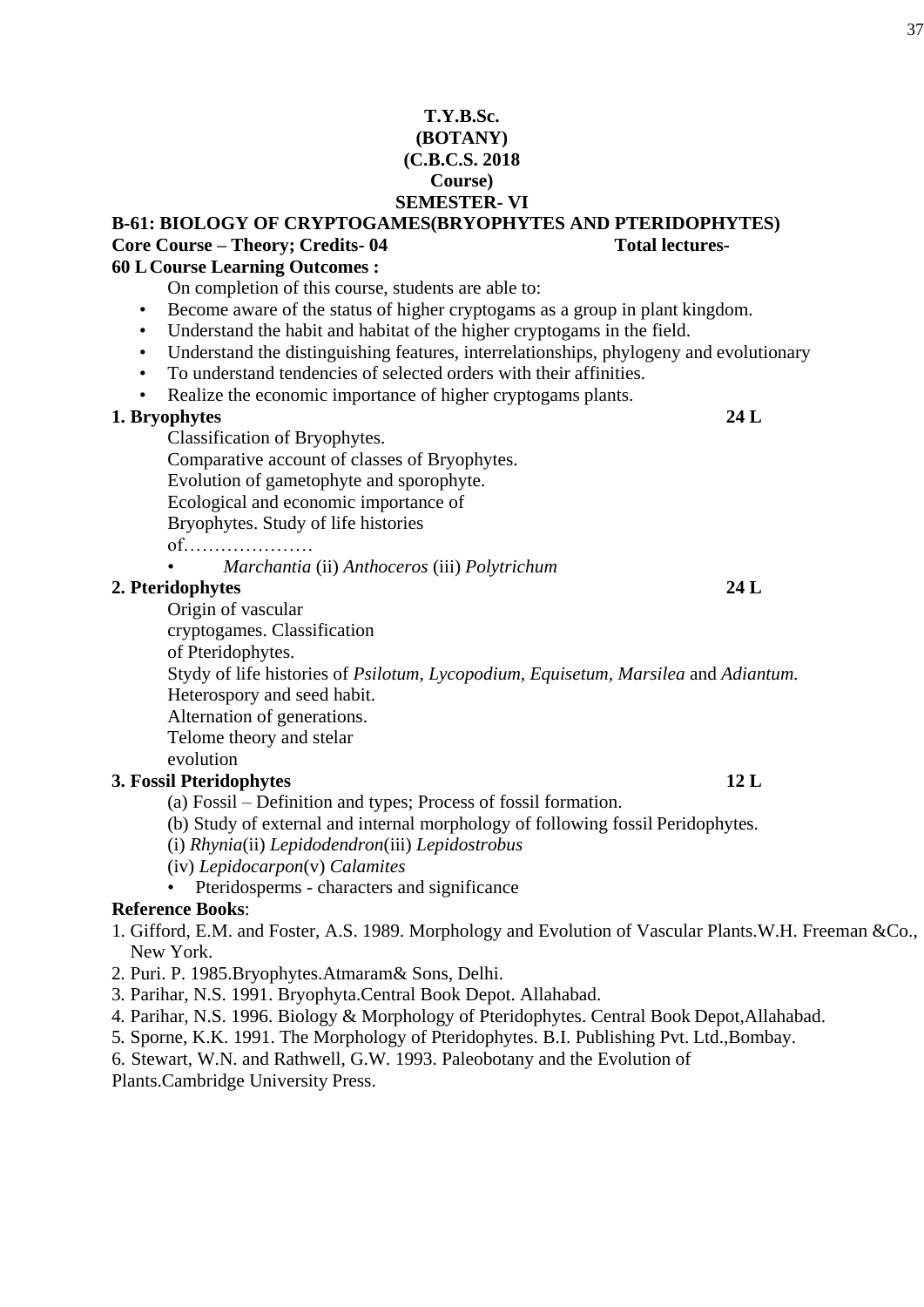# **T.Y.B.SC. (BOTANY) (C.B.C.S. 2018 Course)**

## **SEMESTER- VI**

# **B – 62: BIOLOGY OF SEED PLANTS (GYMNOSPERMS AND PALEOBOTANY) Core Course – Theory; Credits- 04 Total lectures-**

## **60 L Course Learning Outcomes :**

On completion of this course, students are able to:

- 1. Understand Gymnosperms with respect to distinguishing characters, comparison with Angiosperms, economic importance and classification.
- 2. Understand the life cycles of Pinus and Gnetum.
- 3. Know the scope of Paleobotany, types of fossils and geological time scale
- 4. Understand the various fossil genera representing different fossil groups
- 5. Understand the diversity of Gymnosperms in India.
- 6. Know the evolutionary trends and affinities of living gymnosperms with respect to external and internal characters .
- 7. Understand the important fossil types in different groups of plants and Indian fossil records.
- 8. Understand the important fossil types in different groups of plants and Indian fossil records.
- 9. Realize the applied aspects of Paleobotany.

## **Course Content:**

| <b>1. Phanerogams:</b> The seed bearing plants. General characters and types        | 06L |
|-------------------------------------------------------------------------------------|-----|
| 2. Introduction to gymnosperms                                                      | 13L |
| General                                                                             |     |
| characters.                                                                         |     |
| Distribution in                                                                     |     |
| India.                                                                              |     |
| Classification according to BirbalSahani and                                        |     |
| Chamberlain. Structure of ovule, megasporogenesis                                   |     |
| female gametophyte.                                                                 |     |
| Pollination, fertilization, embryogeny, maturation of seed & structure of seed.     |     |
| 3. The living cycads                                                                | 11L |
| Distribution.                                                                       |     |
| Vegetative organography & anatomy.                                                  |     |
| Reproductive cycle upto seed development with reference to Cycas & Zamia.           |     |
| 4. Fossil Cycads: - Cycadeoidea (Bennettitles)                                      | 07L |
| Important characters.                                                               |     |
| Morphology and anatomy of vegetative and reproductive structures.                   |     |
| <b>5. The Coniferales</b>                                                           | 10L |
| General organography and anatomy.                                                   |     |
| Reproductive cycle upto seed development with reference to <i>Pinus &amp; Thuja</i> |     |
|                                                                                     |     |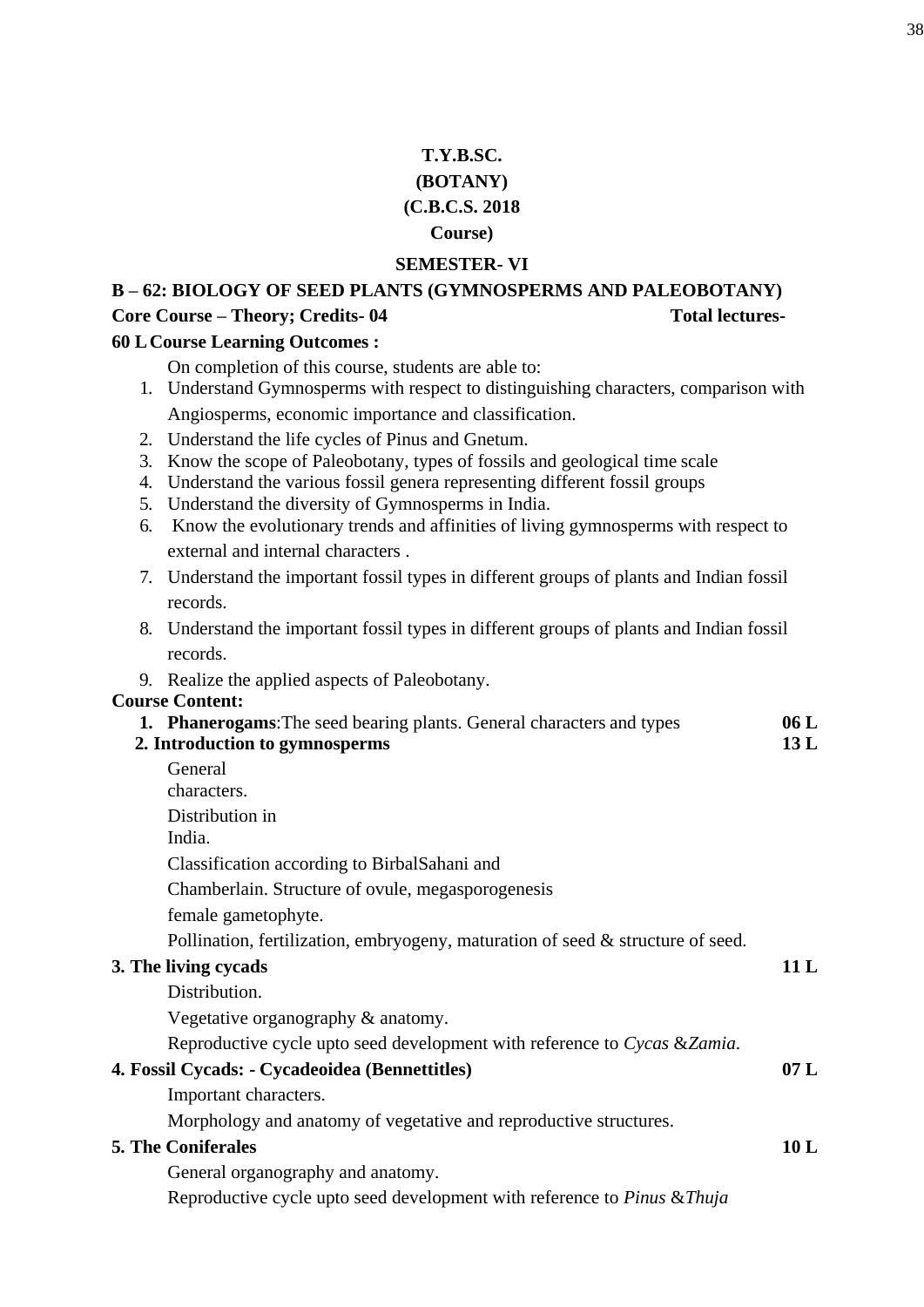## **6. The Gnetales 13 L**

a) Habit and distribution.

*b)* Reproductive cycle and advanced features with reference to *Gnetum*

## **Reference Books**:

1) Bhatnagar S.P. and Moitra A. 1996. Gymnosperms, New age international Pvt. Ltd. New.Delhi.

2) K.R.Sporne. The morphology of Gymnosperms.

3) P.C.Vashishta – Gymnosperms.

4) Coulter J.M. & Chamberlain C.J. Morphology of Gymnosperms.

5) Cronquist, A. 1968. The evolution and classification of flowering plants. Thomas Nelson(Printers) Ltd., London &

Edinburgh.

6) Delevoryas Th. 1965. Plant Diversification.modern biology series, Halt, Rinehart &Winston, New York.

7) Foster, A.S. and Gifford, A.E.M., Jr. 1967. Comparative Morphology of Vascular Plants.Vakils.Peffer& Simons

Pvt. Ltd.

8) Spome, K.R. 1977. The Morphology of Angiosperms. B.I. Publication, Bombay.

9) Bhowani. S.S. and Bhatnagar, S.P. 2000. The Embryology of Angiosperms, 4th revisedand enlarged edition. Vikas

publishing house, Deihi.

10) Johri B.M.1984, Embryology of Angiosperms. Springer-Verlag, Berlin.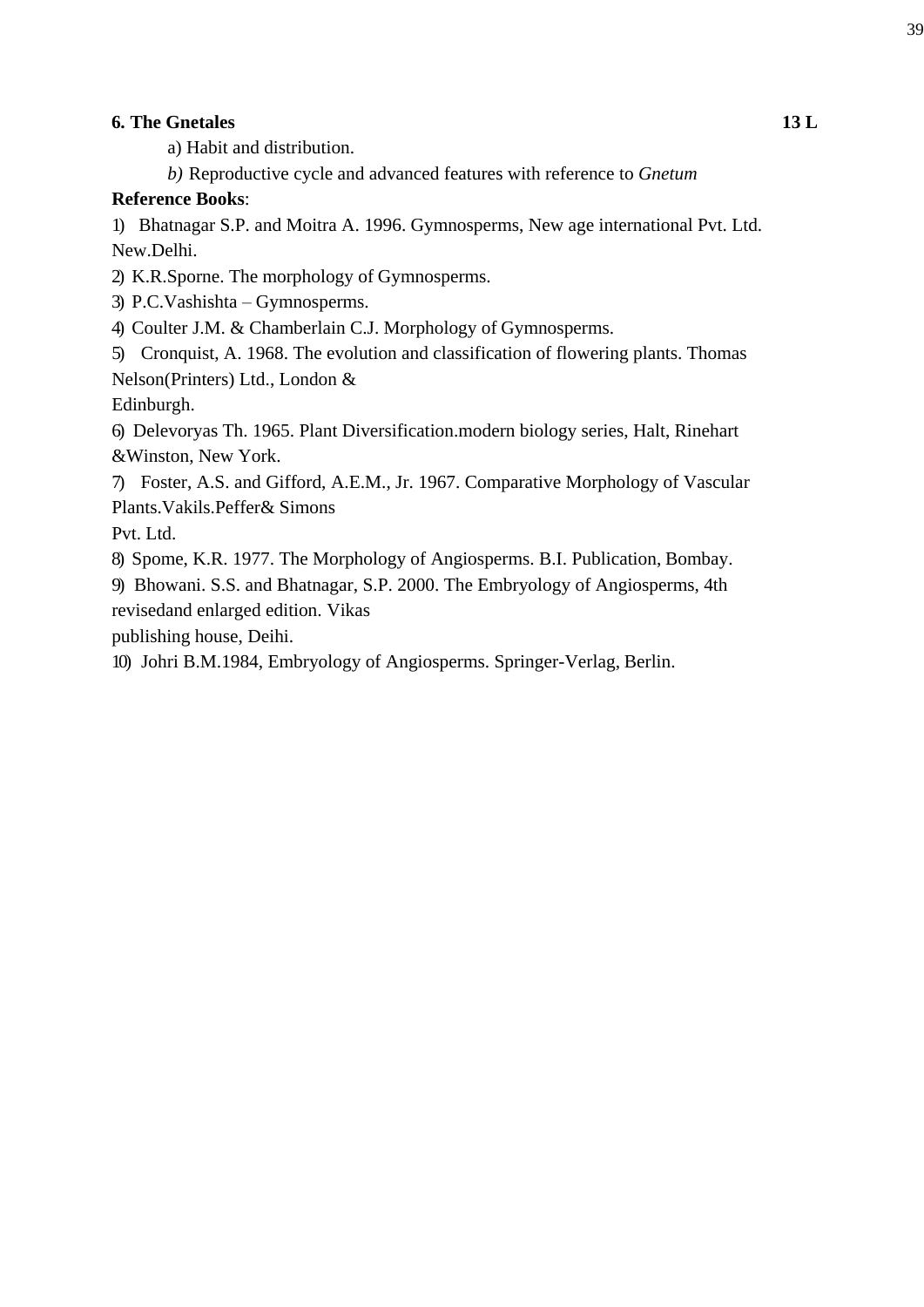# **T.Y.B.Sc. (BOTANY) (C.B.C.S. 2018 Course) SEMESTER-VI B -63: ENVIRONMENTAL BOTANY**

# **Core Course – Theory; Credits- 04 Total lectures-**

## **60 L Course Learning Outcomes :**

On completion of this course, students are able to:

- Know the nature and its co-relation with human society.
- Realize the impact of human activities on environment.
- Understand global issues concerned with
- Know the sustainable development and care of environment.
- Understand the connection between material wealth & resources exploitation.
- Worth the relationship between economic growth and environmental degradation.

## **1. Introduction 06 L**

- a) Inter-relationship between the living world and environment
- b) The components and dynamism c) Homeostasis, relevance to man

## **2. The environment 10 L**

- a) Soil general account and adaptations b) Water general account and adaptations
- c) The atmosphere general account and adaptations
- d) Living world biotic components of environment
- e) Types of biotic interactions f) Fire as an ecological factor

## **3. Organism ecology (Bioticcomponents) 03 L**

a) Individuals, species, populations b) Communities and their characteristics

## **4. Ecosystem 07 L**

a) Concept of ecosystem, homeostasis

- b) Structure and function of ecosystem
- c) Transfer of energy and minerals via grazing and detritus chains and role of microorganisms

d) Cycles (hydrologic and gaseous)

e) Role of human in maintaining biogeochemical cycle.

| 5. Diversity of ecosystem                                                         | 06L |
|-----------------------------------------------------------------------------------|-----|
| a) Aquatic (Freshwater) b) Terrestrial (Forest / grass land) c) Manmade ecosystem |     |
| 6. Phytogeography                                                                 | 05L |
| a) Introduction b) Endemism c) Static and dynamic plant geography                 |     |
| d) Short account of vegetation of India                                           |     |
| 7. Human Ecology and ecological Management                                        | 07L |
| a) The human population, renewable and non-renewable natural                      |     |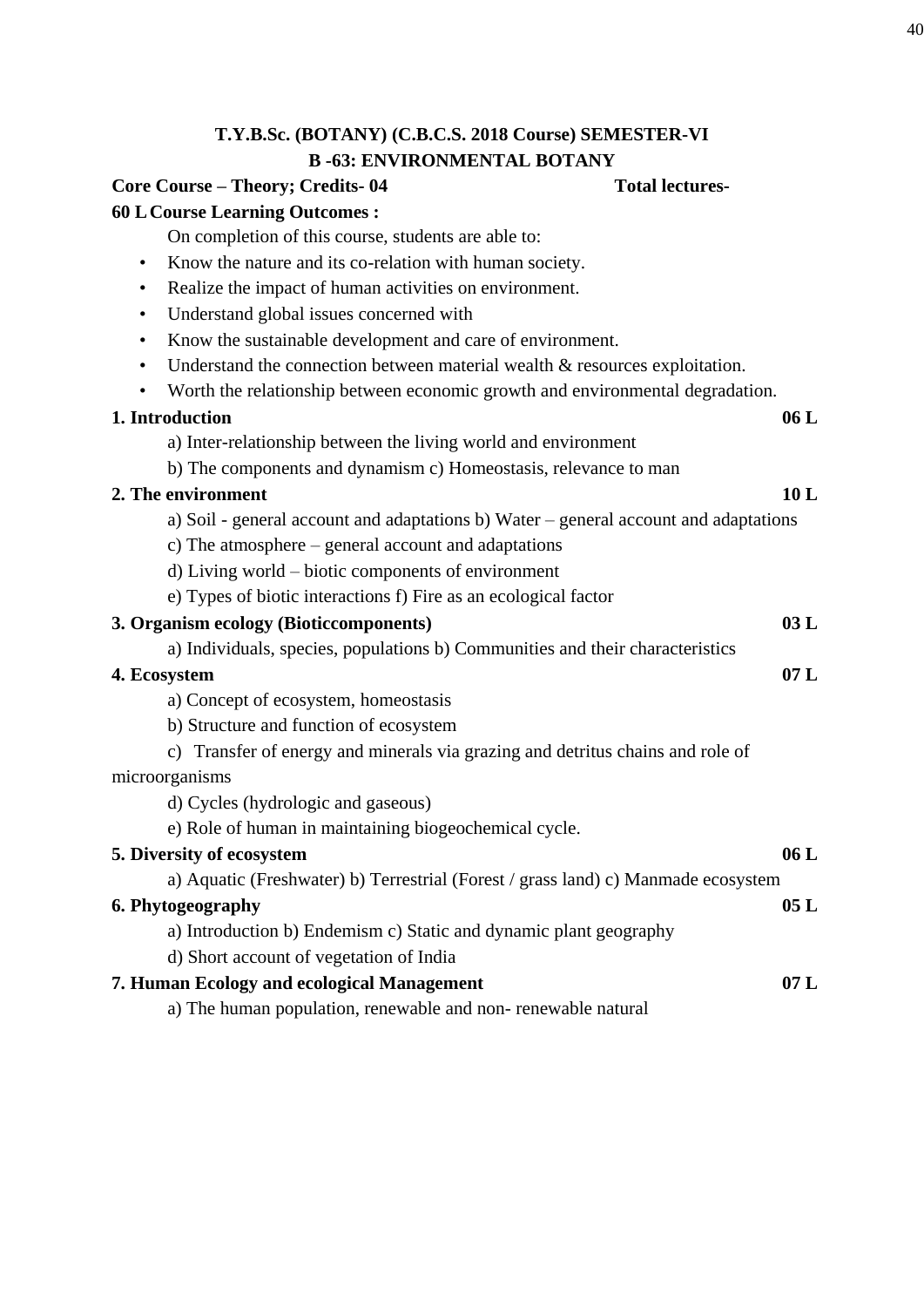| b) Resources and their management<br>c) Conservation of biodiversity, endangered species<br>d) Conventional and non-conventional energy sources |      |
|-------------------------------------------------------------------------------------------------------------------------------------------------|------|
| 8. Impact of human activities                                                                                                                   | 06 L |
| a) Pollution of air, water $\&$ soil.                                                                                                           |      |
| b) A brief account of environmental toxicology                                                                                                  |      |
| c) Evidences of noise, thermal and radioactive pollution                                                                                        |      |
| d) Control of pollution                                                                                                                         |      |
| e) Global warming, desertification and ozone depletion                                                                                          |      |
| 9. Role of national international organization in environmental management<br>Formulation of optimal models.                                    | 04 L |
| <b>10. Bio-indicators</b> – concept, types and examples.                                                                                        | 03 L |

# **11. Environmental impact assessment** - A brief account

## **03 L Reference Books**:

- 1. Ambasht, R.S. 1988. A text book of plant Ecology.Students Friends Co. Varanasi.
- 2. Botkin, D.B. and Keller, E.A. 2000. Environmental Planet ( 2nded. ) John.Wiley&SonsInc. New York.
- 3. Chapman, J.L. and Resis.M.J. 1995. Ecology; Principal and application. CambridgeUniversity Press.
- 4. Cunningham W.P. and Saigo, S.W. 1997.Envionmental Science; A Global Concern.WCB McGraw Hill.
- 5. Dash, M.C. 1993.Fundamental of Ecology.Tata McGraw Hill Publication Co. Ltd. NewDelhi.
- 6. Daubermire, R.F.1974. Plant and Environmental a text book of Ecology ( 3rdEd.). JohnWiley & Sons,
- i. New Delhi.
- 7. Kendeigh,S.C.1980. Ecology with special Reference to animals and Man. Prentice Hallof India Pvt Ltd.
- i. New Delhi.
- 8. Kumar,H.D. 1996. Modern concept of Ecology (4thed.)Vikas Publication House Pvt.Ltd., Delhi.
- 9. Kumar,H.D. 1997. General Ecology Vikas Publication House Pvt. Ltd., Delhi.
- 10. Kormondy, E.J. 1996. Concept of Ecology Prentice Hall of India Pvt Ltd. New Delhi.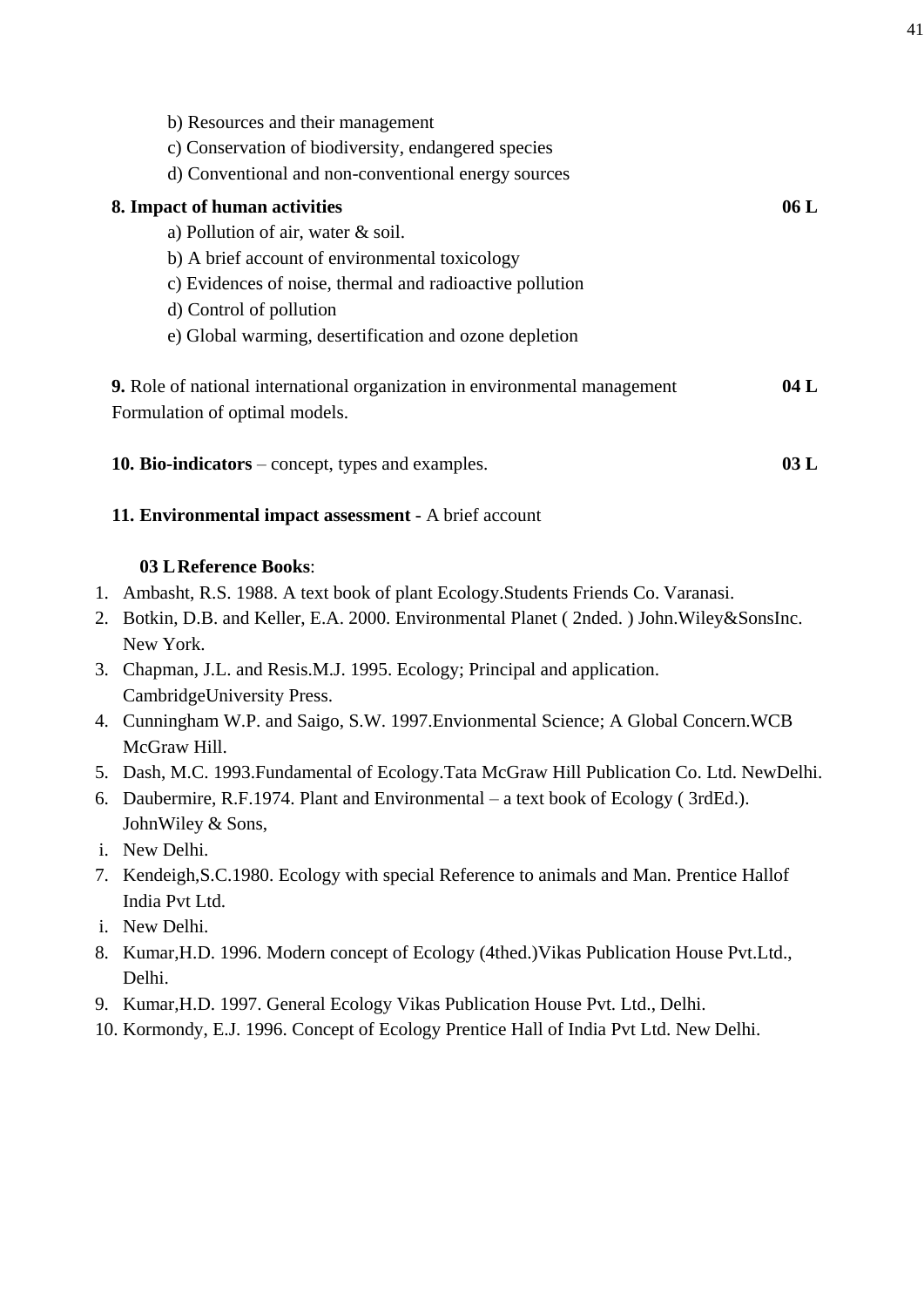- 11. Miller,W.R. and Donahue,R.L. 1992. Siols- An introduction of soil and Plant a Growth (6th Ed.)Prentice
- i. Hall of India Pvt Ltd. New Delhi.
- 12. Odum, E.P. 1996. Fundamental of Ecology.NatrajPublisher , Dehradun.
- 13. Pickering K.T. and Owen L.A. 1997. An introduction to Global Envionmental Issues (2nd) Butter and
- i. Tanner Ltd. Great Britain.
- 14. Smith L.R. 1996. Ecology and field Biology ( 5thEd.) Harper Collins College Publisher,USA.
- 15. Smith L.R. and Smith, T.M. 1998Elements of Ecology ( 4thEd.) An imprint of AddisonWesley,
- i. Longman Ink.,California.
- 16. 16. Tylar, M.G., Jr. 1997. Environmental science ; Working with Earth (6<sup>th</sup>ed.) Wadsworth Publication
- i. Co. Weaver J.E. and Clements, S.E. 1996.Plant EcologyTata McGraw Publication Co. Ltd.Bombay.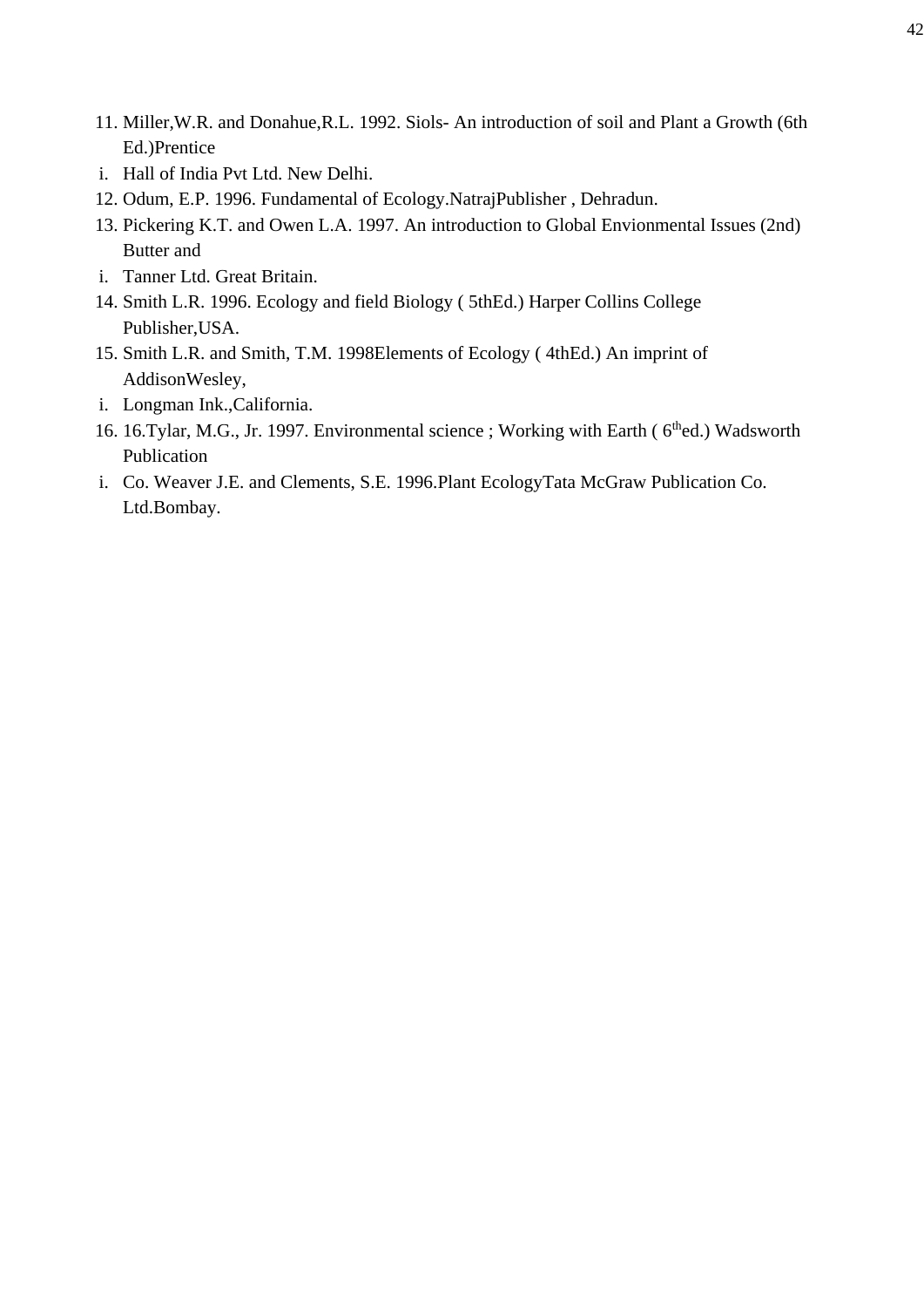# **T.Y.B.Sc. BOTANY (C.B.C.S. 2018 Course) SEMESTER-VI B – 64: PALYNOLOGY AND PLANT BREEDING**

## **Core Course – Theory; Credits- 04 Total lectures-60 L Course Learning Outcomes :**

On completion of this course, students are able to:

- Understand the science of plant breeding.
- Know branch of plant breeding for the survival of human being from starvation.
- study the techniques of production of new superior crop verities.
- Understand the modern strategies applied in Genetics and Plant Breeding to sequence and analyze genomes
- Get the detail knowledge about modern strategies applied in Plant Breeding for crop improvement i.e. Mass selection, Pureline Selection and Clonal selection.
- Know about exploitation of Heterosis, hybrid and variety development and their release through artificial hybridization.
- Understand the role plants in human welfare. . .

## **Palynology**

# **1. Pollen and Spore Morphology - 08 L** size and shape, polarity, apertures (NPC),exine stratification, exine excrescences, construction of a palynogram.

**2.** Study of different types of pollen grains with the help of acetolysis method (Any fourlocally available materials). **04 L**

**3.** Application of Palynology in honey industry, coal and oil exploration and forensicscience. Aeropalynology and pollen allergy. **06 L**

**4.** Pollen viability and storage – Causes for loss of pollen viability, Tests for pollenviability, Pollen storage. **07 L**

**5.** Germination and growth of the pollen tube, factors affecting pollen tube growth. **04 L**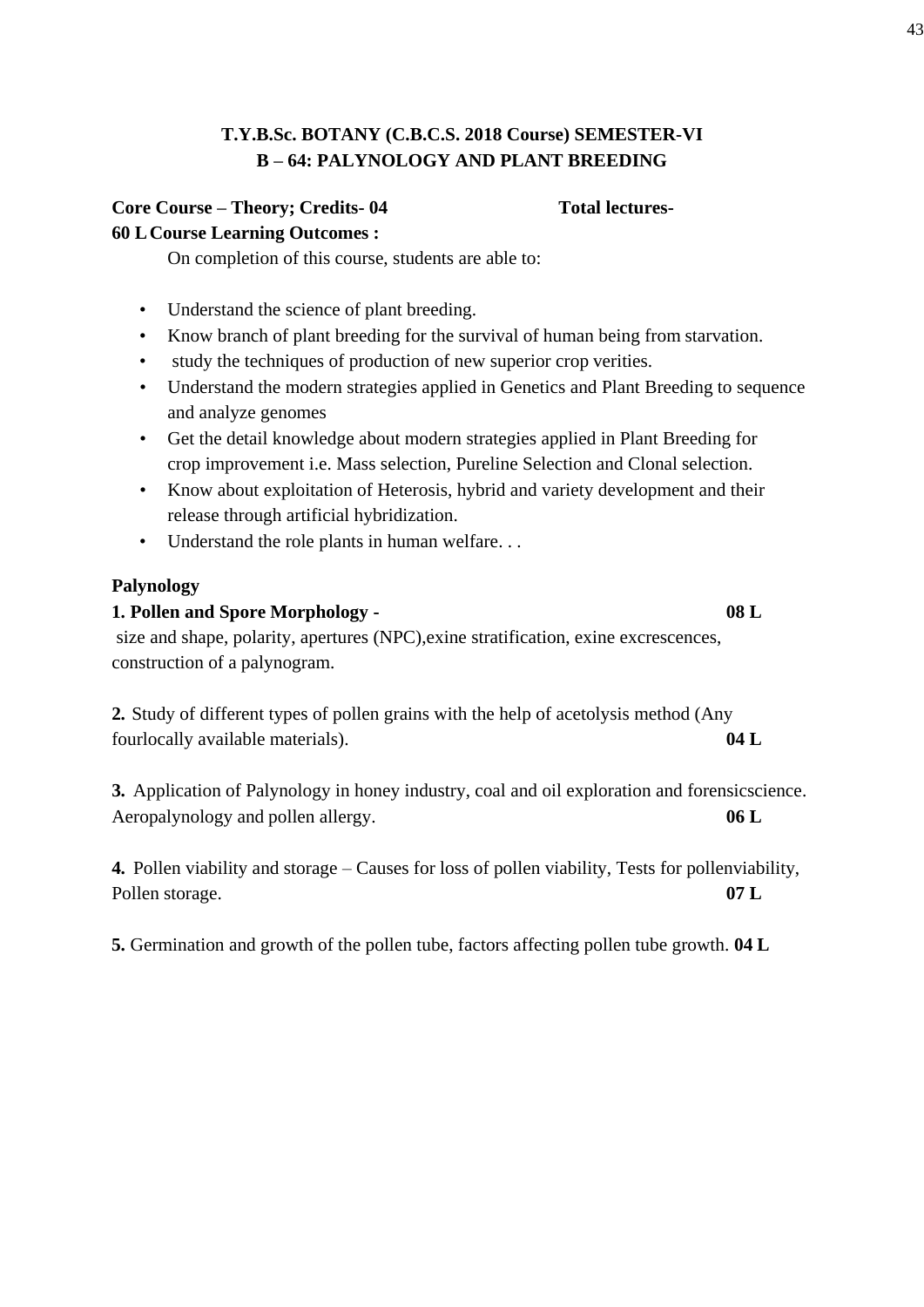## **PLANT BREEDING**

## **6. Types of plant reproduction 06 L**

a) Vegetative, sexual reproduction and apomixis.

b) Their effect on generating and fixing genotypic variation.

## **7. Methods of plant improvement 11 L**

a) Pure line and mass selection, clonal selection advantages and disadvantages.

b) Hybridization in self and cross pollinated crops – steps in hybridization, variousmethods and their advantages. Pedigree method, bulk method, back-cross method,multiple or composite cross method, single cross method, three way cross method,double cross method, top cross method,

## **8. Mutations and polyploidy as methods of plant improvement 07 L**

a) Applications of mutation in plant improvement.

- b) Polyploidy types and characters, role of polyploidy in evolution of new species.
- c) Achievement in rice, wheat and tobacco.

## **9. Plant tissue culture for crop improvement 07 L**

a) General aspects – somaclonal and gametoclonal variant selection.

- b) Genetic variations and crop improvement.
- c) Source, material and culture conditions.
- d) Forms of somaclonal variation.
- e) Detection and isolation of somaclonal variants.
- f) Applications in plant breeding.
- g) Cybrid production and its advantages.

## **Reference books:**

1. Poehimann, J.M. and sleeper, D.R. 1995. Breeding field Crops. PanimaPublishingHouse, New Delhi.

2. Russel, P.J. 1998. Genetics (5th Edition).The Benjamin/Cummings Publishing Co., Inc.,USA.

3. Simmonds, N.W. 1979. Principles of Crop Improvement.Longman, London and NewYork.

4. Snustad, D.P. and Simmons, M.J. 2000. Principles of Genetics (2nd Edition).John Wiley& Sons, Inc.,

USA.

5. Sharma.J.R. 1994. Principles and Practice of Plant Breeding. Tata McGraw-HillPublishing Co. Ltd., New

Delhi.

- 6. Purohit S.S. 2003. Plant tissue culture.
- 7. S.Narayanswamy 1994. Plant cell and tissue culture.
- 8. Chaudhary R.C. Introduction to plant breeding.
- 9. Chaudhary A.K. Elementary principles of plant breeding.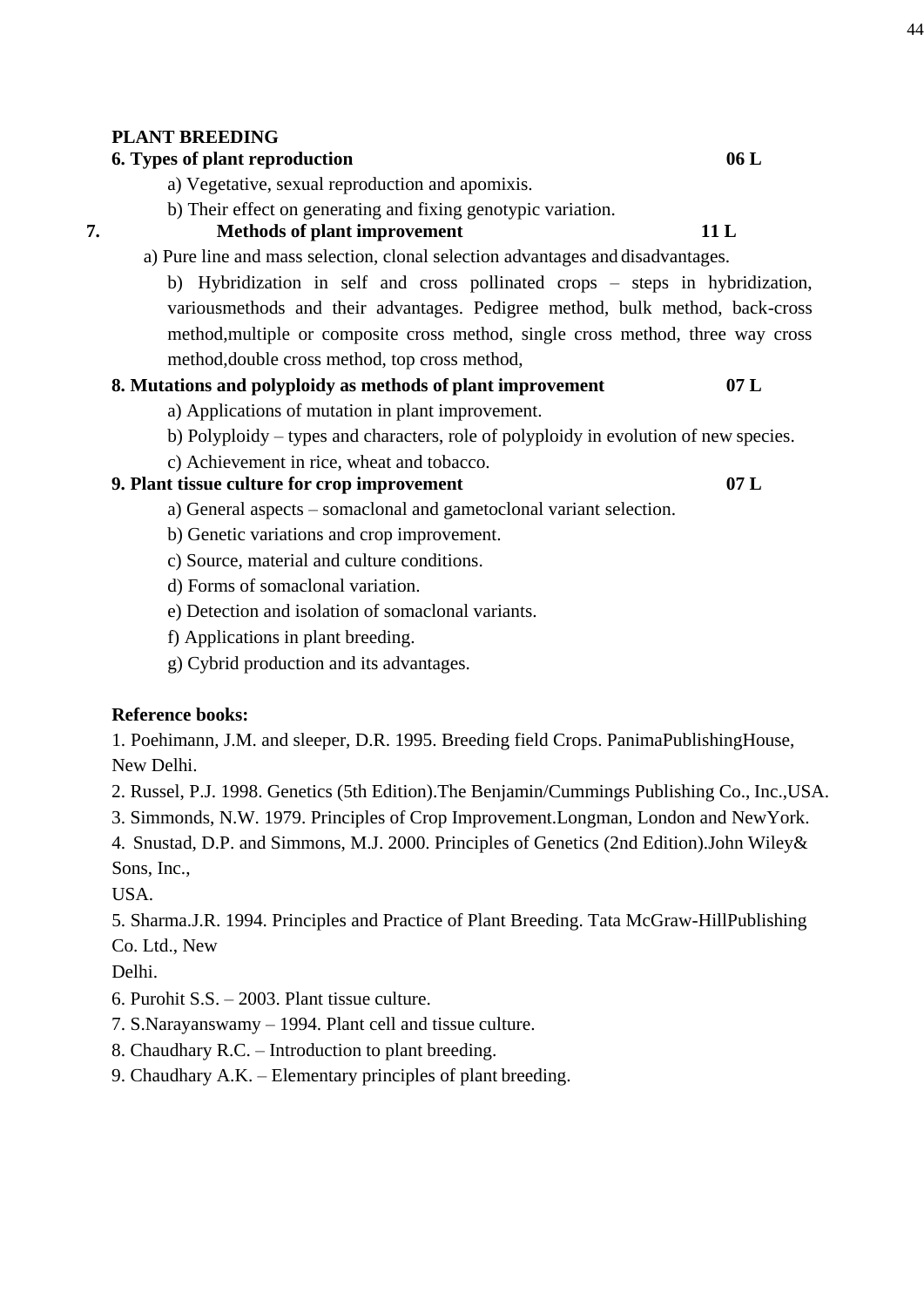# **T.Y.B.Sc. BOTANY (C.B.C.S. 2018 Course) SEMESTER-VI B – 65: INDUSTRIAL BOTANY- II**

## **Core Course – Theory; Credits- 04 Total lectures-60 L**

## **Course Learning Outcomes :**

On completion of this course, students are able to:

- Understand the importance and scope of botanical science in the industries.
- Understand the role of microbial plants in fermentations process.
- Understand technique of plant tissue culture and its application.
- Gain thorough knowledge about various plant groups from primitive to highly evolved plants.
- Become aware of applications of different plants in various industries.
- highlight the potential of these studies to become an entrepreneur.
- equip with skills related to laboratory as well as industries based studies.

| 1. Introduction                                                                      | 04L  |
|--------------------------------------------------------------------------------------|------|
| Idefinition & scope of biotechnology.                                                |      |
| 2. Micropropogation                                                                  | 12L  |
| a) Concept and history.                                                              |      |
| b) Totipotency and cell differentiation.                                             |      |
| c) Somatic embryogenesis.                                                            |      |
| d) Protoplast isolation and culture.                                                 |      |
| e) Applications of plant tissue culture.                                             |      |
| <b>3. Fermentation Technology</b>                                                    | 10L  |
| a) Types of bioreactors.                                                             |      |
| b) Process of fermentation.                                                          |      |
| c) Manufacture of Citric acid, Vit. B-12, Penicillin.                                |      |
| d) Products and byproducts of fermentation.                                          |      |
| 4. Agriculture Biotechnology                                                         | 09L  |
| a) Haploids in agriculture.                                                          |      |
| b) Green house technology.                                                           |      |
| c) Commercialization of micropropagation.                                            |      |
| d) Organic farming, Biofertilizers.                                                  |      |
| 5. Industrial Biotechnology                                                          | 08 L |
| a) Biotechnology based Business.                                                     |      |
| b) Hybridoma technology.                                                             |      |
| c) Applications of enzymes in Industry & Medicine.                                   |      |
| d) Immobilization of enzymes and application.                                        |      |
| e) Intellectual property rights, patents, Applications for patent and signification. |      |
|                                                                                      |      |

## **6. Biofuels 09 L**

a) Concept and types.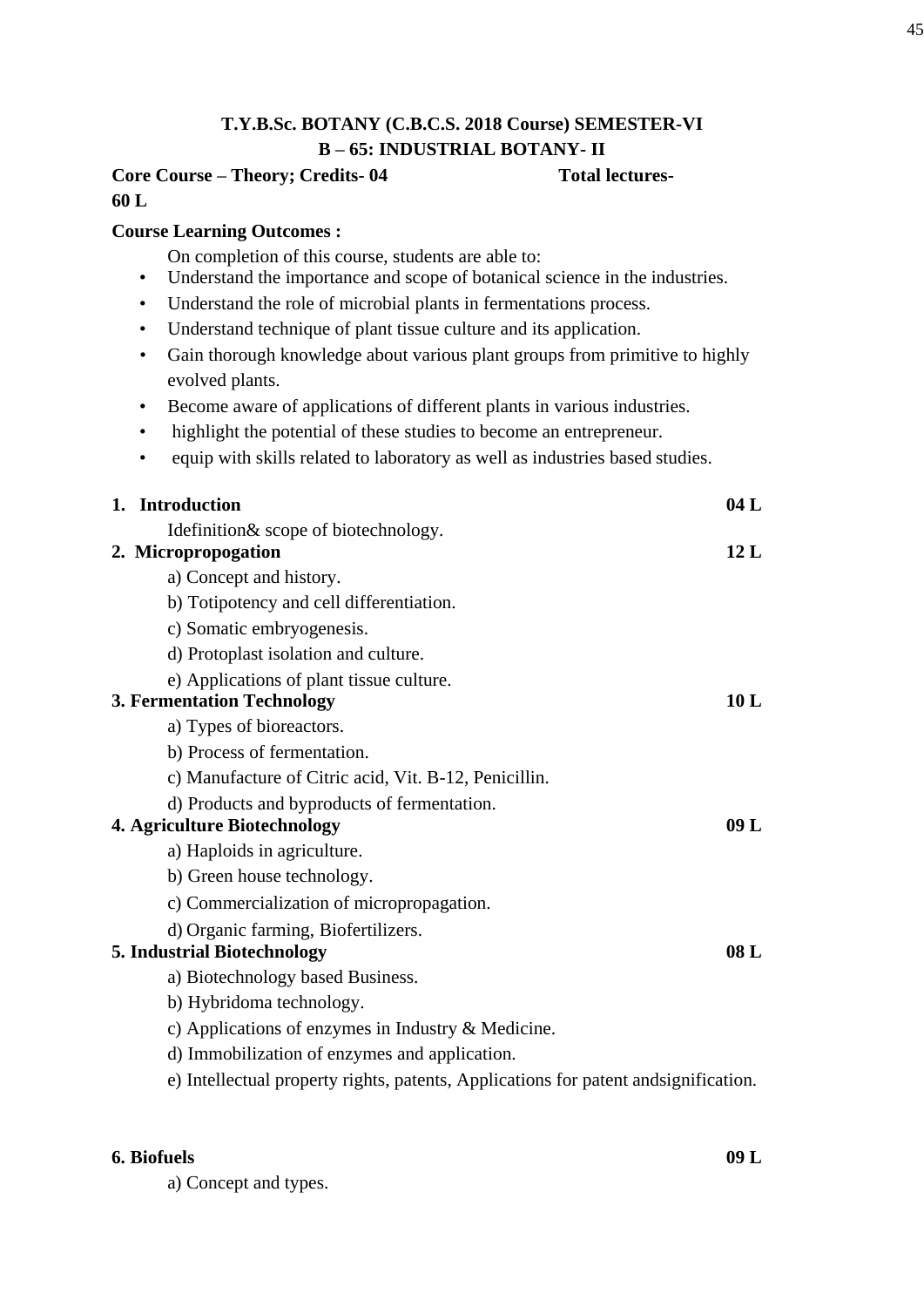- b) Biogas production, merits, demerits and types of Biogas plants.
- c) Bioethanol & Applications.
- d) Petrocrops a brief account.

## **7. Environmental Biotechnology 08 L**

- a) Degradation of wastes & oil spills.
- b) Concept of bioplastic.
- c) Conservation of genetic resource.
- d) Plants for pollution control.

## **Reference books**:

- 1. Collins, H.A. and Edwart S. 1998. Plant cell culture.
- 2. Bhojwni, S.S. 1990. Plant tissue culture and limitations.
- 3. Vasil, I.K. and Thorpe, T.A. 1994. Plant cell and tissue culture.
- 4. Kaylan Kumar De. Plant tissue culture.
- 5. M.J.K.Jons. Plant biotechnology in Agriculture.
- 6. Rev. Fr. Dr.S.Ignacimuthu, S.J. Applied plant biotechnology.
- 7. T.N.More, K.N.Dhumal, et.al. 2003. A Text book of Botany Plant Biotechnology.
- 8. Cheris Lewis Biological fuels.
- 9. K.C.Khandelwal, S.S.Maheli. Biogas technology volume 1.
- 10. L.E.Casita Jr. Industrial Microbiology.
- 11. W.C.Frazier and D.C.WestfoodFoodmicrobiology.
- 12. E.E.Conn, P.K.Stumpt. Outlines Biochemistry.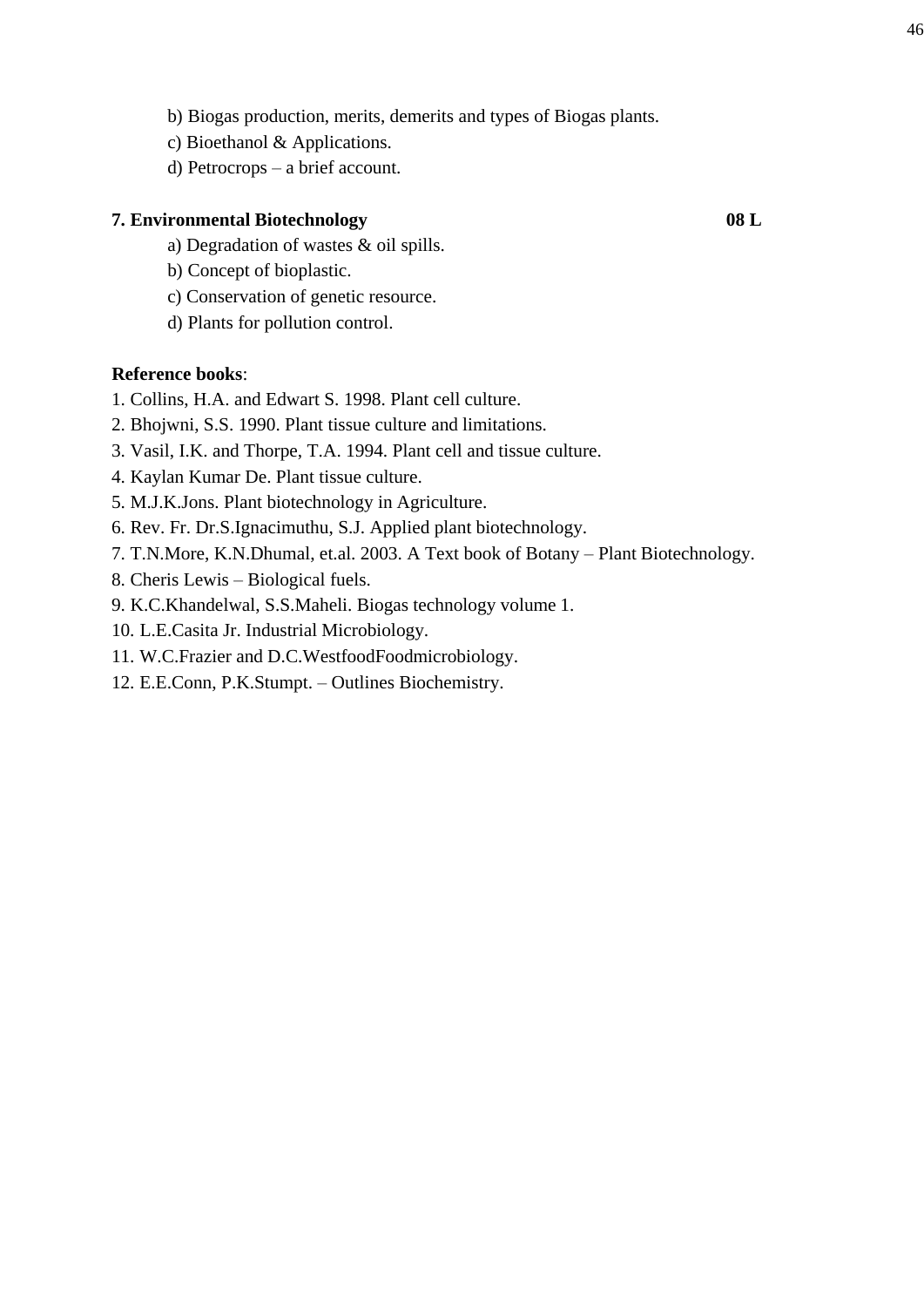# **T.Y.B.Sc. BOTANY (C.B.C.S. 2018 Course) SEMESTER-VI B-66- PRACTICAL COURSE – VIII (Based on B-61 Biology of Cryptogams & B- 62 Biology of Seed Plants) (Any 10 Practical's to be covered)**

## **Course Learning Outcomes:**

On completion of this course, students are able to:

- Study qualitative assessment of microelements in plant ash.
- understand few higher cryptogams with suitable examples and effect of hormones on germinating seeds..
- Study Demonstration, working and uses of ecological instruments.
- Study morphological and anatomical adaptation in locally available hydrophyte and xerophyte.
- Measure water quality based on hardness, Dissolved oxygen, free CO2, Chloride, total alkalinity.
- Study *Pinus* &*Gnetum* life cycle
- Study factors promoting self-pollination & cross pollination

## **Practical course** ;

| 1) Study of life cycle of Anthoceros and demonstration of vegetative and                   |    |
|--------------------------------------------------------------------------------------------|----|
| reproductivestructures of <i>Marchantia</i> .                                              | 1P |
| 2. Study of life cycle of <i>Polytrichum</i> .                                             | 1P |
| 3. Comparative study of Morphology, Anatomy and reproductive structure in                  |    |
| Psilotum, Lycopodium, Equisetum and Marsilea with help of specimens and                    |    |
| permanent slides.2 P                                                                       |    |
| 4. Study of life history of Adiantum.                                                      | 1P |
| 5. Study of fossil pteridophytes with the help of specimens and permanent slides (As       |    |
| per syllabus)                                                                              | 1P |
| <b>6.</b> & 7. Study of Life history of Cycas                                              | 2P |
| (a) Morphological and anatomical characters (T.S. of leaflet $&$ rachis – double staining) |    |
| (b) Structure of reproductive bodies – megasporophyll, ovule, male cone & pollengrain.     |    |
| <b>8.</b> & 9. Study of Life history of <i>Pinus</i> .                                     | 2P |
| (a) Morphological $\&$ anatomical characters (T.S, T.L.S. $\&$ R.L.S. of stem, T.S. of     |    |
| needle by double staining technique)                                                       |    |
| Structure of Reproductive bodies – male cone, female cone, ovule $\&$ pollen grains.<br>٠  |    |
| 10. & 11. Study of Life history of Gnetum.                                                 | 2P |
| (a) Morphological & anatomical characters (T.S. T.L.S. & R.L.S. of stem, T.S of leaf       |    |
| by double staining technique).                                                             |    |
| Structure of reproductive bodies – male cone, female cone $\&$ ovule.                      | 2P |
|                                                                                            |    |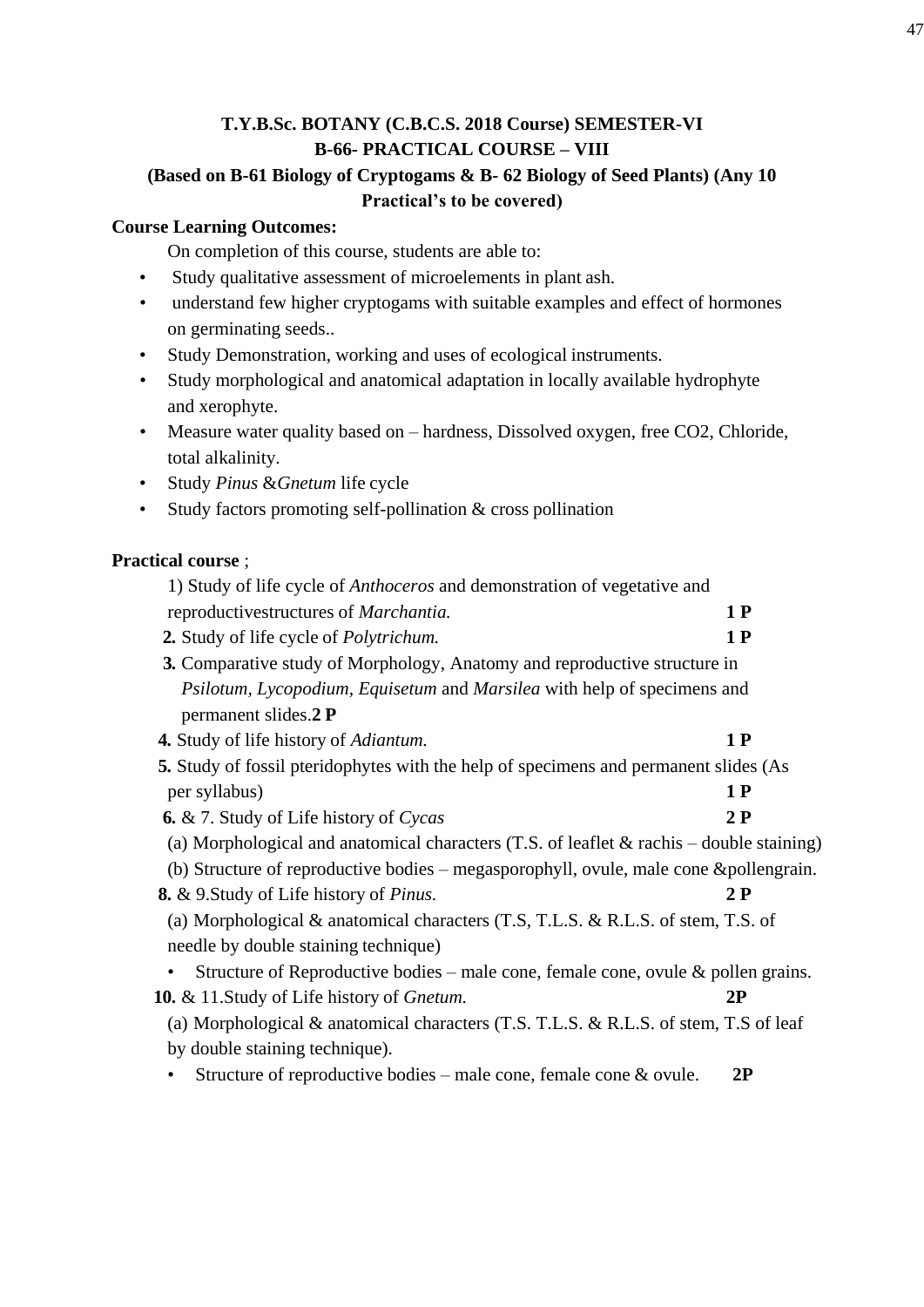# **T.Y.B.Sc. BOTANY (C.B.C.S. 2018 Course) SEMESTER-VI - PRACTICAL COURSE – IX**

## **(Based on B-63 Environmental Botany & B-64 Palynology and Plant Breeding) (Ant 10 Practical's to be covered)**

## **Course Learning Outcomes :**

On completion of this course, students are able to:

- study the effect of temperature on activity of enzyme amylase.
- study the principle and working and uses of spectrophotometer, calorimeter, centrifuge, Autoclave,Laminar air flow, Hot air oven, Incubator etc.
- Study Isolation and estimation of lipids from oil seeds by using Soxhlet apparatus.
- study the lipase activity by using germinating oily seeds.
- Study detection of adulteration in plant products using suitable tests.
- Study preparation of *Aloe vera* jel & Jaswand jel.
- Understand and study botanical name and uses of plant material in forensic science **Course Content:**

| 1. Mechanical analysis of soils by sieve method.                               | 1 P           |
|--------------------------------------------------------------------------------|---------------|
| 2. Determination of soil porosity and density (sand and pit method).           | 1 P           |
| 3. Determination of water holding capacity and field capacity of soil.         | 1 P           |
| 4. Titrimetric estimation of total carbonates of soil samples.                 | 1 P           |
| 5. Quantitative determination of soil organic matter by Walklay and            | Black's rapid |
| titrationmethod.                                                               | 1 P           |
| 6. Analysis of the herbaceous vegetation for frequency, density and abundance. | 1 P           |
| 7. Study the height spectrum of herbaceous vegetation by line transect method. | 1 P           |

8. Estimation of biomass of aerial parts of herbaceous plants (fresh weight and dry weight). **1 P**

**9.** Analysis of different water samples for pH, oxygen, carbon-dioxide (titrimetricestimation), turbidity and temperature. **1 P**

- 10. Study of pollen morphology (NPC Analysis) of the following by Chitley's Method
- a) *Hibiscus* b) *Datura* c) Labiatae d) *Crinum* e) *Pancratium* f) *Canna*
- 11. Determination of pollen viability
- 12. Pollen analysis from honey sample unifloral and multifloral honey
- **13.** Field exploration for detection of male sterile plants and estimation of their pollenfertilityin locally grown crop plants e.g. *Sorghum*,*Lycopersicum*(omato) and *Linum*. **1 P**
- **14.** Estimation of pollen ovule ratio and its bearing on pollination system. **1 P**
- **15.** Emasculation and bagging of flowers of Brassicaceae / Poaceae / Paplionaceae

/Malvaceae / Linaceae, pollinating them manually and estimating fruit and seed setting. **1 P**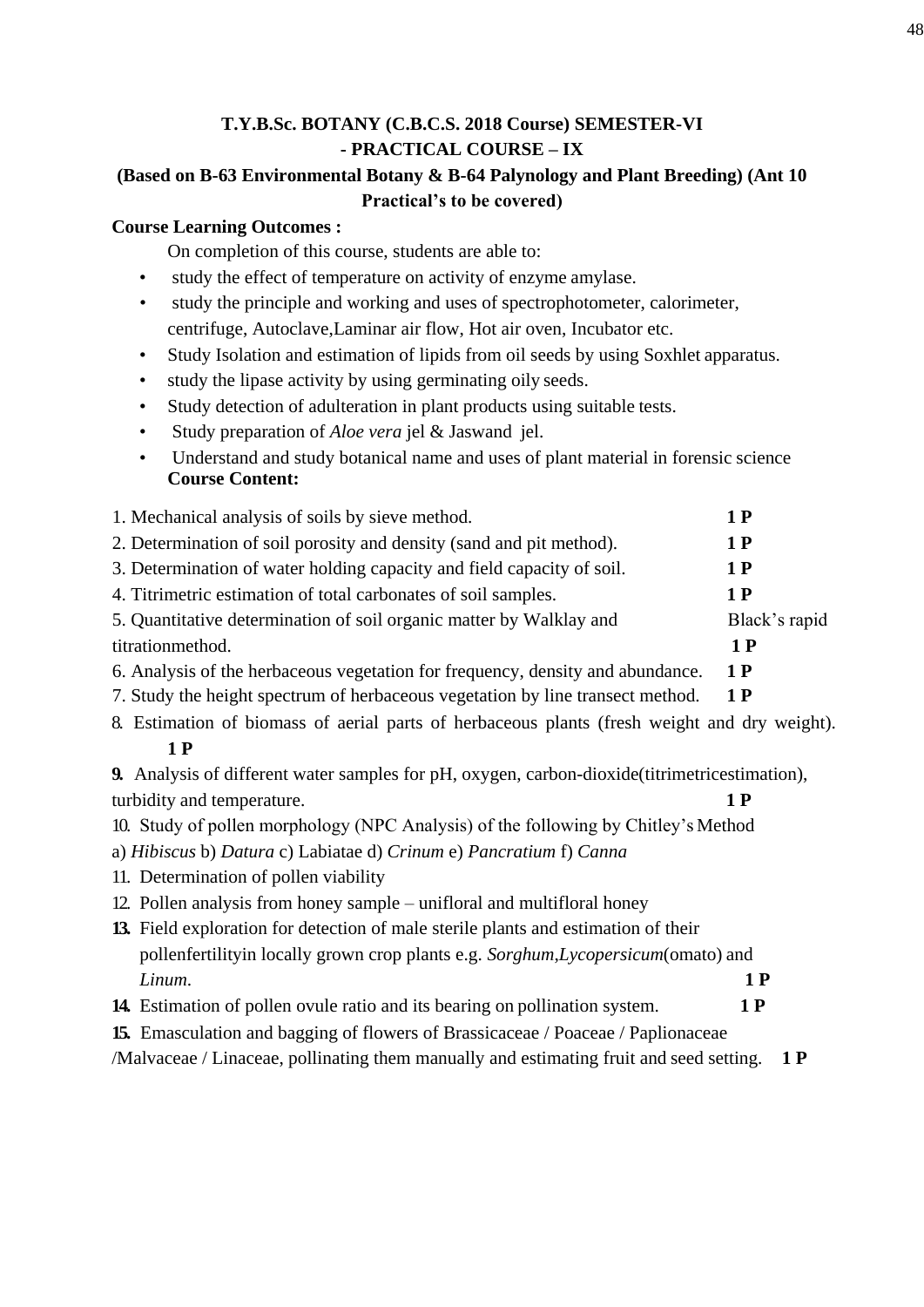# **T.Y.B.Sc. BOTANY (C.B.C.S. 2018 Course) SEMESTER-VI B- 68 PRACTICAL COURSE – X (Based on B-65 Industrial Botany II & B-69 (A) Horticulture & Gardening / B-69(B) Pharmacognosy / B-69 (C) Seed Technology) (Any 10 Practical's to be covered)**

## **Course Learning Outcomes :**

On completion of this course, students are able to:

- Understand the preparation of tissue culture media, sterilization and inoculation of plant material.
- Understand the techniques of in vitro culture of various explants.
- Understand technique of plant tissue culture and its application.
- Gain thorough knowledge about raising of spawn for mushroom cultivation and cultivation of Dhingri (Oyster) mushroom.

| 1. Preparation of tissue culture media, sterilization and inoculation of plant material. | 1 P            |
|------------------------------------------------------------------------------------------|----------------|
| 2. Demonstration of techniques of in vitro culture of various explants.                  | 2P             |
| (shoot tip culture, Excised root culture, nodal sector culture).                         |                |
| 3. Raising of spawn for mushroom cultivation.                                            | 1 P            |
| 4. Cultivation of Dhingri (Oyster) mushroom.                                             | 1 P            |
| 5. Demonstration of fermentation process and study of organism involved in it            | 1 <sub>D</sub> |
| 6. Demonstration of Petrocrops and working of biogas plant (field visit)                 | 1 D            |

# **PRACTICAL COURSE content**

## **B-69 (A) Horticulture & Gardening Course Learning Outcomes :**

On completion of this course, students are able to:

- Understand garden implements and their uses.
- understand propagation practices by seed, cutting, layering, budding, grafting.
- Gain knowledge about preparation of Bonsai, Bottle garden / Terrarium / Hanging baskets.
- Know how to carry Indian, Japanese and Western style flower arrangement.
- Study how to prepare Jams, Jellies, Squashes / Syrups, Pickle.

## **Course Content:**

| 7. Garden implements and their uses.                                         | 1 P |
|------------------------------------------------------------------------------|-----|
| 8. Propagation practices by seed, cutting, layering, budding, grafting.      | 1 P |
| 9. Method for preparing Bonsai, Bottle garden / Terrarium / Hanging baskets. | 1 P |
| 10. Flower arrangements – Indian, Japanese and Western.                      | 1 P |
| 11. Preparation of Jams, Jellies, Squashes / Syrups Pickle.                  | 1 P |
| 12. Study of varieties of the following fruits and vegetables :              | 1 P |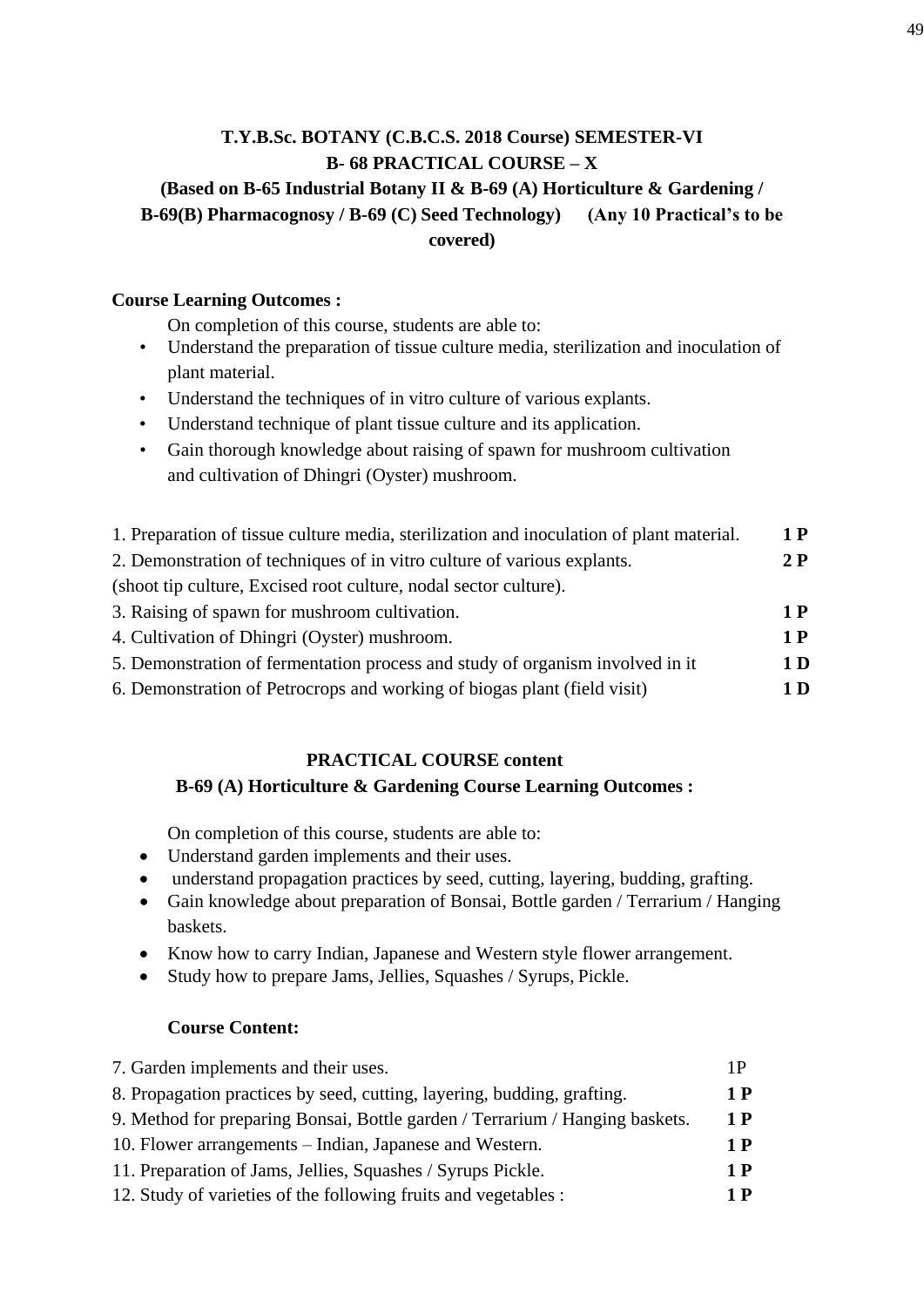Vegetables : Tomato, Okra, Brinjal Spices / Condiments – Chilli Fruits:- Banana, Grapes, Mango, Watermelon.

## **Practials based on B-69 (B) Pharmacognosy Course Learning Outcomes :**

On completion of this course, students are able to:

- Understand and study determination of extractive value of a crude drug.
- Understand and study determination of ash value, total ash value, acid insoluble ash value and water soluble ash value of a crude drug.
- Study determination of the length and width of fibers in powdered crude drug.
- Study determination of moisture (Loss on drying) of a powdered crude drug and swelling factor.

## **Course content:**

| 1. Determination of extractive value of a crude drug.                      | 1P |
|----------------------------------------------------------------------------|----|
| 2. Determination of ash value of a crude drug.                             | 1P |
| 3. Determination of total ash value of a crude drug.                       | 1P |
| 4. Determination of acid insoluble ash value of a crude drug.              | 1P |
| 5. Determination of water soluble ash value of a crude drug.               | 1P |
| 6. Determination of the length and width of fibers in powdered crude drug. | 1P |
| 7. Determination of moisture (Loss on drying) of a powdered crude drug.    | 1P |
|                                                                            |    |

8. Determination of swelling factor. **1P**

## **Practical's based on B-69 (C) Seed Technology**

## **Course Learning Outcomes :**

On completion of this course, students are able to:

- study the methods of treatments used for breaking of dormancy in seed.
- determine seed viability by tetrazolium test

**1.** To study the methods of treatments used for breaking of dormancy in seeds **1P**

**2.** To determine seed viability by tetrazolium test. **1P Project:**

Each student should individually present a project related to any horticulture topic. It should be duly certified presented for at practical examination.

## **Visits:**

To Gardens / Parks / Nurseries / Exhibitions / Horticulture industries / Research Stations and record of visits should be duly certified and presented at the time of practical examination.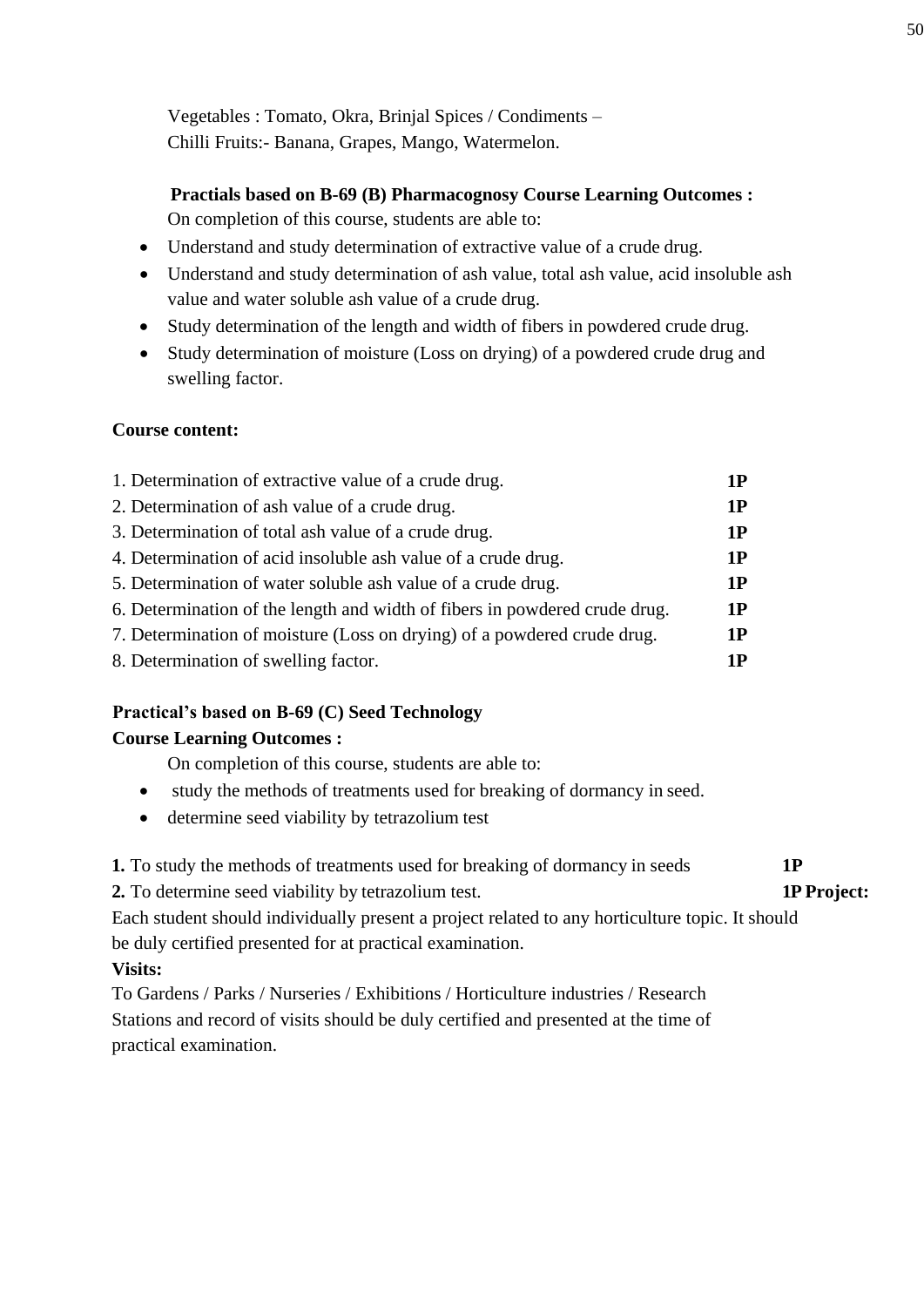## **T.Y.B.Sc. BOTANY (C.B.C.S. 2018 Course)**

## **SEMESTER-VI**

## **(Elective Courses): Choose any one course of the following B – 69 (A): HORTICULTURE & GARDENING**

## **Course Learning Outcomes :**

On completion of this course, students are able to:

- understand scope, importance  $\&$  disciplines of horticulture.
- familiar with horticultural zone of Maharashtra & India.
- understand different horticultural practices & methods.
- study role played by green & playhouses in horticulture.
- understand production technology, harvesting techniques.
- understand methods of preservation & preparation of preserve product.
- Study of Garden tools and Equipments.

## **1. Landscape Gardening 07 L**

# Principles of landscaping and garden design. Important garden features. Paths

andAvenues, hedges and Edges, Lawn, flower beds, Arches and pergolas, Fencing, Waterbodies, rocks,.Plants suitable for different locations and climates. Indoor GardenTerrarium, Soil less garden, Bottled dish garden.

## **2. Artificial methods of plant propagation 07 L**

a) Layering – Definition, Types:- simples, compound (Serpentine) Air.

b) Grafting – Definition, Advantage / disadvantage, types Stem – detachedscion – aplice,whip /tongue, slide, veneer, cleft, bark, attached scion, approach, inarching,bridge,bracing, root grafting, epicoty, stone grafting. Budding – Definition, advantage, disadvantage type  $-T-$ 

c) Budding, shield, patch, ring / angular, skin budding in situ, After care ofbudded paints. **3. Different styles of Gardens 08L**

Hindu, Buddhist, Mughal, English, Japanese ,Important Gardens of India – Shalimar(Shrinagar), Vrindavan (Mysore), Dnyaneshwar Udyan (Paithan), Jayakwadi Nagar(Paithan), Veer Jijamata Udyan (Mumbai); P.L.Deshpande, Udyan (Pune).

## **4. Floriculture 09 L**

Scope and importance, Soil and climatic requirementAnd cultivation practices for Gladiolus, Gerbera, Rose and Marigold.Propagationtechnique, packaging and marketing, enhancing and delaying period of bloom by specialmethods.

## **5. Commercial production of the following 10 L**

- i) Tubers Potato and Arum
- ii) Vegetables Tomato & Okra (Lady's finger)
- iii) Fruits Mango & Grapes
- iv) Spices / Condiments Chilly and Ginger
- v) Aromatic Plants Citronella and Mint

## **6. Post – Harvest Technology 08 L**

i. Maturity – Factors responsible for maturity and ripening, methods used for delaying ripening.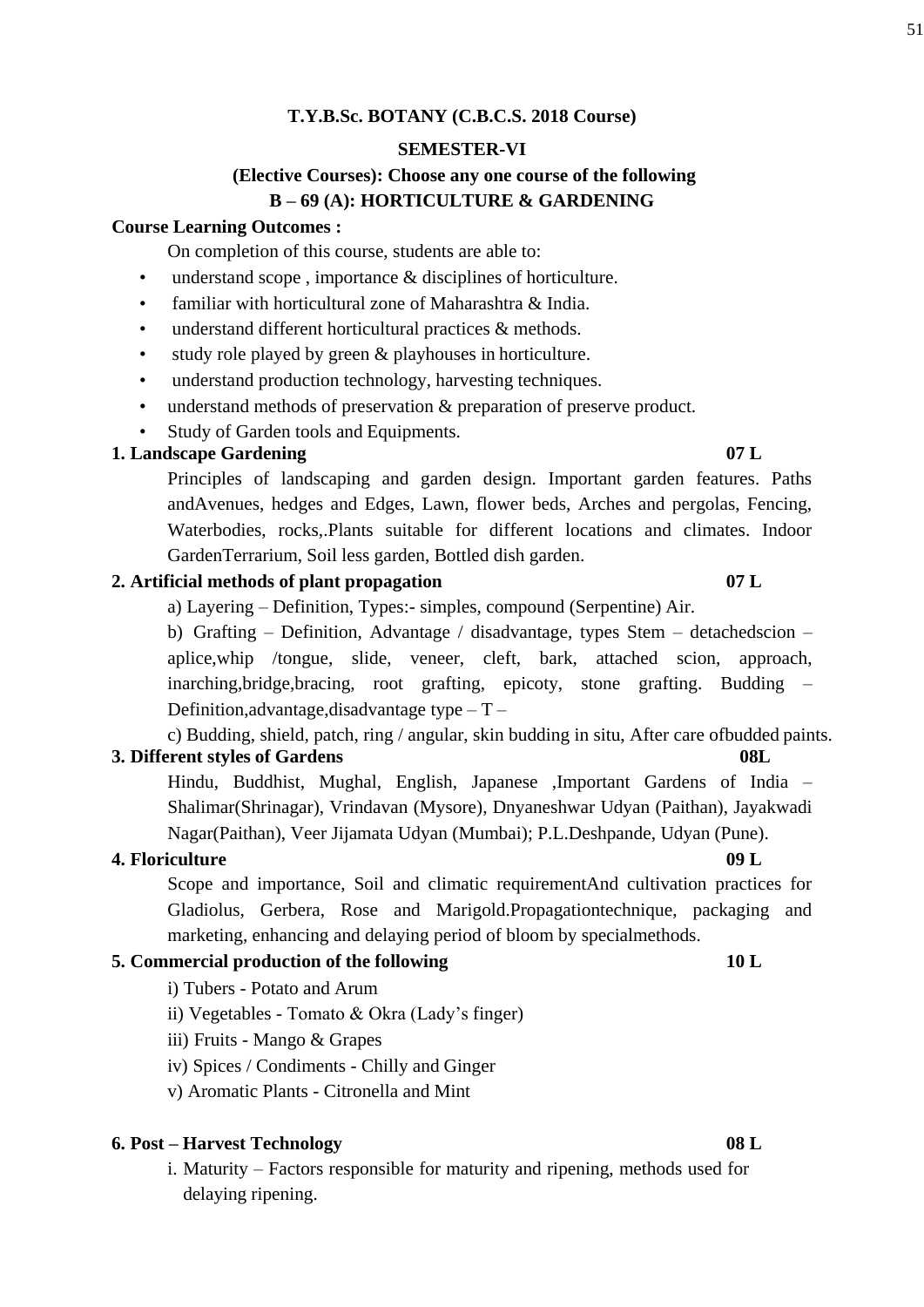ii. Harvest – Time of Harvest, harvesting and handling of harvested products. iii. Storage - Types of storages preservation of fruits and vegetables – canning, freezing,drying (Dehydration) picking, food preservatives, anti-oxidants, iv. Marketing – Grading, packing and transportation. Ways of increasing the marketvalue and shelf

life of horticulture produce.

## **7. Horticulture business, management and entrepreneurship development 08 L**

i. Horticulture, as a business definition and nature, organization,

- ii. Planning and operations of horticulture farm business.
- iii. Recycling of farm wastes.
- iv. Entrepreneurship development

## **8. Lawn 03 L**

- (i) Purpose of preparation of Lawn & Lawn Plants.
- (ii) Production and use purpose and preparation, management.

## **Reference Books:**

- 1. Fundamental of Horticulture J.D.Edmond et al.
- 2. Some beautiful Indian c limbers & Shrubs M.L.Bor&M.B.Raizada
- 3. Floriculture in India G.S.Randhawa&A.Mukhopadhyan.
- 4. Plant propagation H.T.Hartmann et al.
- 5. The Rose in India B.P.Pal
- 6. Horticulture and Gardening M.R.Khan.
- 7. Hand book of Horticulture K.L.Chanda (ICAR).
- 8. Commercial Flowers Bose & Yadav.
- 9. Lawn & Gardens S.L.Gindal.
- 10. Gardening J.Erickson.
- 11. Manual of Soil, Plant, Water & fertilizer analysis R.M.Upadhayay&M.L.Sharma.
- 12. Flowering Shrubs in India S.L.Gindal
- 13. Floriculture Chatterji& Bose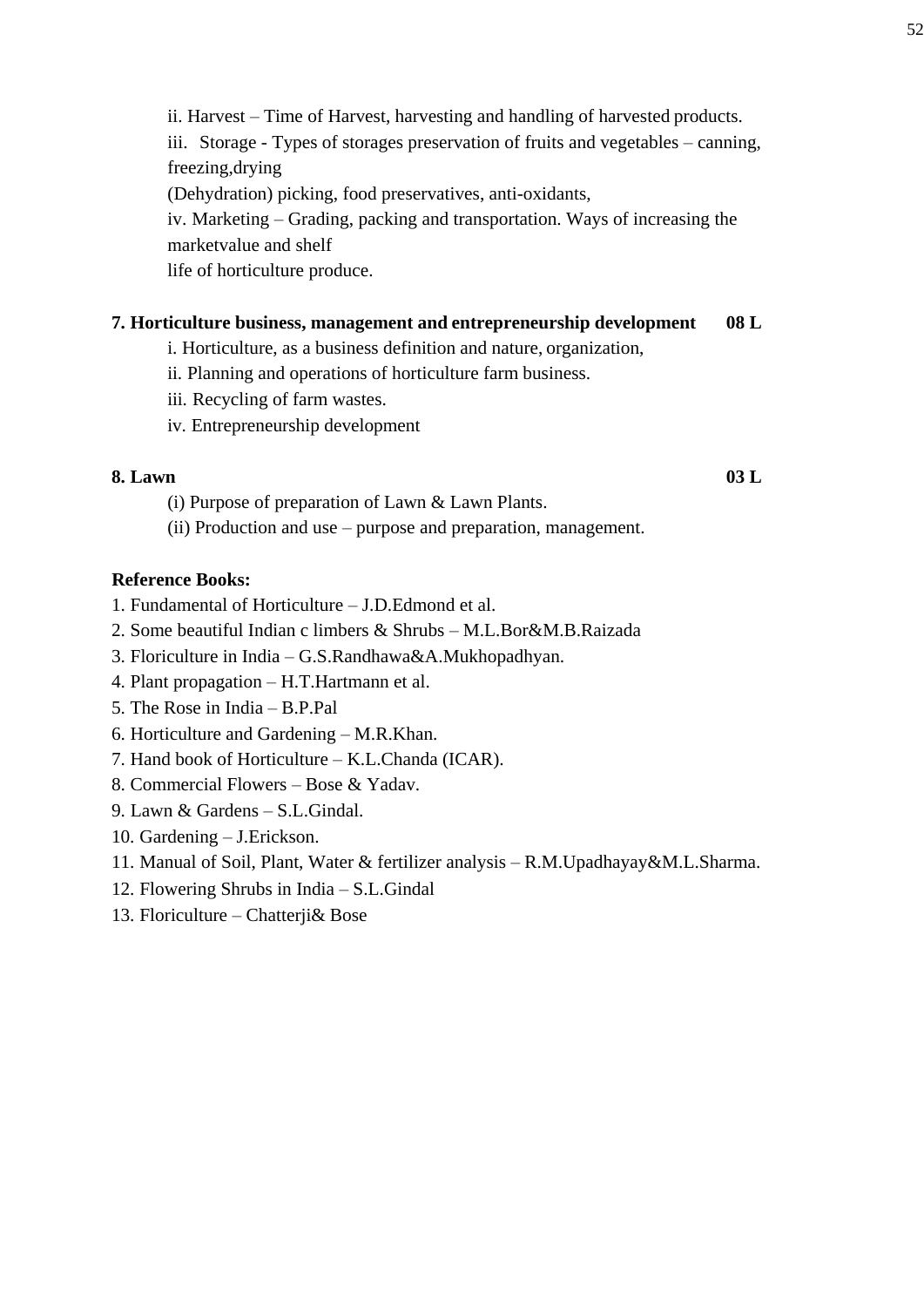## **T.Y.B.Sc. BOTANY (C.B.C.S. 2018 Course)**

## **SEMESTER-VI**

## **B – 69 (B): PHARMACOGNOSY**

## **Core Course – Theory; Credits- 04 Total Lectures-**

## **60 L Course Learning outcomes:**

On completion of this course, students are able to:

- understand concept of active principle, and major metabolic pathway leading to the production of therapeutically active chemical constituents.
- understand concept of active ayurvedic and therapeutically active chemical constituents.
- understand the cultivation, collection and processing of herbal drugs
- understand importance of pharmacognosy.

## **1. Introduction to Pharmacognosy 12L**

History, definition and Scope of Pharmacognosy.Traditional and alternative systems of medicine Classification of crude drugs.Concept of active principle, and major metabolic Pathway leading to theProduction of therapeutically active Chemical Constituents.

## **2. Ayurvedic Pharmacy 10 L**

Introduction, Tridosha concept, Humoral, Indigenous Systems of medicine (Ayurveda, Siddha,Unani,Tibi )Ayurvedic principles- Ras.Guna, Vipaka, Virya, Prabhava,Ayurvedic formulations –Asava, Arishta, Kvatha, Churna, Ksharas, Leha, Vatika, Taila,Bhasma,Nutraceuticals&Cosmeuticals

## **3. Analytical Pharmacognosy 07L**

Drug adulteration.Methods of drug evaluation- Morphological, Microscopic, Chemical and Physical methods.Biological and chemical evaluation of drugs.

## **4. Cultivation, collection and processing of herbal drugs**

**9 L Cultivation-Methods, Factors affecting cultivation. Collection and** Processing. Collection, harvesting, drying, garbling, packing, storage of crude drugs.

## **5.Study of drugs 12 L**

Study of drugs w.r.t. occurrence, distribution cultivation, microscopic characters,constituents and uses of the following. Root Rhizome drugs :-*Glycyrrhiza , Asparagus* Stem drugs: - *Ephedra, Tinospora* Bark drugs: - *Cinnamon, Cinchona* Leat drugs: - *Aloe, Adathoda* Flower

**0**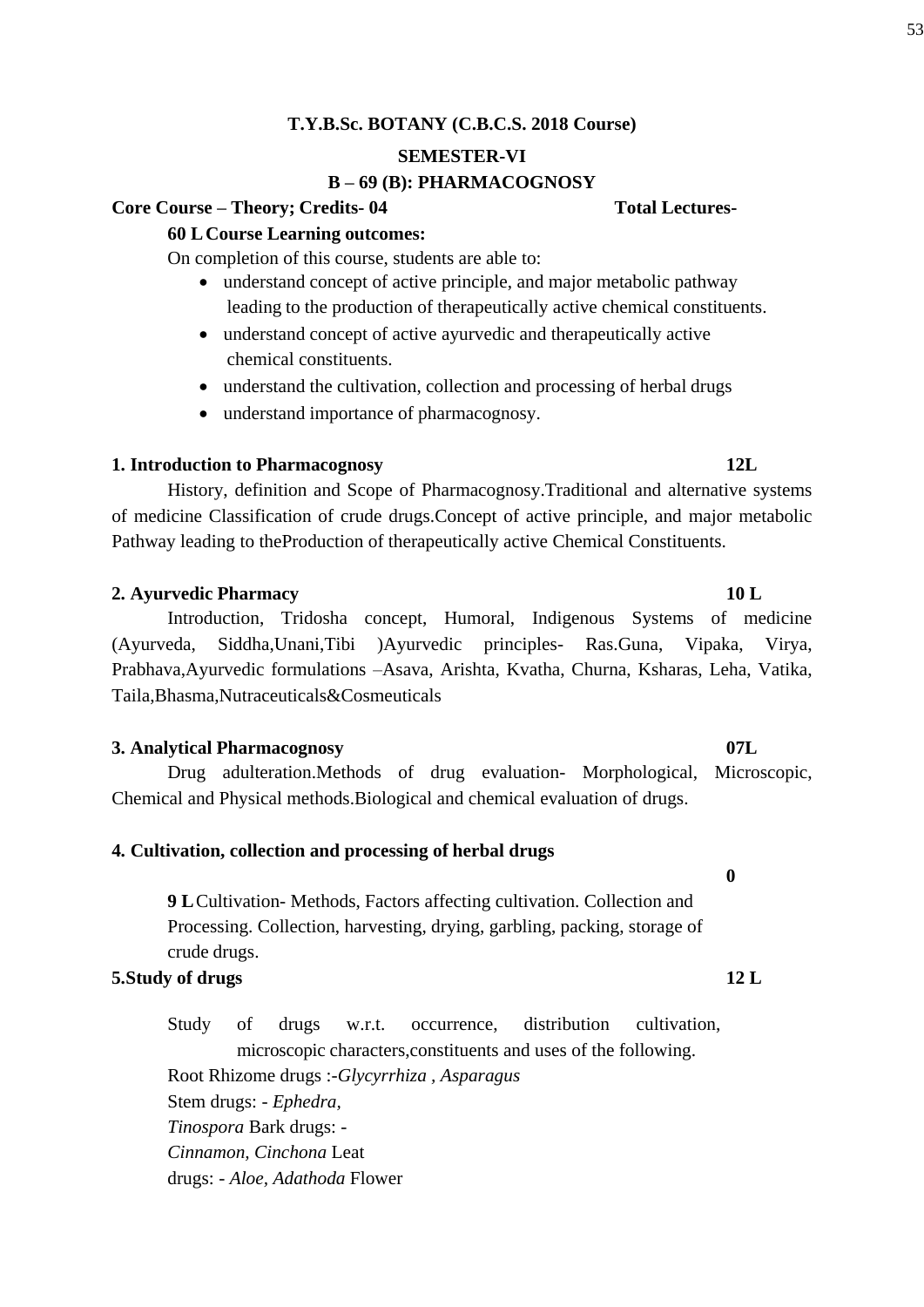drugs: - *Woodfordia*, Clove Fruit drugs: - *Coriandrum*, Amla Seed drugs: - *Myristica*, Isabgol, Unorganized drugs :- *Acacia.*

## **6. Ethno botany 10 L**

Introduction, Definition, concepts and relevance.Branches of Ethno botany.Methodology, importance of Ethnobotany in research and conservation.Ethnic Societies of India and world & their contribution.Ethnobotany of *Aeglemarmelos, Buteamonosperma*, Neem (*Azadirachta indica*) *Ficusbengalensis*w.r.t. Taxonomic description, distribution, phytochemistry anduses, Social & religious practices.

## **References:-**

- A Pharmacognosy and Pharmacobiotechnology. New Age international (P) Limited, Publishers (formerly wileyEasterm Limited)
- 2. Kokate C.K. Practical Pharmacognosy, Vallabhprakashan, New Delhi,
- 3. Kokate C.K. Purohit A.P. and Gokhale S.B. Pharmacognosy, NiraliPrakashanpune
- 4. Trease G.E. and Evans. W.C. Pharmacognosy ELBS Twelfth Edition

5. Tyler V.E Brady L,R and Robbers J.E. Pharmacognosy Lea and Febiger. Philadelphia.8th edition KM

Varghese and Co.Mumbai,

6.Vaidya S.S. and Dole.V.A. Bhaishyajakalpana, AnmolPrakashan, pune

7. Wallis,T.E. Test books of pharmacognosy CBS publishers and distributors New Delhi (Latest Edition )

8. AshalotaRazarioetal.A Hand Book of Ethno biology KalyaniPablishes

1999 9.Sinha R.R.&Sinha , 2005 Ethnobiology.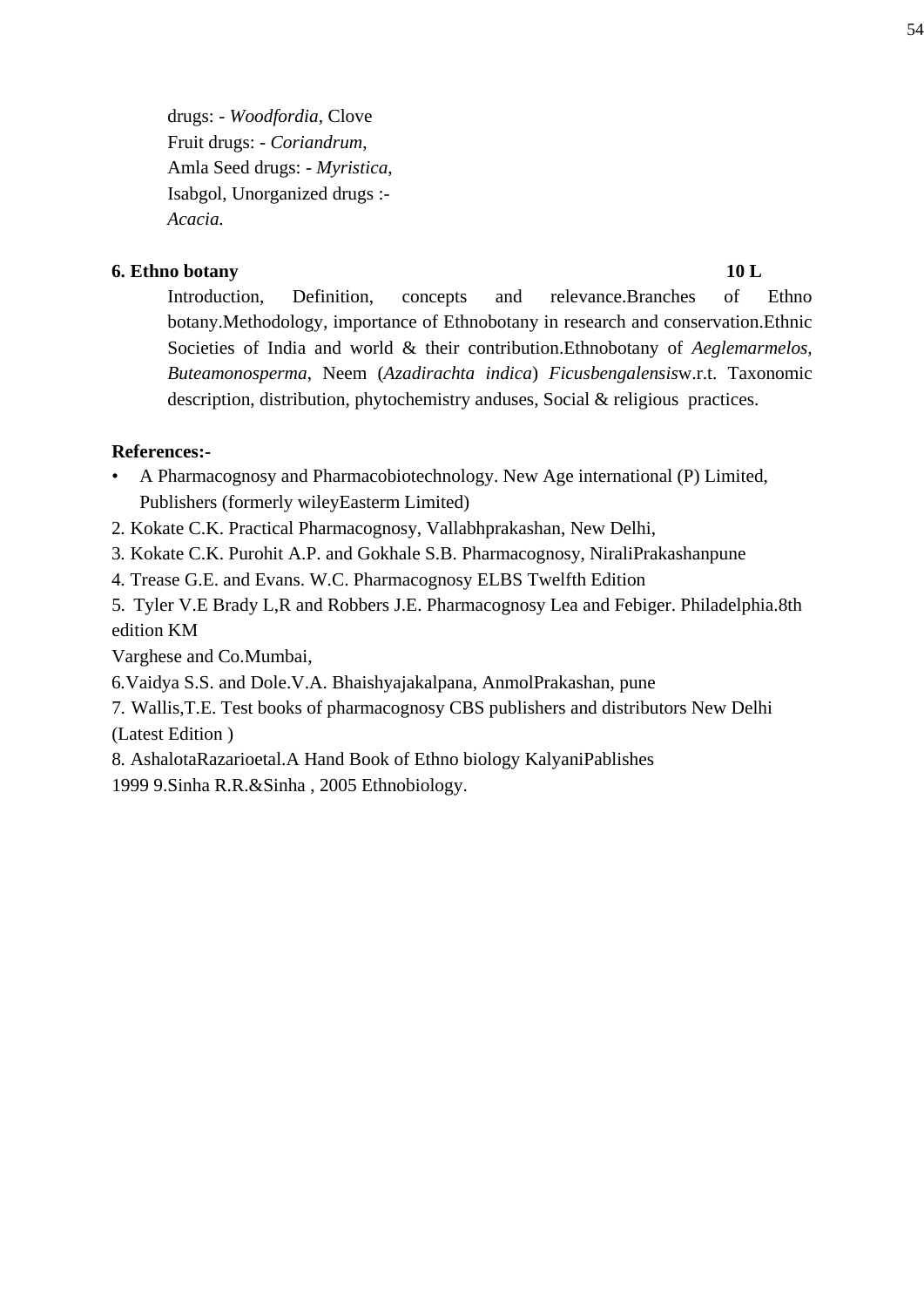# **T.Y.B.Sc. BOTANY (C.B.C.S. 2018 Course) SEMESTER-VI**

# **B – 69 (C): SEED TECHNOLOGY**

| Core Course - Theory; Credits-04                                                 | <b>Total lectures-</b> |
|----------------------------------------------------------------------------------|------------------------|
| 60 L                                                                             |                        |
| <b>Course Learning outcomes:</b>                                                 |                        |
| On completion of this course, students are able to:                              |                        |
| Understand the theoretical orientation of seed development<br>$\bullet$          |                        |
| Analyse the different ways of seed processing in different plants<br>$\bullet$   |                        |
| Examine the various methods of Seed testing                                      |                        |
| Understand the method of seed production in different plants                     |                        |
| Explain the concept of hybrid seed production                                    |                        |
| 1. Introduction                                                                  | 05L                    |
| a) Concept of seed technology. b) Objectives of seed technology.                 |                        |
| c) Seed industries in India and its present status.                              |                        |
| 2. Seed                                                                          | 06L                    |
| a) Structure b) Texture c) Types d) Collection and selection of seeds.           |                        |
| 3. Seed processing                                                               | 10L                    |
| a) Seed drying – sundry forced air drying and its advantages.                    |                        |
| b) Seed cleaning – principles and methods.                                       |                        |
| c) Seed treatment -                                                              |                        |
| i) Importance and necessity.                                                     |                        |
| ii)Types of seed treatment and precautions in seed treatment.                    |                        |
| 4. Seed storage                                                                  | 09L                    |
| a) General principles and stages. b) Factors affecting on seeds during storage.  |                        |
| c) Pest and diseases in seed storage and their control measures.                 |                        |
| d) Quality control in seed storage.                                              |                        |
| 5. Seed testing methods                                                          | 09L                    |
| a) Objectives. b) Equipments for seed testing.                                   |                        |
| c) Methods $-$ i)Purity test. ii)Germination test $-$ (According to ISTA rules). |                        |
| d) Methods for inducing seed germination.                                        |                        |
| <b>6. Seed viability</b>                                                         | 08L                    |
| a) Definition. b) Topographical, tetrazolium test. c) Embryo exigent test        |                        |
| 7. Seed health testing                                                           | 08 L                   |
| a) Important methods. b) Examination without incubation.                         |                        |
| c) Examination after incubation.                                                 |                        |
| 8. Seed certification                                                            | 05 L                   |
| a) Objectives. b) Steps in seed certification.                                   |                        |
| <b>Reference Books</b>                                                           |                        |
| 1) Seed technology- Agarwal R.L.                                                 |                        |
| 2) Viability of seeds-Roberte E.H.                                               |                        |

3) Germination of seeds- Mayor, Polgakoff, Mayber

4) Physiology and Biochemistry of seeds- Bewley and Black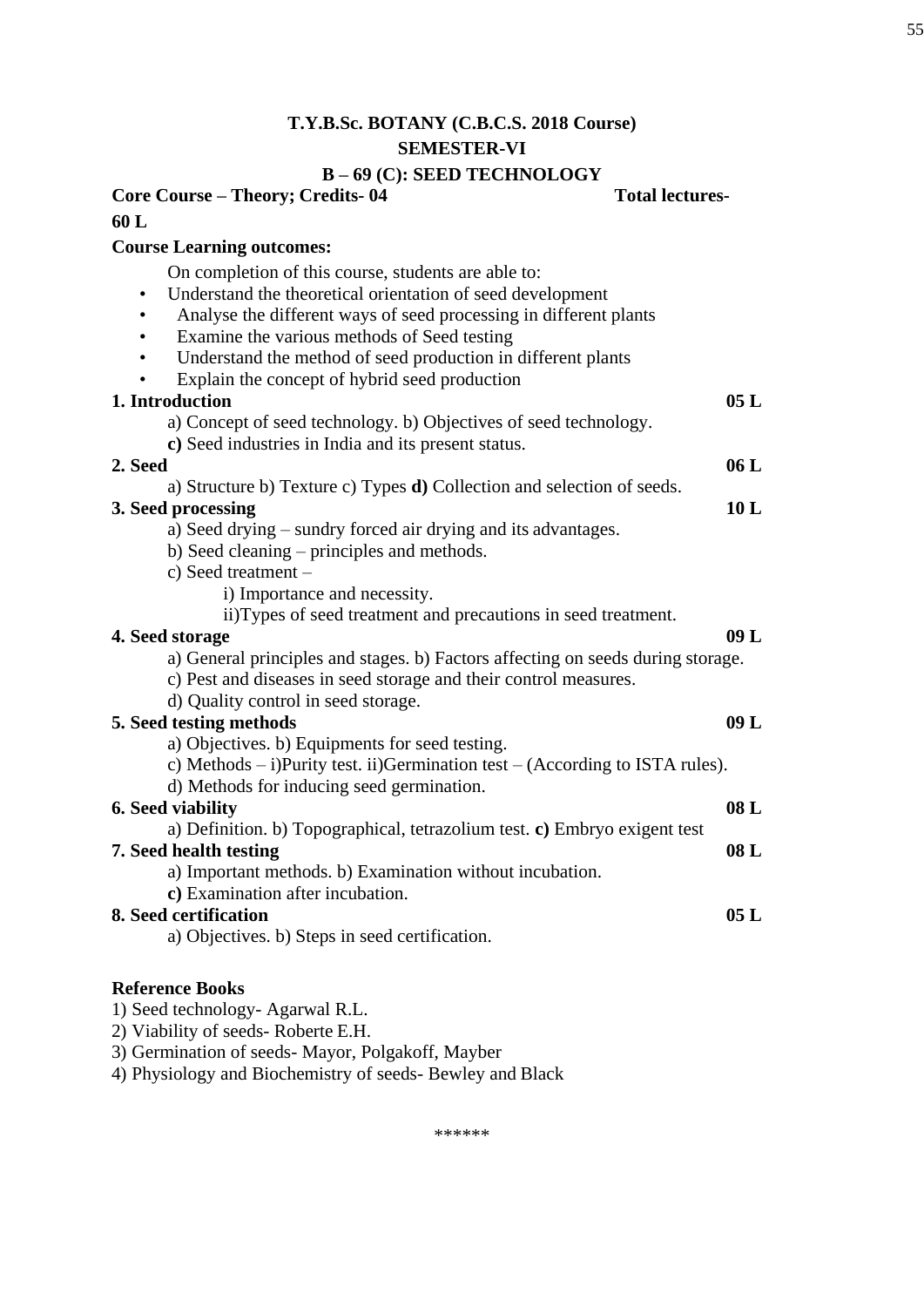# **MB 61-Chemotherapy and Biomedical Instrumentation.**

|           | <b>Total credits 04</b>                                                                                                                                                                                                                                                                                                                                             | <b>Total 60 Lectures</b> |
|-----------|---------------------------------------------------------------------------------------------------------------------------------------------------------------------------------------------------------------------------------------------------------------------------------------------------------------------------------------------------------------------|--------------------------|
|           | <b>Course Learning Outcomes:</b>                                                                                                                                                                                                                                                                                                                                    |                          |
|           | On completion of Course Students are able to -                                                                                                                                                                                                                                                                                                                      |                          |
|           | Acquire the knowledge of Gene Therapy                                                                                                                                                                                                                                                                                                                               |                          |
| $\bullet$ | Know the principles of Chemotherapy, mode of action of Drugs& Drug resistance                                                                                                                                                                                                                                                                                       |                          |
| $\bullet$ | Generate a detailed study of human micro-Organisms<br>Have awareness on using various biomedical instruments                                                                                                                                                                                                                                                        |                          |
|           | <b>Course Content</b>                                                                                                                                                                                                                                                                                                                                               |                          |
| I.        | <b>Gene Therapy</b><br>Gene Therapy of Severe combined Immunodeficiency<br>i.<br>ii.<br>Gene therapy of Alzheimer Disease                                                                                                                                                                                                                                           | 10                       |
| П.        | Introduction to chemotherapy.<br><b>General Principles of Chemotherapy.</b><br>A.<br><b>Mode of Action of following</b><br><b>B.</b><br>Penicillin<br>$\mathbf{1}$ .<br>ii.<br>Tetracyclin<br>iii.<br>Acyclovir<br>Rifampicin<br>iv.<br>Actinomycin D<br>V.<br>Griseofulvin<br>vi.<br>Nystatin<br>vii.<br>Sulfonamides<br>viii.<br>Sulphated polysaccharides<br>ix. | 20                       |
| Ш.        | Mechanism of the drug resistance for the above drugs.                                                                                                                                                                                                                                                                                                               | 05                       |
| IV.       | Causes of variable and unpredictable drug response.                                                                                                                                                                                                                                                                                                                 | 05                       |
| V.        | Detailed study of following organisms:                                                                                                                                                                                                                                                                                                                              | 08                       |
|           | 1. Staphylococcus spp.                                                                                                                                                                                                                                                                                                                                              |                          |
|           | 2. Streptococcus spp.                                                                                                                                                                                                                                                                                                                                               |                          |
|           | 3. Treponema pallidum                                                                                                                                                                                                                                                                                                                                               |                          |
|           | 4. Mycobacterium tuberculosis                                                                                                                                                                                                                                                                                                                                       |                          |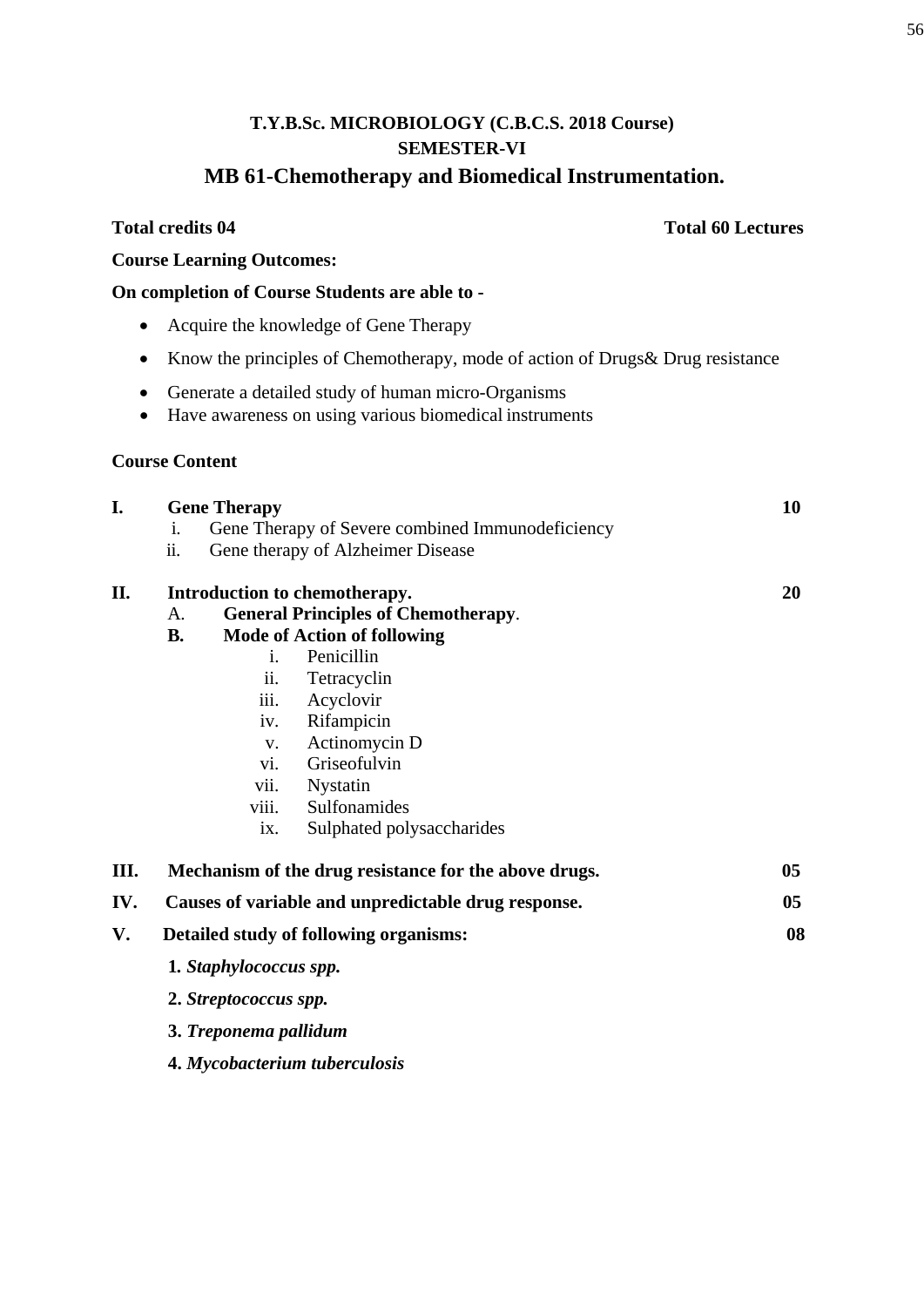- a) Conductivity (Coulter) type.
- b) Dark field type.
- ii. Electrocardiograph (ECG Transducer)
- iii. EEG Transducer
- iv. Sphygmomanometer.

## **References:-**

- 1. Bernard R. Hick, Terry L. Delvitch, Cherryl L. Patten 2014, Medical Biotechnology, ASM Press Washington D.C. (Topic I)
- 2. David H. Persing et.al. Molecular Microbiology:, Diagnostic Principles and Practice 2004, ASM Press Washington DC,USA. (Topics IV and V)
- 3. Hugo W.B., Russell A.D. Ninth Edition, 2014, Pharmaceutical Microbiology, Blackwell Science Ltd. USA. (Topics II and III )
- 4. Leslie Cromwell, Fred, Weibell, Erich A Pfelffer 2004, Biomedical Instrumentation  $\&$  measurements,  $3<sup>rd</sup>$  edition Pearson education Inc. Singapore. (Topic VI).
- 5. P. Primoo 2015, A Textbook of Medicinal Chemistry, CBS Publishers and Distributors New Delhi, India. (Topic II)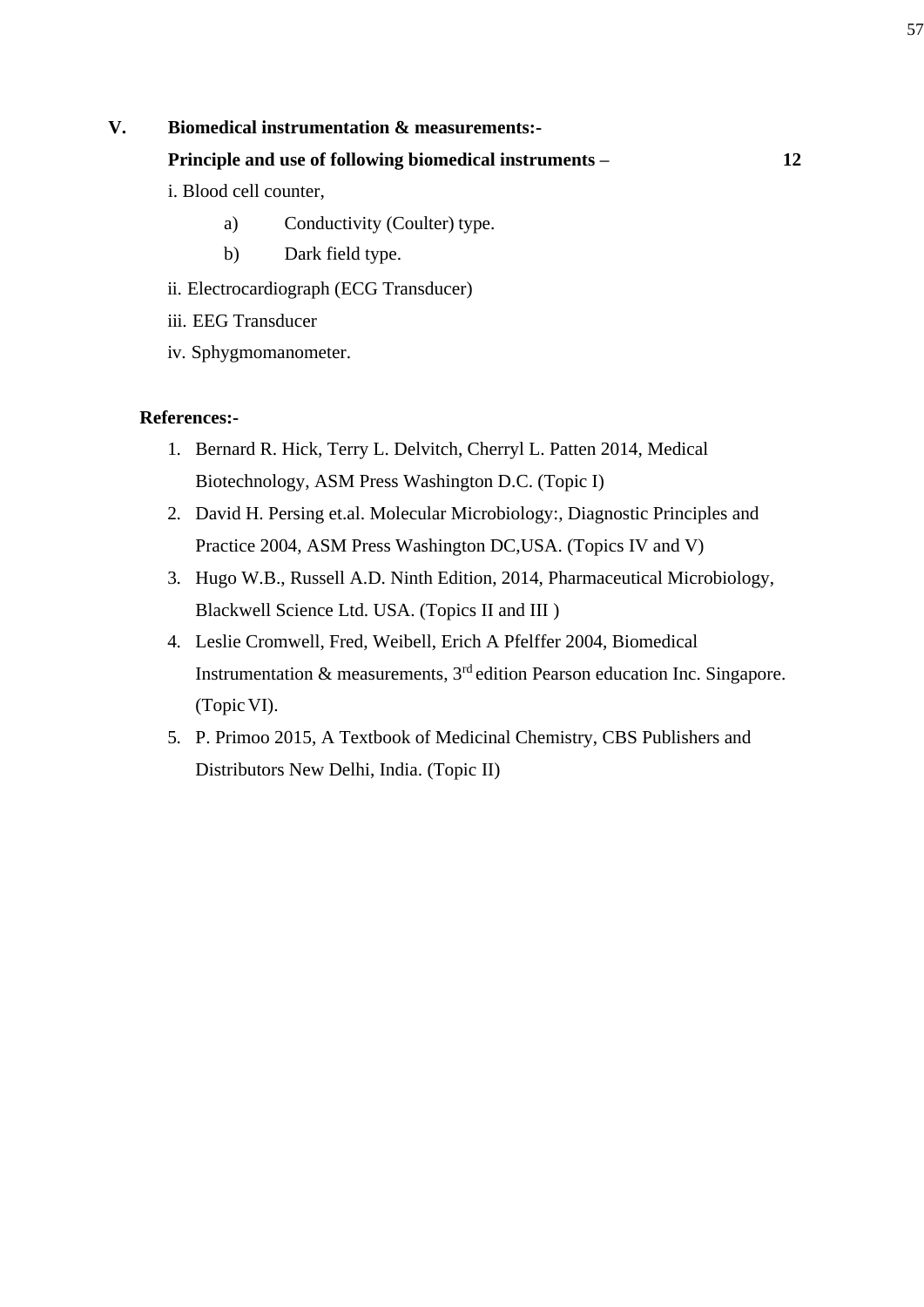## **MB 62 : Immunology**

## **Course Learning Outcomes :**

## **On completion of Course Students are able to -**

- Understand the antigens, antibodies  $\&$  the various theories related to antibody formation
- Have a detailed knowledge about the cells of the immune system
- Know the role of cytokines, monoclonal antibodies, their production & applications
- Understand the mechanism of Hypersensitivity

## **Course Content**

## **I. Antigen: - 10**

- i. Concept of Epitope,
- ii. Types of Epitope,
- iii. Carrier molecule,
- iv. Factors affecting antigenicity.

## **II. Antibody: - 15**

- i. Concept of paratope,
- ii. Allotypes of immunoglobulin,
- iii. Concept of idiotopes and idiotypes,
- iv. Early hypothesis for antibody formation,
- v. Direct template theory for antibody formation,
- vi. Indirect template theory for antibody formation,
- vii. Burnet's clonal selection theory for antibody formation,
- viii. Cellular mechanism of antibody formation
	- a. Antigen presentation
	- b. Cytokine signaling for antibody formation
	- c. Antibody production

## **III. Cells of the immune system:** - **06**

- **i.** Cytology & functions of Microphages,
- **ii.** Cytology & functions of
	- **a)** T cells,
	- **b)** B cells,
	- **c)** NK cells.

## **IV. Cytokines: - 10**

- **i.** Interleukin 1,
- **ii.** Interleukin 10,
- **iii.** Tumor Necrosis Factor (TNF),
- **iv.** Interferons
	- **a**)  $\alpha$  Interferons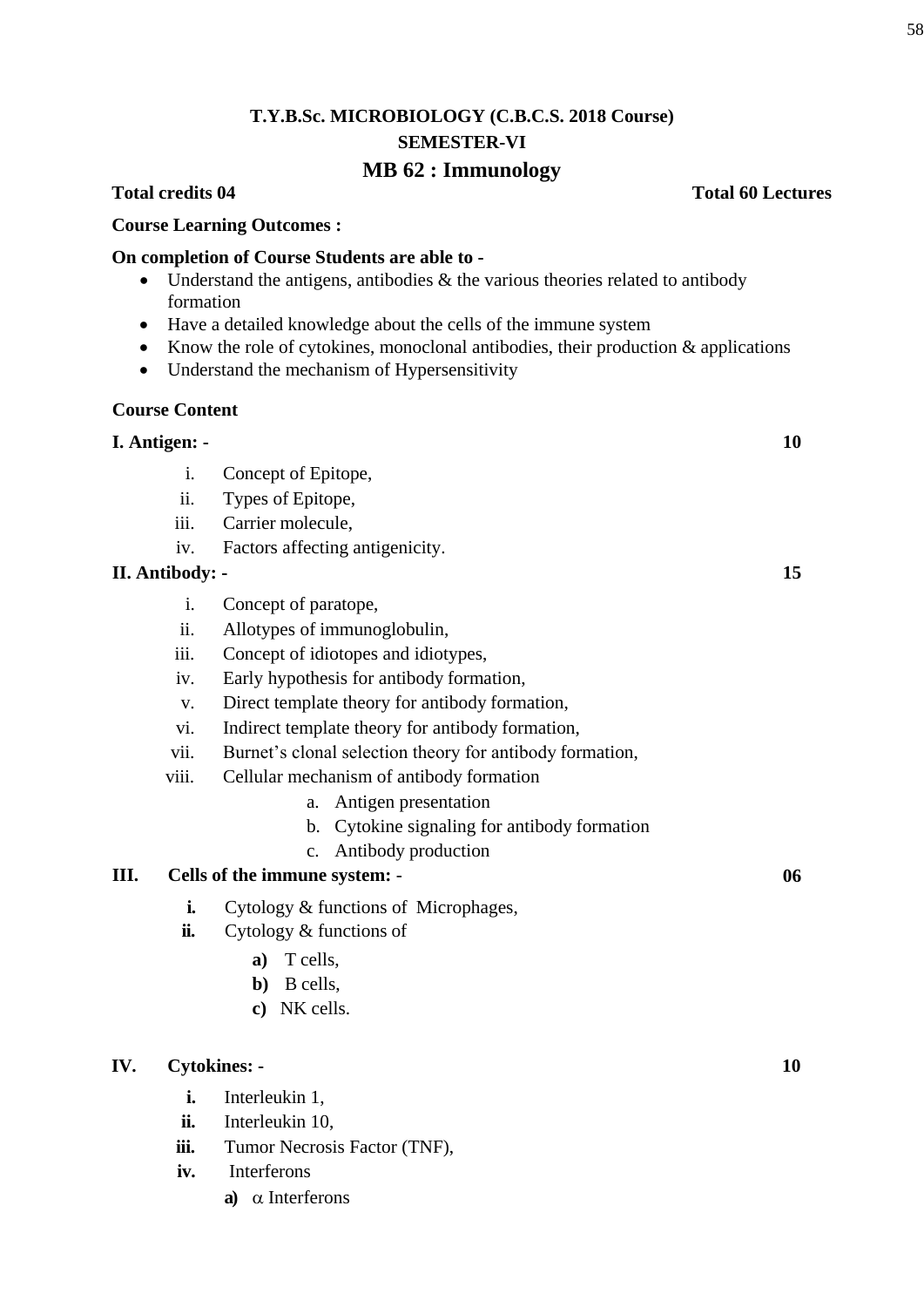- **b**)  $\beta$  Interferons
- **c)** γ. Interferon

## **V. Hypersensitivity:- 14**

Mechanism & examples of

- i. Type I Hypersensitivity
- ii. Type II Hypersensitivity,
- iii. Type III Hypersensitivity,
- iv. Type IV Hypersensitivity.

**VI. Concept of Monoclonal antibodies, their production and Applications 05**

## **References**

- 1. Abul K. Abbas, 2006, Cellular and Molecular Immunology  $5<sup>th</sup>$  Edition, ELSEVIER Saunders Publications, An imprint of Elsevier, Philadelphia., USA, (Topics IV, VI and VII)
- 2. David Male, Jonathan Brostoff, David B Roth, Ivan Roitt, 2006, Immunology.  $7<sup>th</sup>$  edition Mosby ELSEVIER, Canada. (Topics I, II and III )
- 3. Ian R Tizard 2004, Immunology, An introduction, 4<sup>th</sup> Edition, Saunders College Publishing. U.K. (Topics III, IV and VI )
- 4. Ivan M. Roitt, Peter J. Delves, 2001, Roitt's Essential Immunology, 10<sup>th</sup> Edition, 2001, Blackwell publishing Company, USA. (Topics III and VI )
- 5. Keith Wilson & John Walker (Ed.) 2005, Principles & Techniques of Biochemistry and Molecular Biology, Cambridge University Press, New York, USA. (Topic VII )
- 6. Shetty Nandini 2006, Immunology… Introductory Textbook, New Age International Publishers New Delhi, India. (Topic II )
- 7. Stites D.P. & A.I. Terr 1990, Basic & Clinical Immunology, Prentice Hall, New York (Topics III )
- 8. Thomas J. Kindt et.al.2007, Kuby Immunology, Sixth Edition, W.H. Freeman and Company, New York, USA. (Topics IV and VI)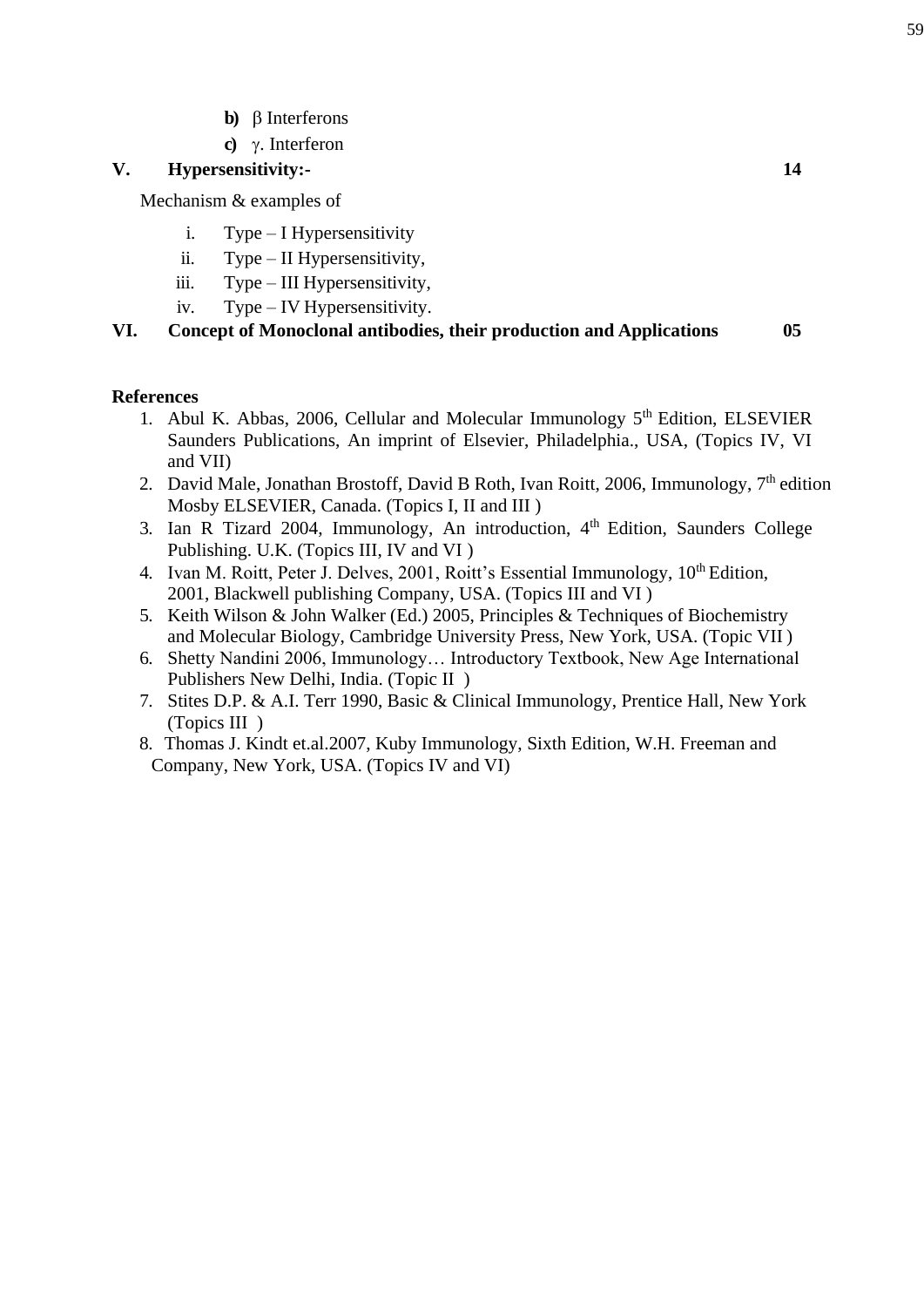# **T.Y.B.Sc. MICROBIOLOGY (C.B.C.S. 2018 Course) SEMESTER-VI MB 63 Biotechnology**

## **Total credits 04 Total 60 Lectures**

**Course Learning Outcomes:**

## **On completion of Course Students are able to -**

- Develop the skills in Strain Improvement
- Study the production of solvents, Organic Acids, Vitamins & Amino Acids
- $\bullet$  Detect  $\&$  assess the various fermentation products
- Understand the role of Quality control department in testing of products & the concept of patents

## **Course content**

## **I Classical Fermentations 20**

- i. Alcohol (Ethyl alcohol)
- ii. Wines
- iii. Organic Acid Citric acid,
- iv. Microbial enzyme Amylases
- v. Vitamin Vitamin  $B_{12}$
- vi. Amino acid Lysine
- vii. Biomass production: yeast Biomass, Baker's and Distillers Yeast

## **II Strain Improvement (Techniques with suitable examples) 12**

- **i** Mutation approach
	- a. Use of auxotrophic,
	- b. Resistant mutants for the production of primary and secondary metabolites
	- c. Revertant mutants for the production of primary and secondary metabolites.
- **ii** Recombination techniques
	- a. Protoplast fusion technique.
	- b. Genetic manipulation technique.

| III | Detection and assay of fermentation products. | 08 |
|-----|-----------------------------------------------|----|
|-----|-----------------------------------------------|----|

- i. Chromatographic assays.
- ii. Biological assays.

## **IV Quality Control.**

- i. Chemical assay
- ii. Pyrogen testing
- iii. Sterility testing
- iv. Carcinogenicity testing-Ames Test
- v. Toxicity testing
- vi. Allergy testing

**12**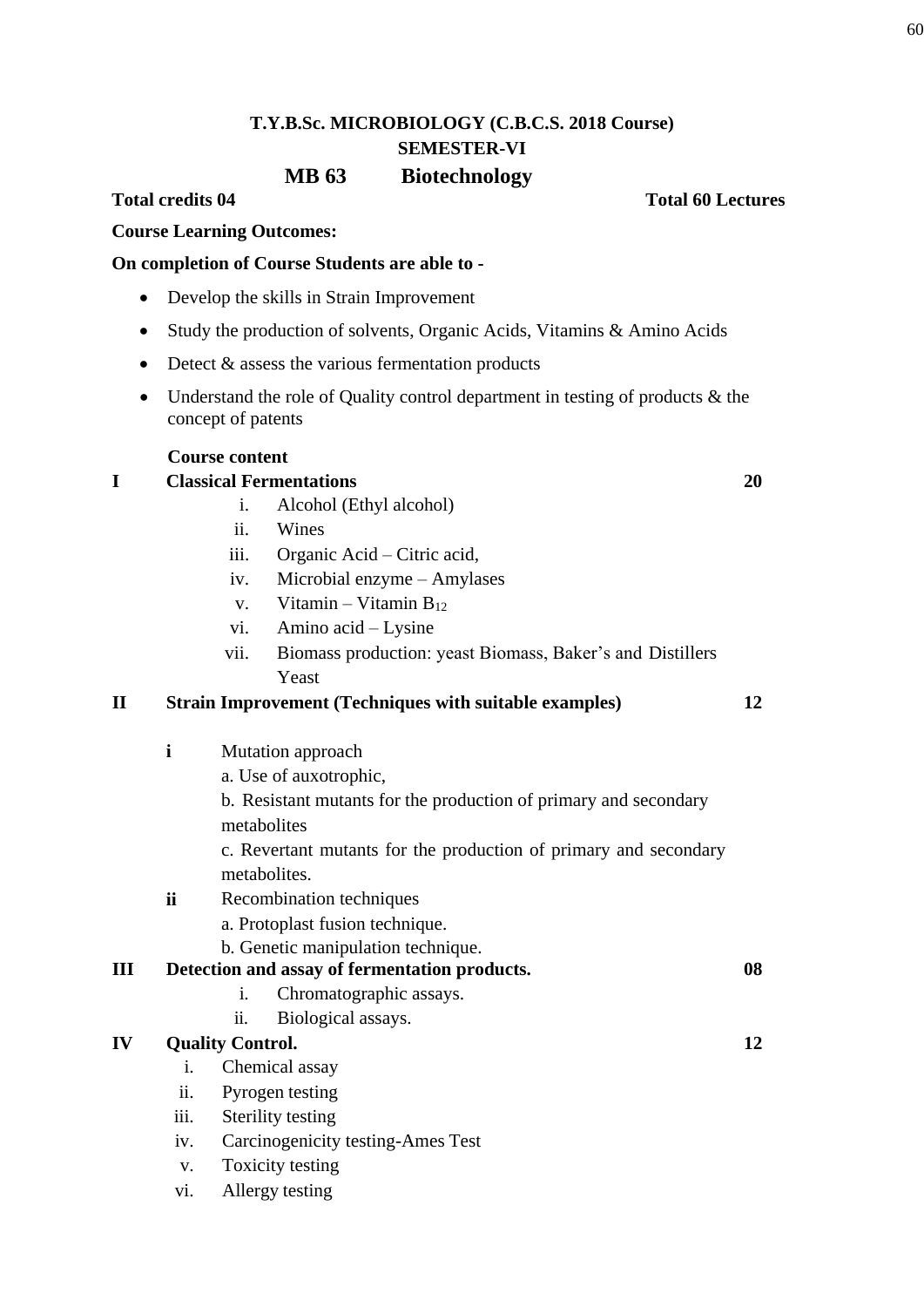## **V Fermentation Economics**

- i. Market potential.
- ii. Fermentation and Product recovery costs.
- **iii.** Patents and Secret Processes**.**
	- a. History of patent concept.
	- b. Subject matter and characterization of a patent.
	- c. Inventor.
	- d. Patents in India and other countries.

## **References:**

- **1** Casida L.E. Jr. (1983) Industrial Microbiology, Wiley Eastern Limited, New Delhi.
- **2** Hunt, R and J Shelly (1995) Computer and common sense,  $4<sup>th</sup>$  edition, Prentice Hall of India Private Ltd., New Delhi.
- **3** Mousami Debanth (2005) Tools and Techniques in Biotechnology, Pointer Publishers, New Delhi.
- **4** Patel A.H. (1985) Industrial Microbiology Mac Millan India Ltd., New Delhi.
- **5** Peppler H.H. (Ed) (1979) Microbial Technology Vol. I and II, UU Academic Press, New York.
- **6** Peppler Periman II (Ed) (2004) Microbial Technology, Microbial Processes: Vol I and II Academic Press: Published by Elsevier.
- **7** Presscott S.C. and C.G. Dunn (1983) Industrial Microbiology, 4<sup>th</sup>edition, Edited by Genald Reed. AVI Tech Books USA.
- **8** Rajaraman V. (1996) Fundamentals of Computers, 2nd edition, Prentice Hall of India Private Ltd., New Delhi.
- **9** Stanbury P.F. and A Whiteker (1984) Principles of Fermentation Technology, Pergamon, New York.
- **10** Subbarao, N.S. (1993) Biofertilizers in Agriculture and Forestry, 3rd edition, Oxford and IBH Publishing Co. Pvt. Ltd., New Delhi.

11 Rutledge C.R. and Kristiansen science, Basic Biotechnology, 2<sup>nd</sup>Edn., Cambridge University Press.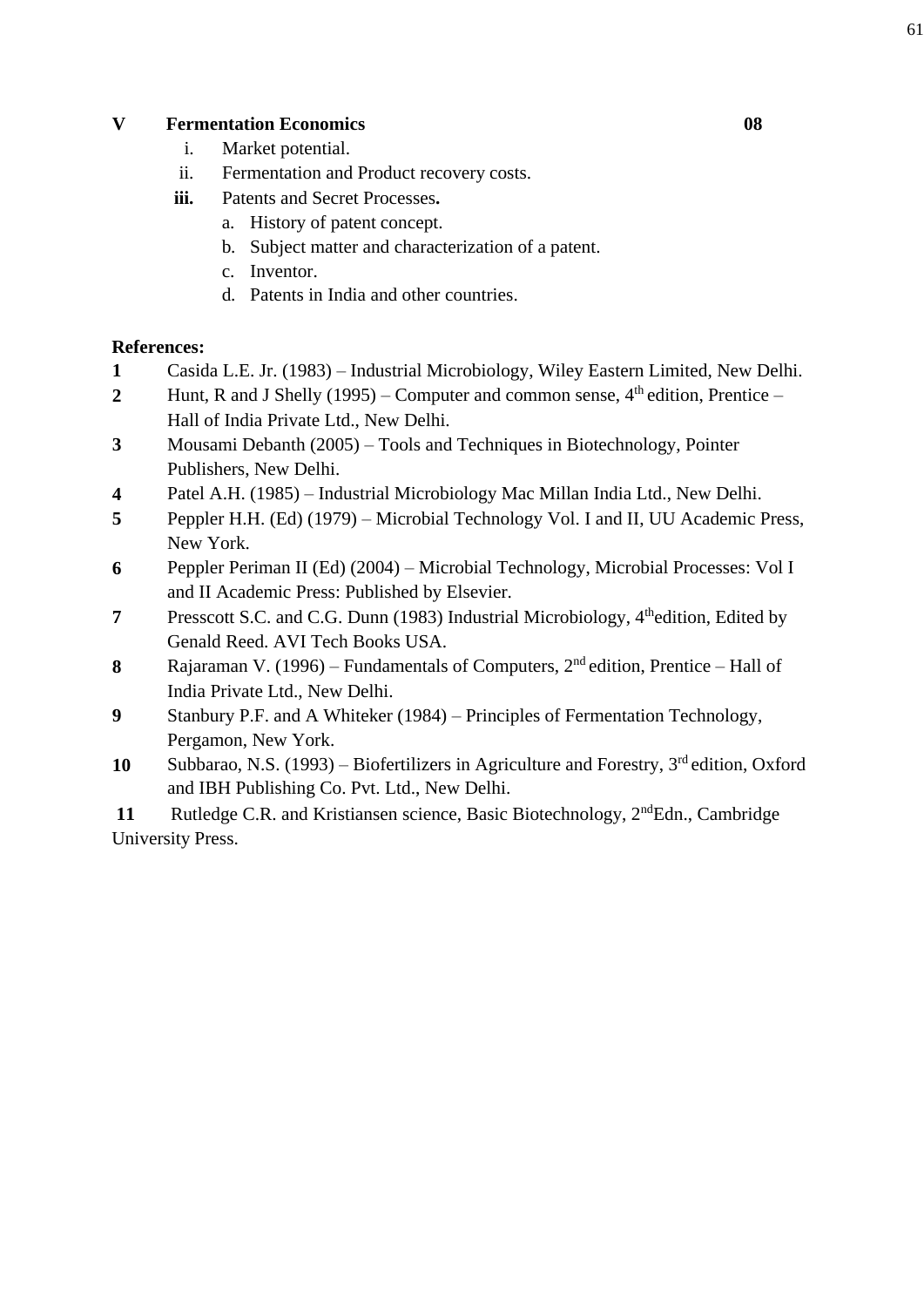# **MB 64 Genetics of Eukaryotes and Gene Manipulation**

## **Total credits 04 Total 60 Lectures**

|                       | <b>Course Learning Outcomes:</b>        |                                                                        |    |  |
|-----------------------|-----------------------------------------|------------------------------------------------------------------------|----|--|
|                       |                                         | On completion of Course Students are able to -                         |    |  |
| $\bullet$             |                                         | Develop broader perspective in Non Mendelian Inheritance               |    |  |
|                       |                                         | Know the recent developments in DNA technology $\&$ their applications |    |  |
| $\bullet$             |                                         | Understand the role of cloning vectors $\&$ joining DNA Molecules      |    |  |
| ٠                     |                                         | Get equipped with the procedure of Electrophoresis $& PCR$             |    |  |
|                       |                                         |                                                                        |    |  |
| <b>Course content</b> |                                         |                                                                        |    |  |
|                       | I. Extra nuclear Inheritance.           |                                                                        |    |  |
|                       |                                         | A. In Eukaryotes. (Non Mendelian inheritance.)                         | 10 |  |
| i.                    |                                         | Rules of extra nuclear inheritance.                                    |    |  |
| ii.                   |                                         | Organization of extra nuclear genomes.                                 |    |  |
| iii.                  | Origin of mitochondria and chloroplast. |                                                                        |    |  |
| iv.                   | Mitochondrial genome.                   |                                                                        |    |  |
| $V_{\star}$           | Chloroplast genome.                     |                                                                        |    |  |
| vi.                   |                                         | Other Examples of extra nuclear inheritance.                           |    |  |
|                       |                                         | a. Chloroplasts in 4'0 clock plant and corn.                           |    |  |
|                       | b.                                      | Streptomycin resistance in Chlamydomonas                               |    |  |
|                       | $\mathcal{C}$ .                         | Respiratory deficiencies—Petites in yeast Saccaromyces cerevisiae      |    |  |
|                       |                                         | d. Poky mutants in Neurosporacrassa.                                   |    |  |
|                       | e.                                      | Human genetic diseases and mitochondrial DNA defects                   |    |  |
|                       | <b>B</b> Infectious heredity            |                                                                        | 04 |  |
| i.                    | Killer yeast.                           |                                                                        |    |  |
| ii.                   | Killer Paramecia                        |                                                                        |    |  |
|                       | <b>C</b> Maternal effect. Examples:     |                                                                        | 06 |  |
| i.                    | Pigmentation in Flour moth,             |                                                                        |    |  |
| ii.                   |                                         | Inheritance of coiling in some snails                                  |    |  |
| iii.                  | Maternal effects in humans              |                                                                        |    |  |
|                       |                                         |                                                                        |    |  |
|                       | II. Recombinant DNA technology.         |                                                                        |    |  |
|                       |                                         | A. Introduction-Historical: Asilomer conference and NIH guidelines     | 01 |  |
|                       | <b>B</b> .Cutting DNA molecules05       |                                                                        |    |  |
|                       | i.                                      | Nucleases cut Nucleic Acids.                                           |    |  |
|                       | ii.                                     | Restriction and modification of DNA.                                   |    |  |
|                       | iii.                                    | Recognition of DNA by Restriction Endonucleases.                       |    |  |
|                       | iv.                                     | Naming of restriction enzymes                                          |    |  |
|                       | V.                                      | Cutting of DNA by restriction enzymes                                  |    |  |
|                       | vi.                                     | Types of restriction enzymes                                           |    |  |
|                       |                                         |                                                                        |    |  |
|                       | <b>C. Joining DNA molecules</b>         |                                                                        |    |  |

Blunt end ligation- $\overline{T4}$  ligase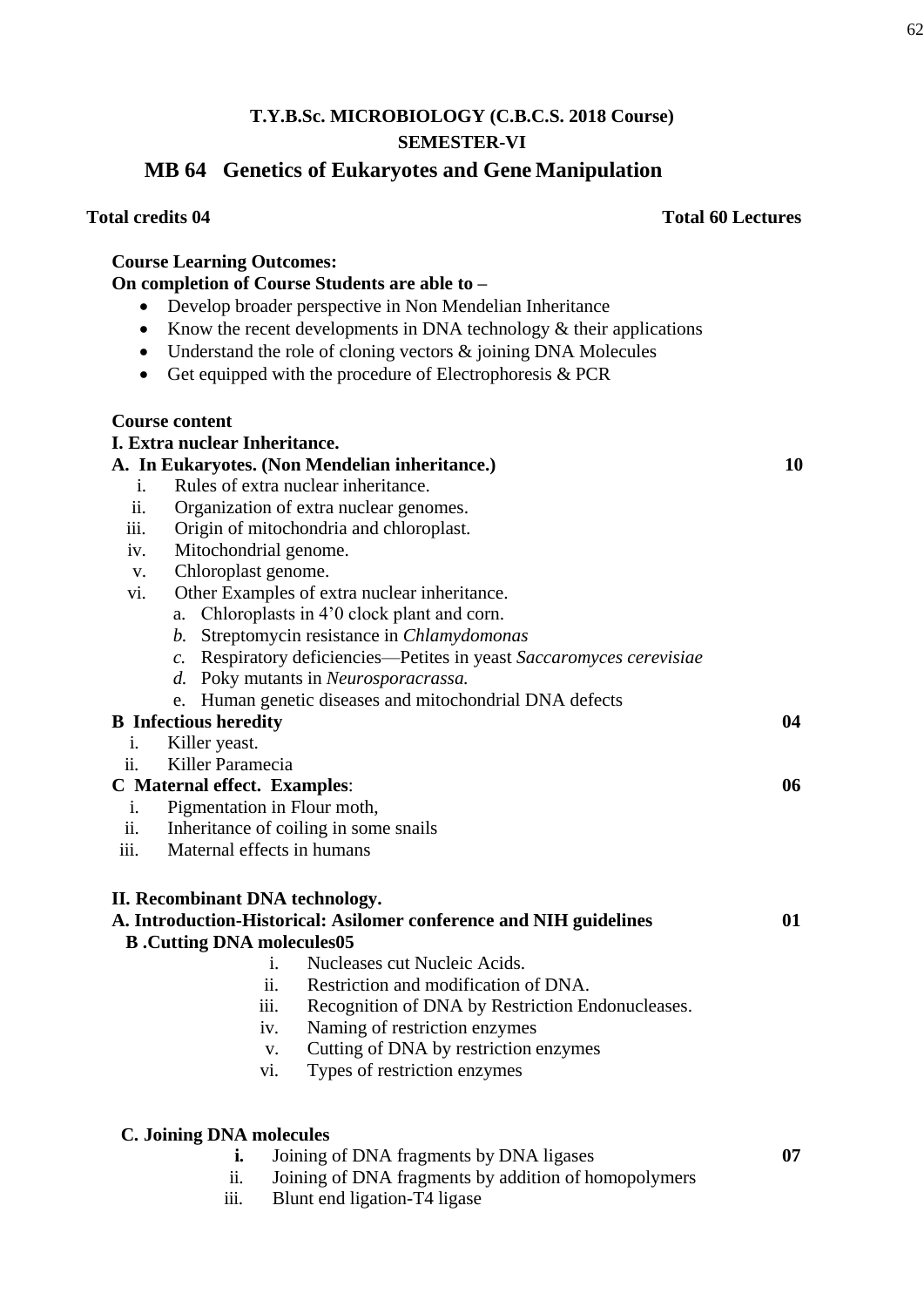## 63

## iv. Linkers and Adaptors

## **D. Cloning vectors. 10**

## I. Plasmids

- a) Plasmid detail studies
- b) General properties of plasmids
- c) Detection of plasmids
- d) Purification of plasmid DNA
- e) *In Vitro* Plasmid Transfer:chemical transformation,Elecrotransformation
- f) Plasmid Replication :Use of host proteins in plasmid replication,
- g) Control of copy number ,control of copy number by antisense RNA
- *h)* Concept.-Plasmid families andIncompatibility,*The par systems*
- i) Replication inhibition by acridines
- j) Properties and Advantages Of Particular Bacterial Plasmids:
	- i. F plasmid, Drug resistance plasmid, Colicinogenic plasmids,
	- ii. *Agrobacterium* plasmid (Ti plasmid),broad host range
	- plasmids, other plasmids

II. Inserting Genes into Vectors.

III. Detecting Insertions in vectors.

IV. Moving genes between organisms: Shuttle vectors

V. Bacteriophage Lambda vectors.

VI. Cosmid vectors

VII. Yeast Artificial Chromosomes.

VIII. Bacterial and P1 Artificial Chromosomes.

| <b>E. Cloning Strategies</b>                          |                                   |                                            | 04 |
|-------------------------------------------------------|-----------------------------------|--------------------------------------------|----|
| Cloning genomic DNA<br>I.                             |                                   |                                            |    |
| П.                                                    | cDNA cloning                      |                                            |    |
| Ш.                                                    | Genomic library and c DNA library |                                            |    |
| IV.                                                   |                                   | <b>Screening Strategies</b>                |    |
| <b>F. Basic Techniques</b>                            |                                   |                                            | 06 |
|                                                       | I.                                | Agarose gel electrophoresis                |    |
|                                                       | П.                                | <b>Blotting techniques</b>                 |    |
|                                                       | Ш.                                | Transformation in suitable host            |    |
|                                                       | IV.                               | Polymerase Chain Reaction.                 |    |
| <b>G. Applications of Recombinant DNA Technology.</b> | 07                                |                                            |    |
|                                                       | Ι.                                | Nucleic acid sequences as diagnostic tools |    |
|                                                       | П.                                | Biotechnology: Commercial Products.        |    |
|                                                       | Ш.                                | Synthetic and edible vaccines              |    |
|                                                       | IV.                               | Genetic Engineering of plants and animals  |    |
|                                                       |                                   | Plants as bioreactors                      |    |
|                                                       |                                   |                                            |    |

Animals as bioreactors

## **References.**

- 1. Norris, J.R. and D.W. Ribbons. (1972).Methods in Microbiology, Volume 7, Part Academic Press.
- 2. Clark D. P. (2005) Molecular Biology. Understanding the Genetic Revolution. Elsevier publishers.
- 3. David A. Jackson, Stephen P. Stitch, (1979). Recombinant DNA Debate
- 4. Hartl. D.L. E.W. Jones. (1999) Essential Genetics, 2<sup>nd</sup> Edition. Jones and Bartlett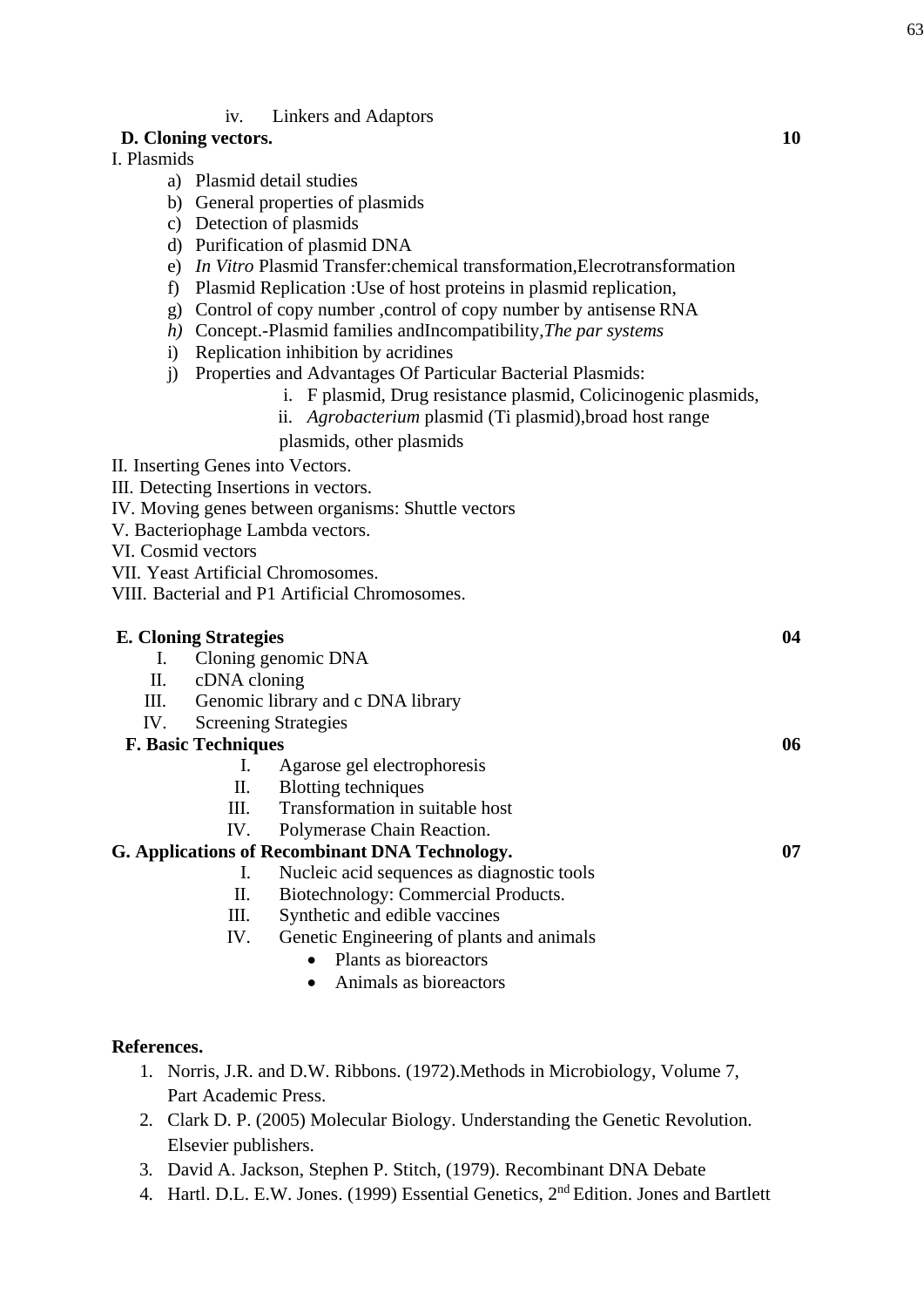publishes. Sudbury Massachusetts.

- 5. Pierce B. A. (2005) Genetics a conceptual approach. 2nd Edition W.H. Freeman and company, New York.
- 6. Russel. P.J. (2006) Genetics: A molecular Approach. 2nd Edition. Pearson Benjamin Cummings.
- 7. Russet P.J. (1998) Genetics fifth. Edition. Addison Wesley Longman. Inc.
- 8. Snyder L and W. Champness (2003) Molecular Genetics of Bacteria Second Edition. ASM Press. Washing ton D.C.
- 9. [Stanley R. Maloy, John E. Cronan,](https://www.google.co.in/search?tbo=p&tbm=bks&q=inauthor%3A%22Stanley%2BR.%2BMaloy%22&source=gbs_metadata_r&cad=3) [David Freifelder \(1994\). Microbial Genetics](https://www.google.co.in/search?tbo=p&tbm=bks&q=inauthor%3A%22David%2BFreifelder%22&source=gbs_metadata_r&cad=3)  Jones and Bartlett Publishers.
- 10. Tamarin R.H. (2003) Principles of Genetics, 2<sup>nd</sup> Edition. Tata McGraw Hill Edition.
- 11. Trun N and J Trempy (2004) Fundamental Bacterial Genetics. Blackwell publishing.
- 12. Watson, J. D. (2007) Recombinant DNA: Genes and Genomes: A Short Course Publisher, W. H. Freeman, Edinburgh: Blackwell Scientific Publications.
- 13. William Hayes, The Genetics of Bacteria and their Viruses (1968) 2<sup>nd</sup> Edition Oxford- by Prentice Hall.
- 14. Jackson A. Stephen P. Stitch. (1979). Recombinant DNA Debate by David Prentice Hall.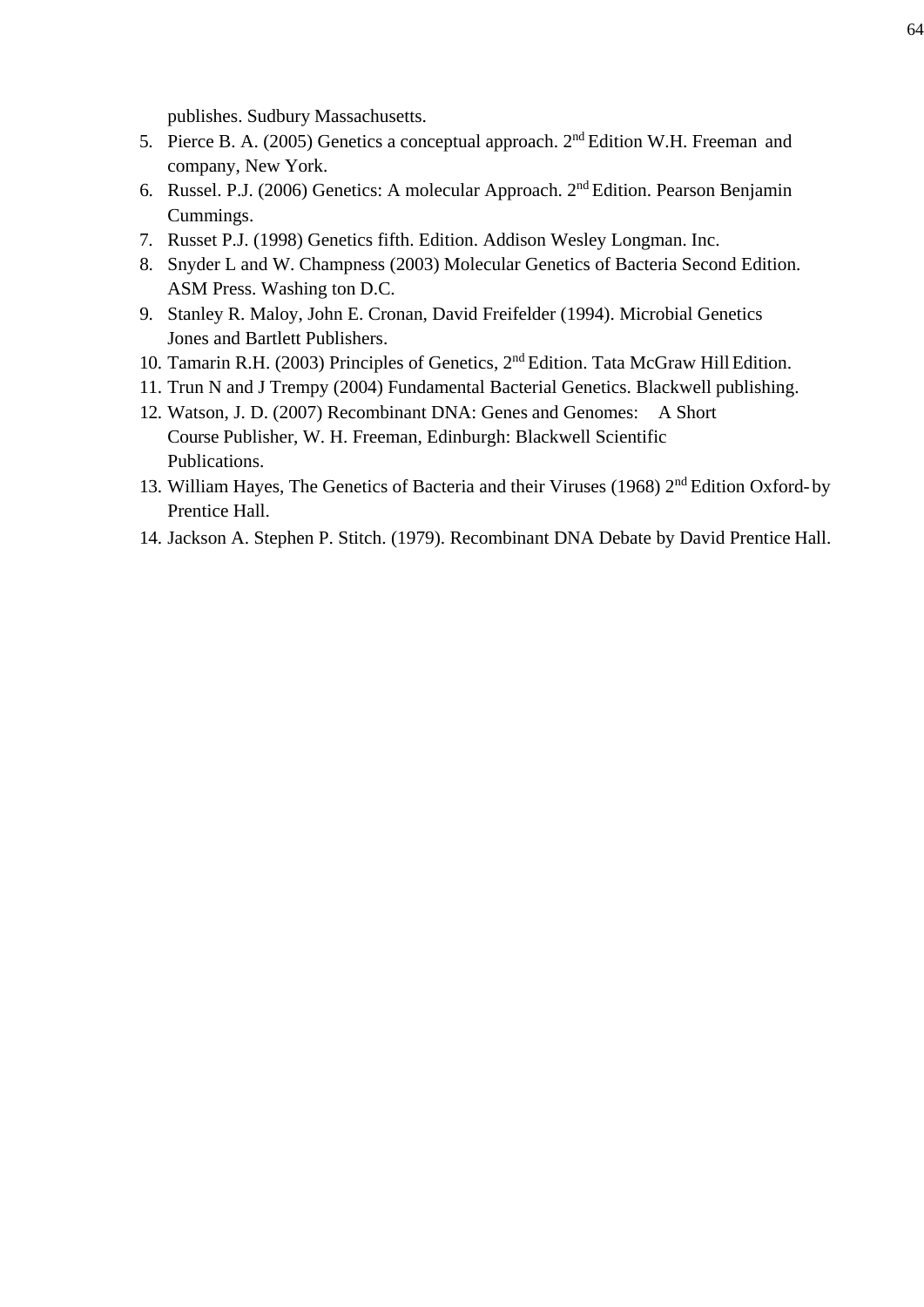## **T.Y.B.Sc. MICROBIOLOGY (C.B.C.S. 2018 Course) SEMESTER-VI MB 65 Microbial Metabolism and Biochemical Evolution**

## **Total credits 04 Total 60 Lectures**

## **Course Learning Outcomes:**

## **On completion of Course Students are able to –**

- Understand the Microbial transport systems
- Have knowledge regarding the laws of Thermodynamics, Concept of Entropy, Enthalpy, free energy changes in Biological systems
- $\bullet$  Understand the various modes of respiration & Intermediary mechanisms involved
- $\bullet$  Have conceptual knowledge of the biosynthetic & degradative pathways
- Discuss the Evolutionary aspects of Biomolecules

| <b>Course Content</b>                                                                       |    |  |
|---------------------------------------------------------------------------------------------|----|--|
| I. Introduction to metabolism                                                               | 02 |  |
| II. Biological membrane & transport mechanisms.                                             |    |  |
| A. An overview of Biological membrane structure                                             |    |  |
| <b>B.</b> Functions of Membrane                                                             |    |  |
| <i>i.</i> Transport mechanisms.                                                             |    |  |
| a) Passive transport – Diffusion, osmosis, facilitated transport.                           |    |  |
| b) Active transport – Transport systems in bacteria.                                        |    |  |
| c) Group translocation – Group translocation of sugars into bacteria.                       |    |  |
| d) Ionophores.                                                                              |    |  |
| <b>ii.</b> Signal transduction: concept                                                     |    |  |
| 10<br><b>III.</b> Bioenergetic considerations                                               |    |  |
| Laws of thermodynamics, free energy, standard free energy<br>$\mathbf{1}$ .                 |    |  |
| change, additive nature of standard free energy charge, enthalpy and entropy.               |    |  |
| High energy compounds<br>$\overline{\mathbf{11}}$ .                                         |    |  |
| Electron transport chain components and electron flow:<br>111.                              |    |  |
| Electron carriers in respiratory chain: Complex I, II, III, IV-structure<br>1V <sub>1</sub> |    |  |
| Oxidative phosphorylation, Chemiosmotic control mechanism                                   |    |  |
| Rioluminescence biochemistry of bioluminescence and<br>$\mathbf{v}$                         |    |  |

v. Bioluminescence, biochemistry of bioluminescence and applications in biosensors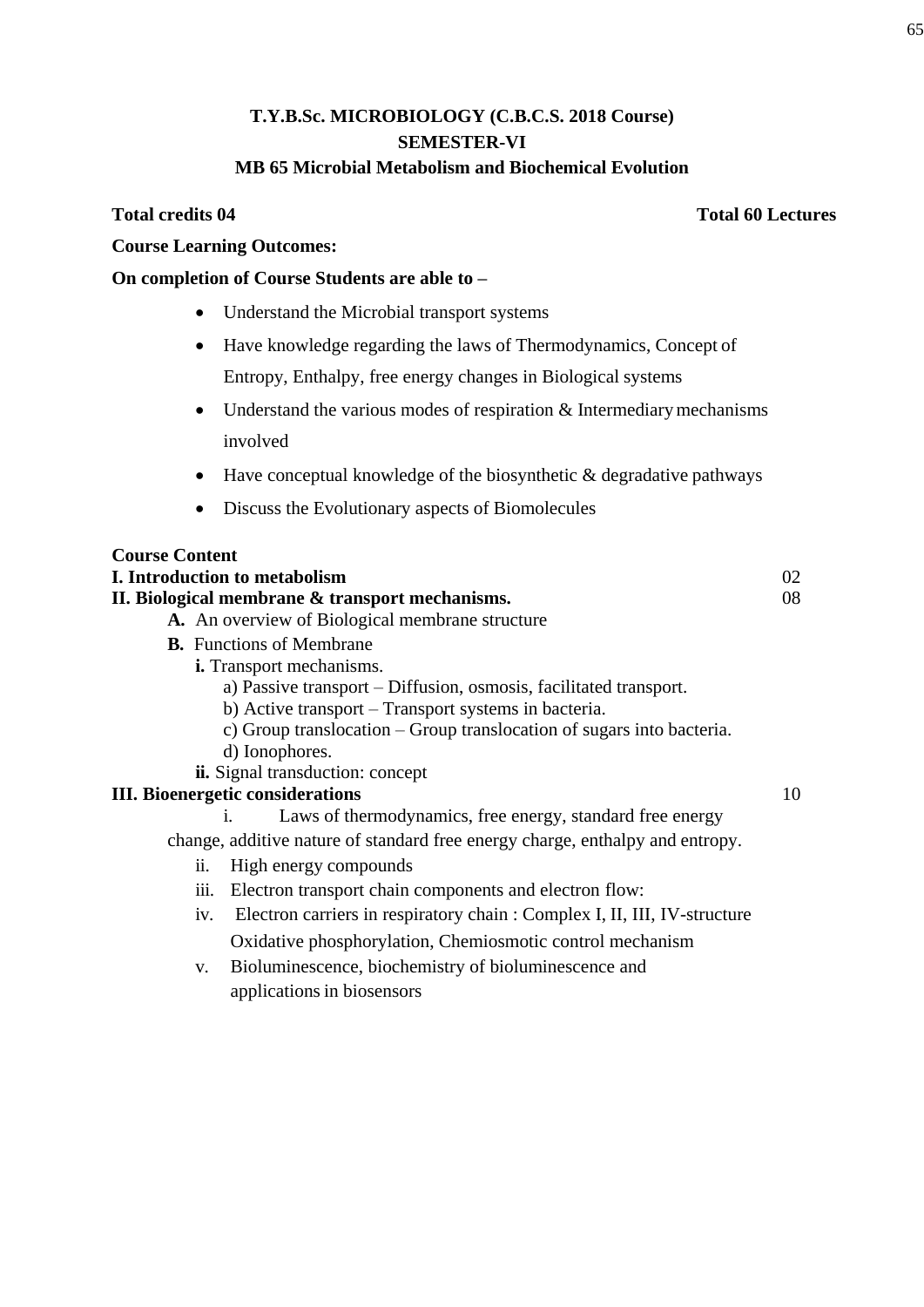## **IV. TCA cycle as central metabolic pathway** 08

- i. Stoichiometry and energitics of citric acid cycle
- ii. Control of TCA cycle
- iii. Anaplerotic reactions
- iv. Amphibolism
- v. Stickland reaction.

## **V. Metabolism of biomolecules** 25

## **A. Nucleotide metabolism**

- **i.** Synthesis of purine nucleotides.
- **ii.** Synthesis of pyrimidine nucleotides.
- **iii.** Degradation of nucleotides

## **B. Lipid metabolism**

- **i.** Role of Acetic acid as precursor of lipids
- **ii.** Acyl carrier protein and β- keto acyl synthase
- **iii.** Synthesis of triacylglycerol
- **iv.** Synthesis of glycerophospholipids
- **v.** Degradation of fatty acids β oxidation
- **vi.** Fate of acetyl CoA derived from fat breakdown
- **vii.** Peroxisomal oxidation of fatty acids

## **C. Metabolism of Amino acids**

## **i. The synthesis of Amino acids**

- a. Synthesis of glutamic acid
- b. Synthesis of aspartic acid
- c. Synthesis of glycine
- d. Synthesis of serine
- e. Synthesis of valine
- f. Synthesis of isoleucine
- g. Synthesis of aromatic amino acids by ‗Shikimic acid pathway'
- h. Deamination of amino acids
- i. Fate of keto acids formed after deamination

## **ii. Synthesis of proteins**.

- a. Initiation
- b. Elongation
- c. Termination
- d. Antibiotics inhibiting protein synthesis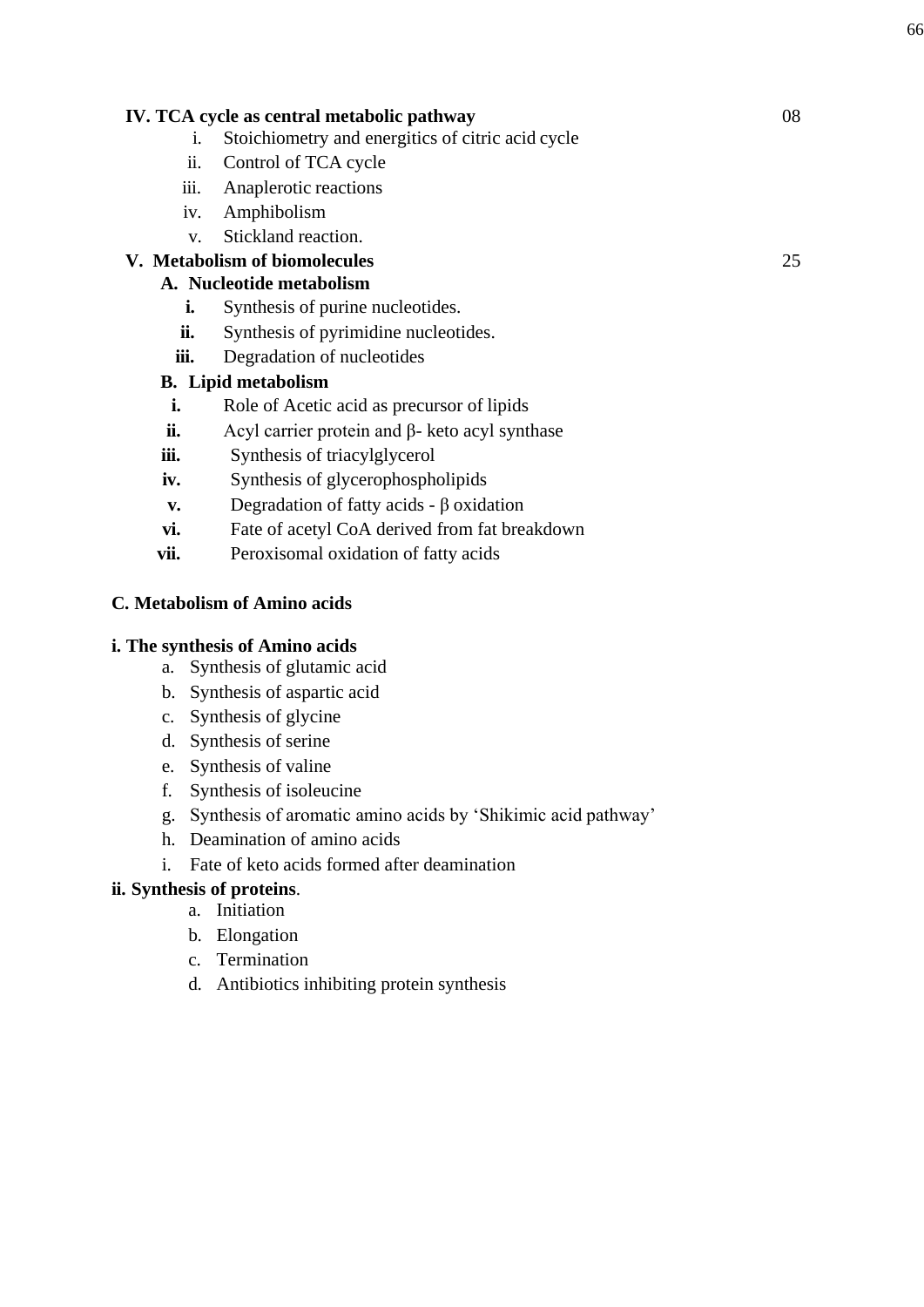## **D. Carbohydrate metabolism**

## **i. The synthesis of oligosaccharides and polysaccharides**

- a. Synthesis of starch
- b. Synthesis of glycogen
- c. The synthesis of peptidoglycan,Antibiotics inhibiting peptidoglycan synthesis

## **E. The synthesis of isoprenoids**

- **i.** Isoprene formation
- **ii.** Polyprenyl compounds
- **iii.** Carotene formation
- **iv.** Synthesis of
- heme v.

## **VI. Biochemistry of biological nitrogen fixation.** 02

- i. Biogenesis of Ammonia
- ii. Nitrogen fixation mechanism
- iii. Nitrogenase complex

## **VII. Biochemical Evolution.** 05

- i. The primordial cloud theory.
- ii. Primitive atmosphere & primitive seas.
- iii. Monomer formation.
- iv. Periodic condensing agents.
- v. Periodic formation of polypeptides.
- vi. The periodic origin of enzymatic activity.
- vii. The prebiotic origin of nucleotides & nucleic acids.
- viii. Coacervate droplets.
- ix. The gene hypothesis : Life without proteins

## **References:-**

1. Conn, E.E. P.K., Stumf, G. Bruening & R.H. Dol (1995) Outlines of Biochemistry 5th

Edition, Johnwiley & sons.

- 2. David E. Metzler, (2006), Biochemistry The chemical Reactions of living cells, Vol I & II 2 nd
- i. edition Academic Press
- 3. David Nelson & Michael M. Cox (2013) Lehninger, Principles of Biochemistry, 6th edition Publisher – Sara Tenney W.H. Freeman & Company.
- 4. Doelle, H.M. (1975) Bacterial Metabolism‖ Academic Press. Inc. Ltd. London.
- 5. Foster, R.L. (1980) The Nature of Enzymology, Croon Helm Ltd. London.
- 6. Palmer T. (1995) ―Understanding enzymes, 4th Edition, Ellis Horwood Ltd.Publishers.John Wiley & sons. New York Chichester, Brisbane, Toronto.
- 7. Stryer L. (1995) Biochemistry, 4<sup>th</sup> Edition, W.H. freeman & company New York.
- 8. Subbarao, N.S. (1979) Recent advances in biological Nitrogen fixation. Oxford IBH Publishing Co. Private ltd, New Delhi.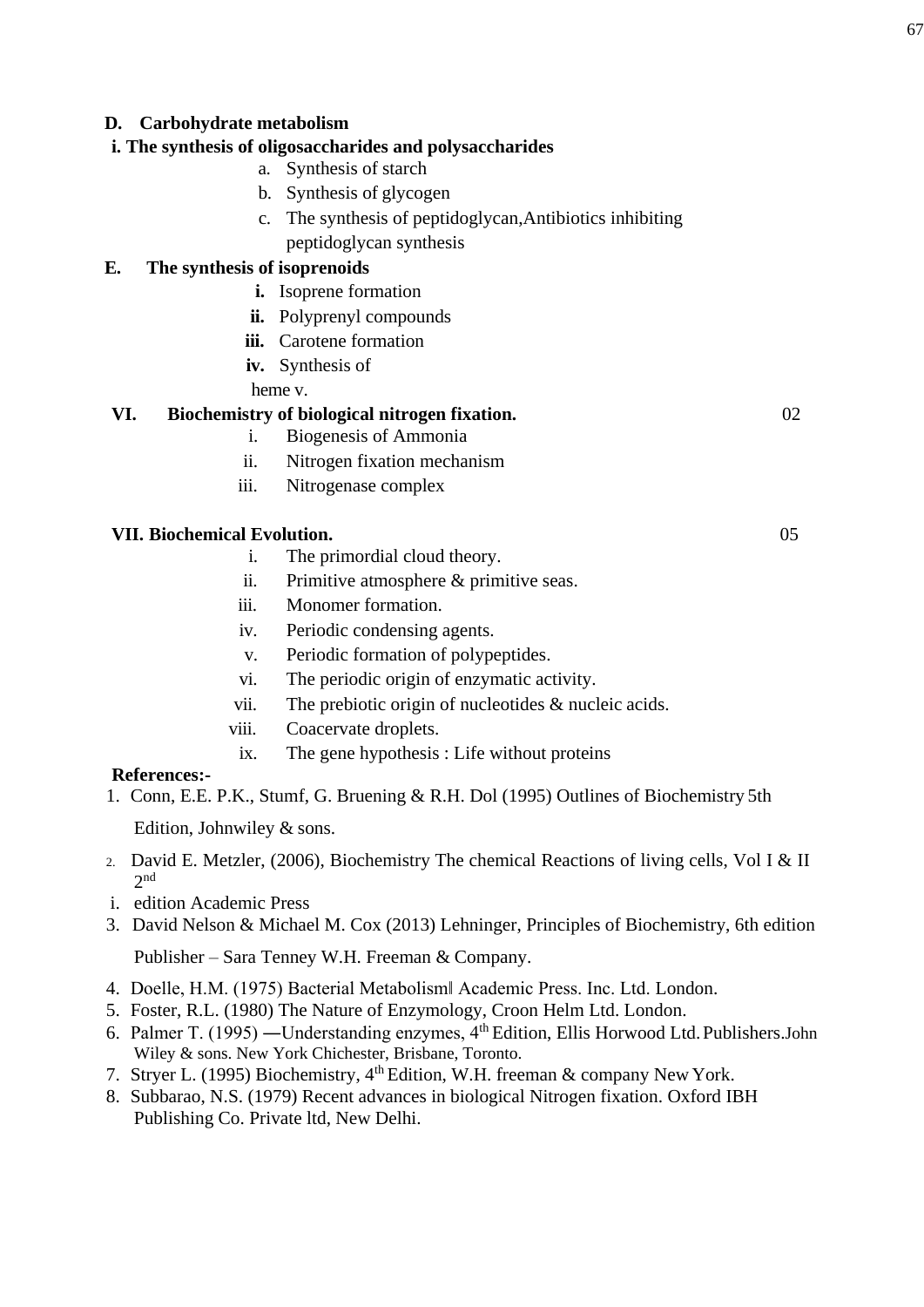## **T.Y.B.Sc. MICROBIOLOGY (C.B.C.S. 2018 Course) SEMESTER-VI MB 66 Practical Course – VIII**

## **Total credits 02 Total number of**

## **Experiments: 15 Course Learning Outcomes:**

## **On completion of Course Students are able to –**

- Measure the rate of fall  $&$  increase of erythrocytes  $&$  PCV
- Identify the Antigen, Antibody reactions
- Get the significance of total blood count & differential blood count
- $\bullet$  Determine Koch's postulates  $\&$  its importance

|                  | 1. Identification of an Antigen – Antibody complex by                                  | $\overline{2}$ |
|------------------|----------------------------------------------------------------------------------------|----------------|
|                  | a. Gel diffusion analysis (Immunodifusion or Ouchterlony plate method)                 |                |
|                  | b. The Ring Test                                                                       |                |
|                  | 2. Total Blood cell count – WBC, RBC, platelet.                                        | 3              |
|                  | 3. Differential blood count                                                            |                |
|                  | 4. Estimation of Total Hemoglobin                                                      |                |
|                  | 5. Determination of ESR and PCV                                                        | 1              |
|                  | 6. RBC indices and its significance                                                    | 1              |
|                  | 7. Determination of Koch's postulates by using a pathogen either on plant or animal. 3 |                |
|                  | 8. Determination of antibiotic peak levels attainted in body fluids.                   | 3              |
|                  | References:-                                                                           |                |
| 1.               | Benson H.J. (1990) Microbiological Applications A Laboratory manual in General         |                |
|                  | Microbiology, 5 <sup>th</sup> Edition Wm. C Brown Publisher.                           |                |
|                  | 2. Bradshaw L. Jack (1979) Laboratory Microbiology, Third Edition W.B. Saunders co     |                |
|                  | Philadelphia, London, Toronto.                                                         |                |
| $\mathfrak{Z}$ . | Cappuccino J.G. and N. Sherma (2004) Microbiology A Laboratory manual $6th$            |                |
|                  |                                                                                        |                |

- i. Edition.
- 4. Cruckshank R and J.P. Duguid (1980) Medical Microbiology Volume II, 12<sup>th</sup> Edition. The Practice of Medical Microbiology, Chruchill Livingstone Edinburgh, London and New York.
- 5. Dubey, R.C. and Maheshwari, D. K. (2002).Practical Microbiology. S Chand and Company Pvt Ltd.
- 6. Mukherjee K.L. Medical Laboratory Technology A practical Manual for routine diagnostic tests – Volume I to Volume III. Tata MacGraw Hill Company.
- 7. Pelczar M.J. and E.C. Schan (1972) Laboratory. Exercise in Microbiology 3rd
- i. Edition (Practical Manual Tata MacGraw Hill) Edition New Delhi.
- 8. Sawhney, S.K. and Singh, R. (1999). Introductory Practical Biochemsitry. Narosa Publishing House.
- 9. Sharma K. (2005) Manual of Microbiology Tools & Techniques Ane Book New Delhi.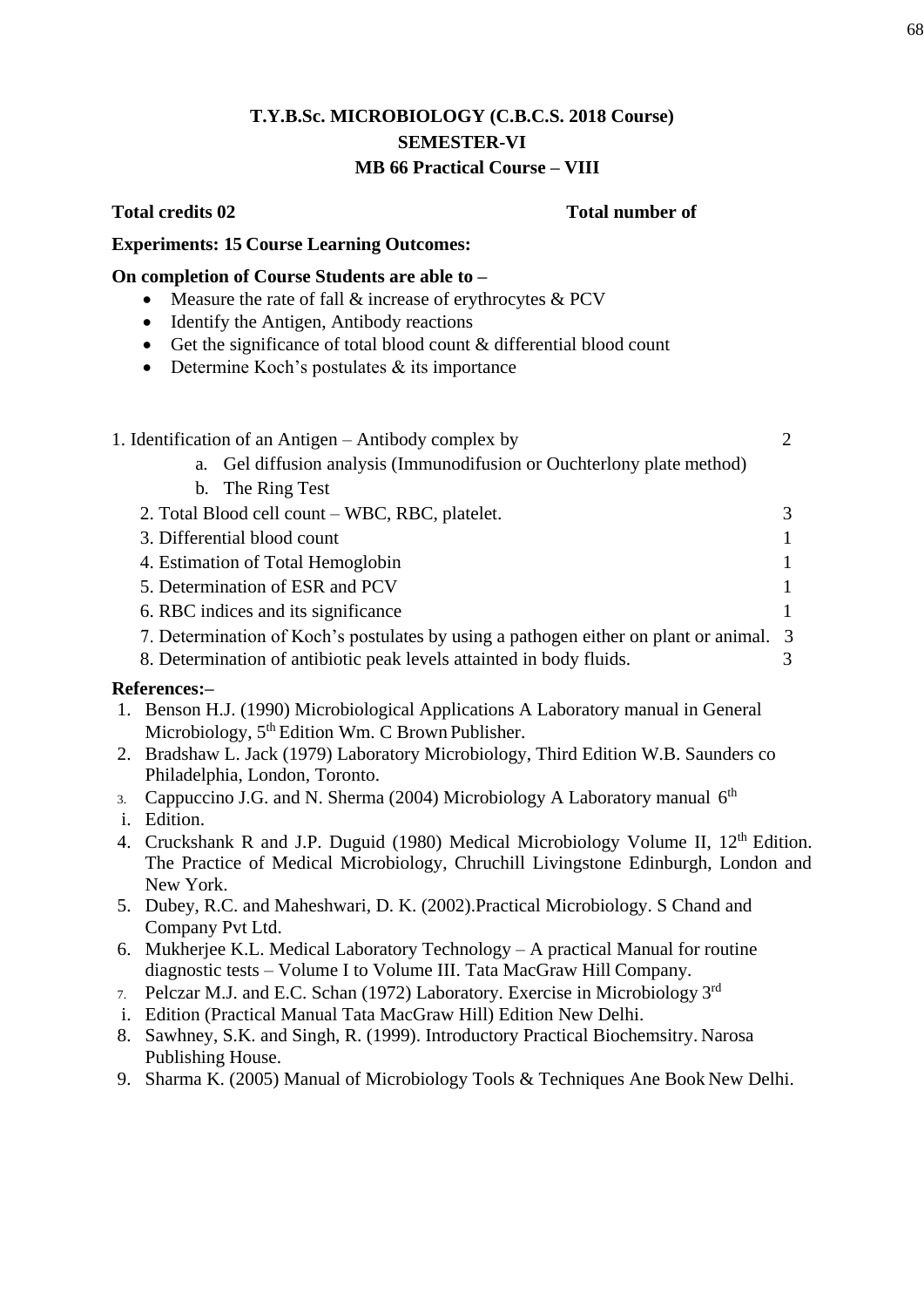# **MB 67 Practical Course – IX**

**Total credits 02 Total number of** 

## **Experiments: 15 Course Learning Outcomes:**

## **On completion of Course Students are able to –**

- Get the advantages of Biofertilizers over Chemical Fertilizers & their preparation methods
- Have the information about the standardization of many Therapeutic agents, which either inhibit
- the growth of Micro-Organisms or are essential for their growth by assay method
- $\bullet$  Identify the Fungi & observing various aspects by slide culture techniques
- Have knowledge of applications of yeast in various industries
- Get equipped with an overview of citric acid production from *Aspergillus niger*
	- 1. Microbiology of soil. 7
		- 1. TVC : estimation of R:S ratio
		- 2. Isolation of *Rhizobium*sp from root nodules.
		- 3. Isolation of *Azotobacter*sp
		- 4. Preparation of bio fertilizers.
	- 2. Study of Fungi 2
		- 1. Culture of Baker's yeast with different carbon and energy sources.
	- 2. Slide culture technique
	- 3. Industrial Microbiology. 6
		- 1. Production, estimation and tests of Citric acid or wine
		- 2. Microbiological Assays of
		- a) Vitamin- B<sup>12</sup>
		- b) Antibiotic- Penicillin and or Streptomycin

## **References:–**

- 1. Benson H.J. (1990) Microbiological Applications A Laboratory manual in General Microbiology, 5<sup>th</sup> Edition Wm. C Brown Publisher.
- 2. Bradshaw L. Jack (1979) Laboratory Microbiology, Third Edition W.B. Saunders co Philadelphia, London, Toronto.
- 3. Cappuccino J.G. and N. Sherma (2004) Microbiology A Laboratory manual  $6<sup>th</sup>$  Edition.
- 4. Cruckshank R and J.P. Duguid (1980) Medical Microbiology Volume II, 12<sup>th</sup>
- 5. Edition. The Practice of Medical Microbiology, Chruchill Livingstone Edinburgh, London and New York.
- 6. Dubey, R.C. and Maheshwari, D. K. (2002).Practical Microbiology. S Chand and Company Pvt Ltd.
- 7. Mukherjee K.L. Medical Laboratory Technology A practical Manual for routine diagnostic tests – Volume I to Volume III. Tata MacGraw Hill Company.
- 8. Pelczar M.J. and E.C. Schan (1972) Laboratory. Exercise in Microbiology 3rd
- 9. Edition (Practical Manual Tata MacGraw Hill) Edition New Delhi.
- 10. Sawhney, S.K. and Singh, R. (1999). Introductory Practical Biochemsitry. Narosa Publishing House.
- 11. Sharma K. (2005) Manual of Microbiology Tools & Techniques Ane Book New Delhi.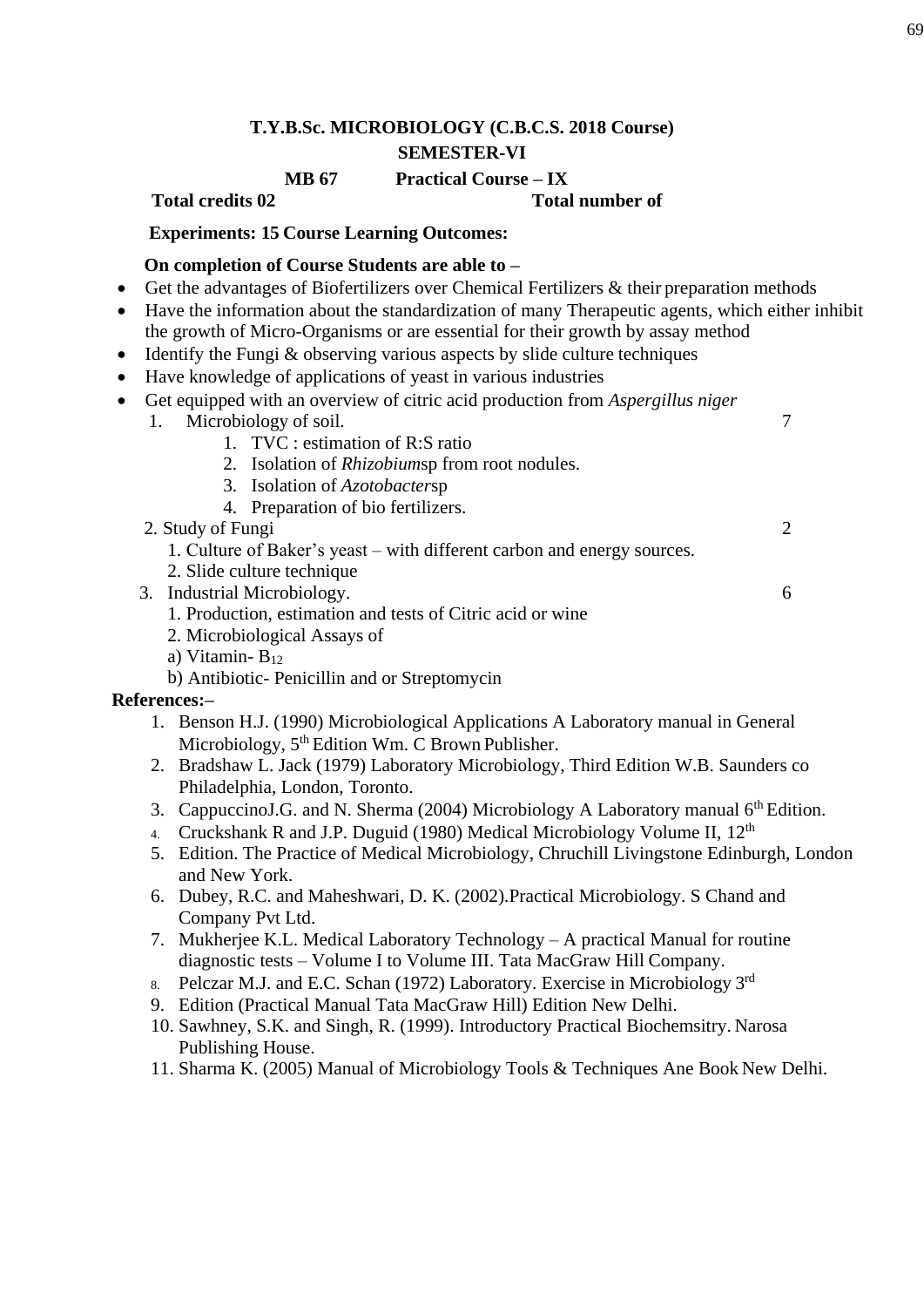## **MB 68 Practical Course – X**

## **Total credits 02 Total number of**

## **Experiments: 15 Course Learning Outcomes: On completion of Course Students are able to –**

- Understand the method for the determination of total cholesterol, Urea, glucose, protein, Billrubin in serum
- Know the principle & practice of Agarose Gel electrophoresis & its application
- Have significance of conjugation & transformation, its application.
- Get the knowledge of the principle  $\&$  applications of electrophoresis.

| 1. Gel Electrophoresis – Isolation of DNA and Plasmids (demonstration)     | $\mathfrak{D}$ |
|----------------------------------------------------------------------------|----------------|
| 2. Polyacrylamide Gel electrophoresis-Isolation of protein (demonstration) |                |
| 3. Bacterial conjugation (demonstration)                                   |                |
| 4. Bacterial transformation (demonstration)                                |                |
| 5. Polyploidy (demonstration)                                              |                |
| 6. Phosphatase test.                                                       |                |
| 7. Estimation of serum Glucose.                                            |                |
| 8. Estimation of serum Urea.                                               |                |
| 9. Estimation of serum Cholesterol                                         |                |
| 10. Estimation of serum Protein                                            |                |
| 11. Estimation of serum Bilirubin and or SGOT/SGPT                         | 3              |
| 12. Estimation of Riboflavin in human urine                                |                |
|                                                                            |                |

## **References:–**

- 1. Benson H.J. (1990) Microbiological Applications A Laboratory manual in General Microbiology, 5<sup>th</sup> Edition Wm. C Brown Publisher.
- 2. Bradshaw L. Jack (1979) Laboratory Microbiology, Third Edition W.B. Saunders co Philadelphia, London, Toronto.
- 3. Cappuccino J.G. and N. Sherma (2004) Microbiology A Laboratory manual  $6<sup>th</sup>$
- 1. Edition.
- 4. Cruckshank R and J.P. Duguid (1980) Medical Microbiology Volume II, 12<sup>th</sup> Edition. The Practice of Medical Microbiology, Chruchill Livingstone Edinburgh, London and New York.
- 5. Dubey, R.C. and Maheshwari, D. K. (2002).Practical Microbiology. S Chand and Company Pvt Ltd.
- 6. Mukherjee K.L. Medical Laboratory Technology A practical Manual for routine diagnostic tests – Volume I to Volume III. Tata MacGraw Hill Company.
- 7. Pelczar M.J. and E.C. Schan (1972) Laboratory. Exercise in Microbiology  $3^{\omega}$
- 8. Edition (Practical Manual Tata MacGraw Hill) Edition New Delhi.
- 9. Sawhney, S.K. and Singh, R. (1999). Introductory Practical Biochemsitry. Narosa Publishing House.
- 10. Sharma K. (2005) Manual of Microbiology Tools & Techniques Ane Book New Delhi.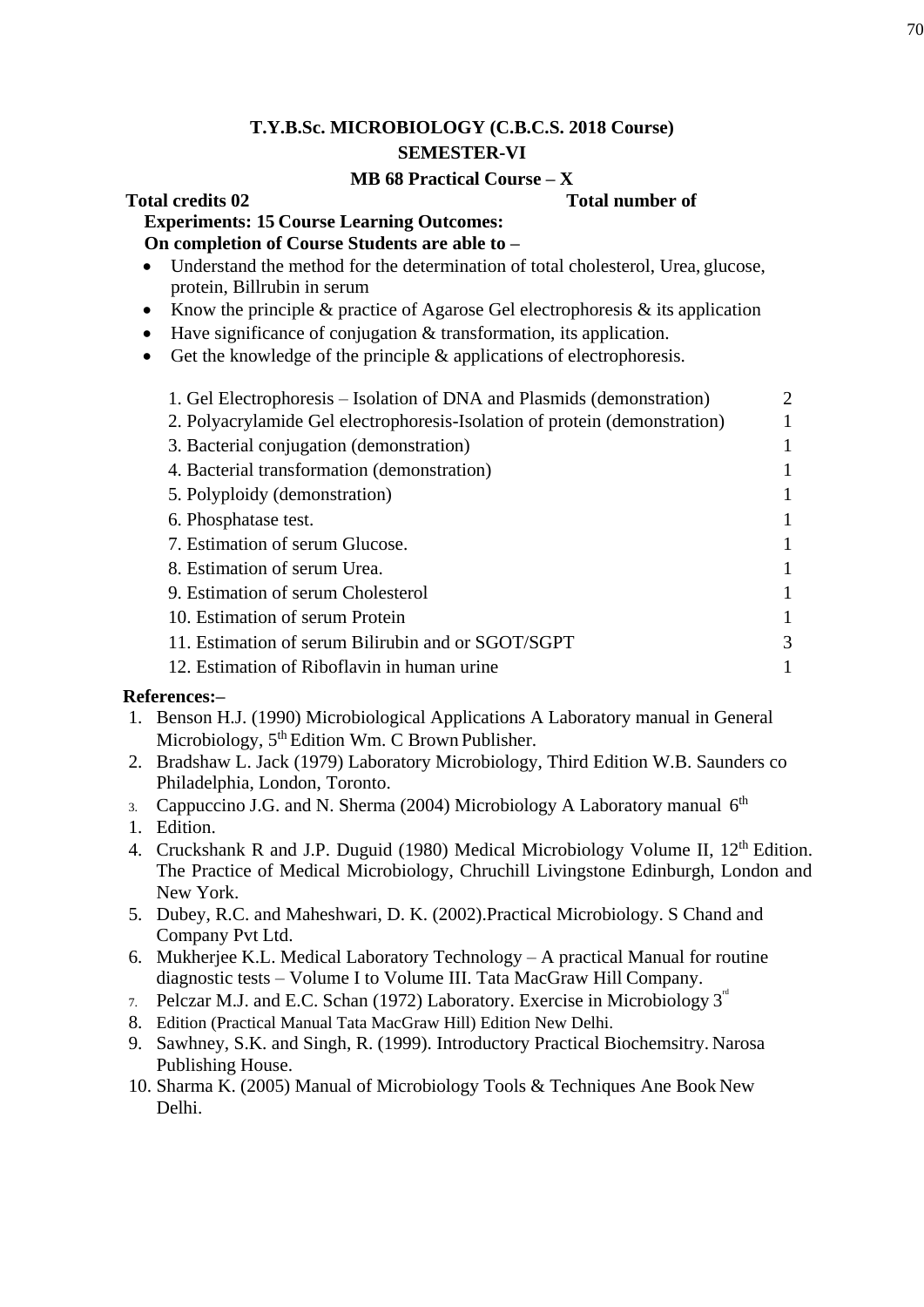## **MB (69-A) Agricultural and Environmental Microbiology.**

## **Total credits 04 Total 60 Lectures.**

## **Course Learning Outcomes:**

## **On completion of Course Students are able to –**

- Generate the basic skills in the preparation of Bioinoculants
- Know the importance of Biomonitoring & recycling of Agricultural wastes
- Understand the scope of Geomicrobiology & production of Biogas
- Have an awareness on taking efforts in controlling the water & marine pollution

## **Course Content**

- I. Agricultural Microbiology. 28
- i. Biomonitoring
	- a. A concept basis of biomonitoring.
	- b. Advantages and disadvantages of biomonitoring.
- ii. Marker methods for ecological studies of soil microorganisms
	- a. Microscopic visualization
	- b. Phage markers
	- c. Resistance markers
	- d. Nutritional and enzymatic markers
- iii. Recycling of agriculture waste
	- a. Composting Materials for composting, types of composting, composting process and Methods
- iv. Bioinoculants
	- a. Concept and different types
	- b. Examples: Azo and Rhizo, Azospirillum, Mycorhiza, Phosphate solubilizers
	- c. Methods of preparation
	- d. Methods of Inoculation
- v. Microbes as plant pathogens
	- a. Historical background
	- b. Host parasite relationship
	- c. Diseases Citrus canker& TMV:- Causative agent, Symptoms and

physiology of disease, Mode of entry of pathogen and Control measures.

## II. Environmental Microbiology.

- A .Geomicrobiology 08
	- i. Scope of Geomicrobiology
	- ii. *In-situ* process
	- iii. Bioleaching and beneficiation processes
- B. Biogas production 08
	- i. Concept
	- ii. Biochemistry underlying production
	- iii. Methods of production
	- iv. Energy generated
	- v. Role in pollution control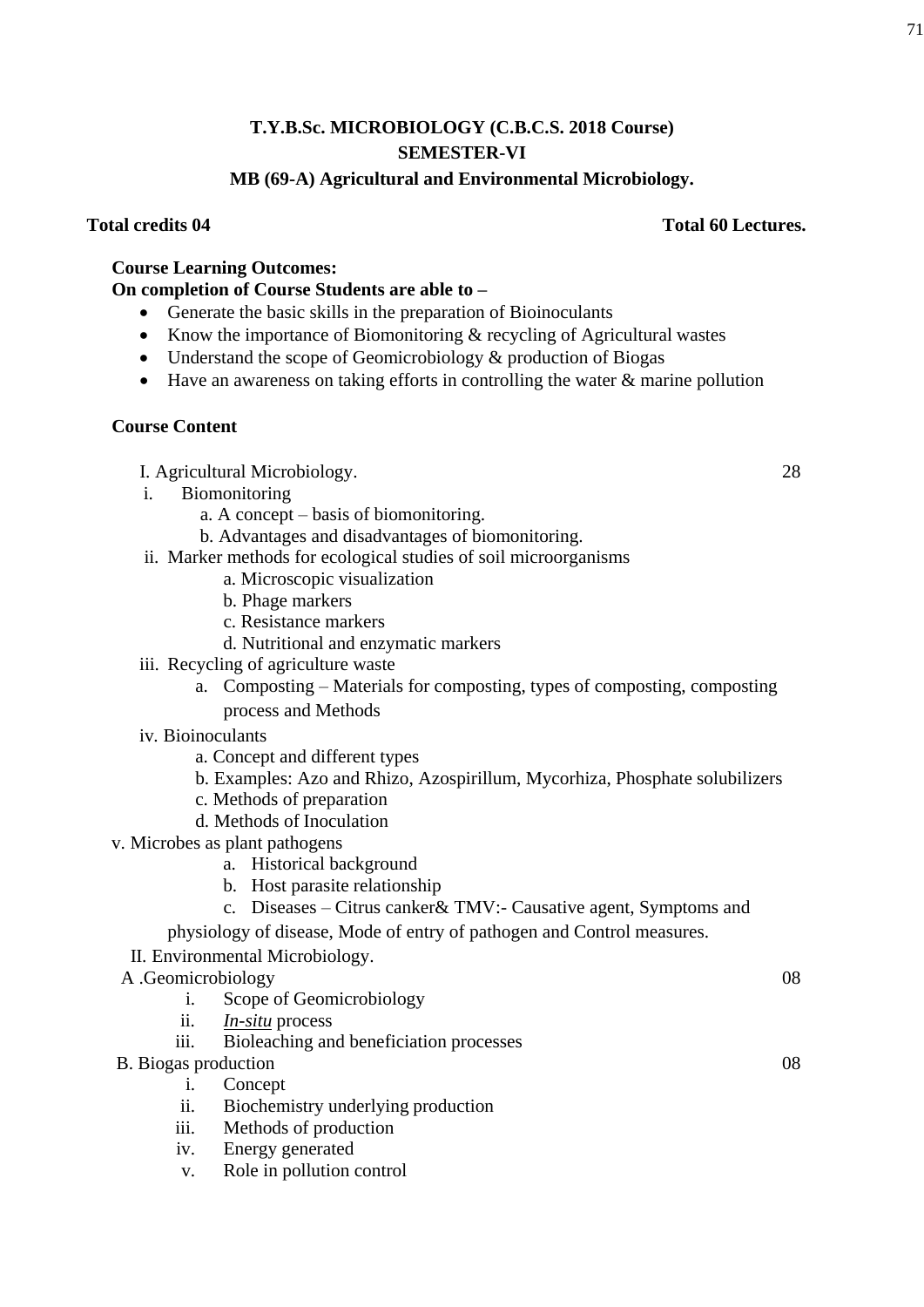## D. Water 08

Definition and types of pollution

- i. Effect of various pollutants on water
- ii. Organic pollutants
- iii. Inorganic pollutant
- iv. Radioactive pollutants
- v. Petroleum and oil pollutants

## E. Marine pollution 08

- i. Sources of marine pollution
- ii. Point sources.
- iii. Non point sources
- iv. Types of marine pollution.
- v. Efforts to control and protect marine environment
- vi. Microbial approach in remediation of oil contaminated marine sites.

## **References:–**

- 1 Mukherjee N and T Ghosh (1995) Agricultural Microbiology 1<sup>st</sup>edn. Kalyani publishers, New Delhi.
- **2** Maier R.M. Pepper I.L. Gerba C.P. (2004), Environmental Microbiology, Academic Press.
- **3** Ranade D.R. &Gadre R.V. (1988) Microbiology: Laboratory aspects of anaerobic digestion, Laboratory Manual, MACS, Pune.
- **5** Rao. C.S. (1991), Environmental pollution control engineering,Widely Eastern Limited, New Delhi
- **6** Rana SVS, (2006), Environmental Pollution, Health and Toxicology, Narosa publishing House, New Delhi.
- **7** Sharma B.K. and Kaur H. (1994) Water pollution. GoelPublishing House,Merrut.
- 8 Subbarao N.S. (1995) 3<sup>rd</sup> edition, Bio fertilizers in Agriculture and Forestry, Oxford and IBH Pubishers, New Delhi.
- **9** Thakur Indu (2006) Environmental Biotechnology., I.K. International Pvt. Ltd., New Delhi.
- **10** Rittmann B.E. and Micartyp.L. (2001) Environmental Biotechnology Principles and Application, McGrowHill International Editions, Biological Sciences Series.
- **11** SubbaRao, N.S. (1999), Soil Microbiology 4thEdnSoil Microorganisms and Plant growth, Oxford and IBH publishers, New Delhi.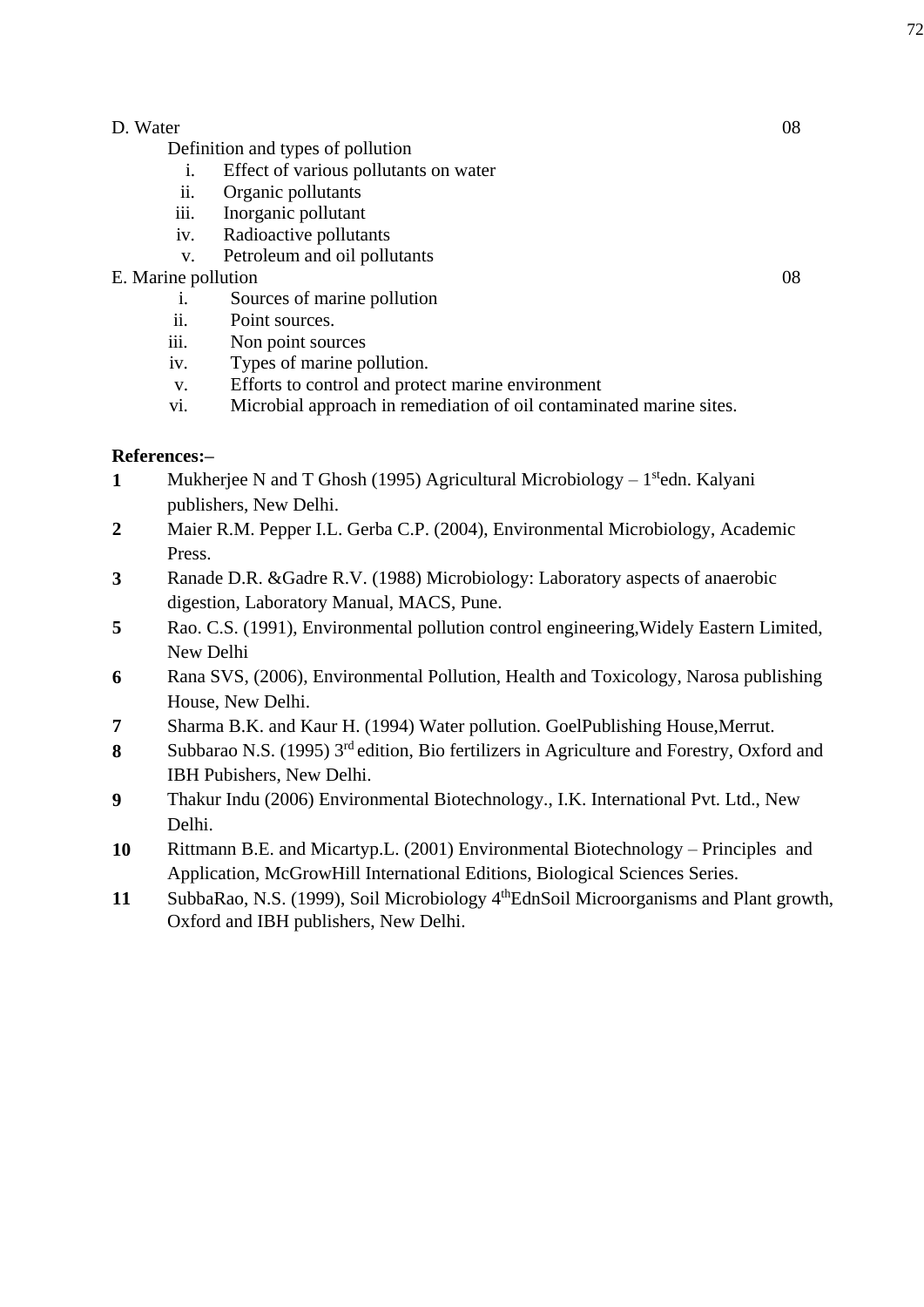# **T.Y.B.Sc. MICROBIOLOGY (C.B.C.S. 2018 Course) SEMESTER-VI MB 69-B Applied Microbiology-II**

### **Total credits 04 Total 60**

## **Lectures**

## **Course Learning Outcomes:**

## **On completion of Course Students are able to –**

- Understand the various guidelines & basic principles of Quality Control ,Quality Assurance & Concepts of NABL Accreditation
- Study the safety guidelines in the laboratory & introduction to code of practice
- Analyze the policy documents regarding micro-organisms
- Develop the fundamentals of clinical trials  $\&$

### knowing the theories of Bioethics **Course Content**

| I.             | Introduction to the role of regulatory bodies and basic principles of                       | 02 |
|----------------|---------------------------------------------------------------------------------------------|----|
|                | Quality control & Quality assurance                                                         |    |
|                | II. NABL (National Accreditation Board for Testing and Calibration                          |    |
| Laboratories)  |                                                                                             |    |
| Guidelines     |                                                                                             |    |
| i.             | Concept of Accreditation                                                                    |    |
| ii.            | Need of Accreditation                                                                       |    |
| iii.           | Introduction to NABL                                                                        |    |
| iv.            | Significance tasks for NABL Accreditation                                                   |    |
|                | III Laboratory Bio safety: W.H.O. views & guidelines<br>i. Introduction to code of practice | 10 |
| a)             | Access guidelines in laboratories                                                           |    |
|                | b) Personal protection                                                                      |    |
| $\mathbf{c}$ ) | Procedures                                                                                  |    |
|                | d) Laboratory working areas                                                                 |    |
|                | ii. Laboratory design & facilities                                                          |    |
|                | iii. Introduction to biological safety cabinets $\&$                                        |    |
|                | types of biological safety cabinets                                                         |    |
|                | (Introductory level only)                                                                   |    |
|                |                                                                                             |    |

iv. Chemical germicides for cleaning of laboratory materials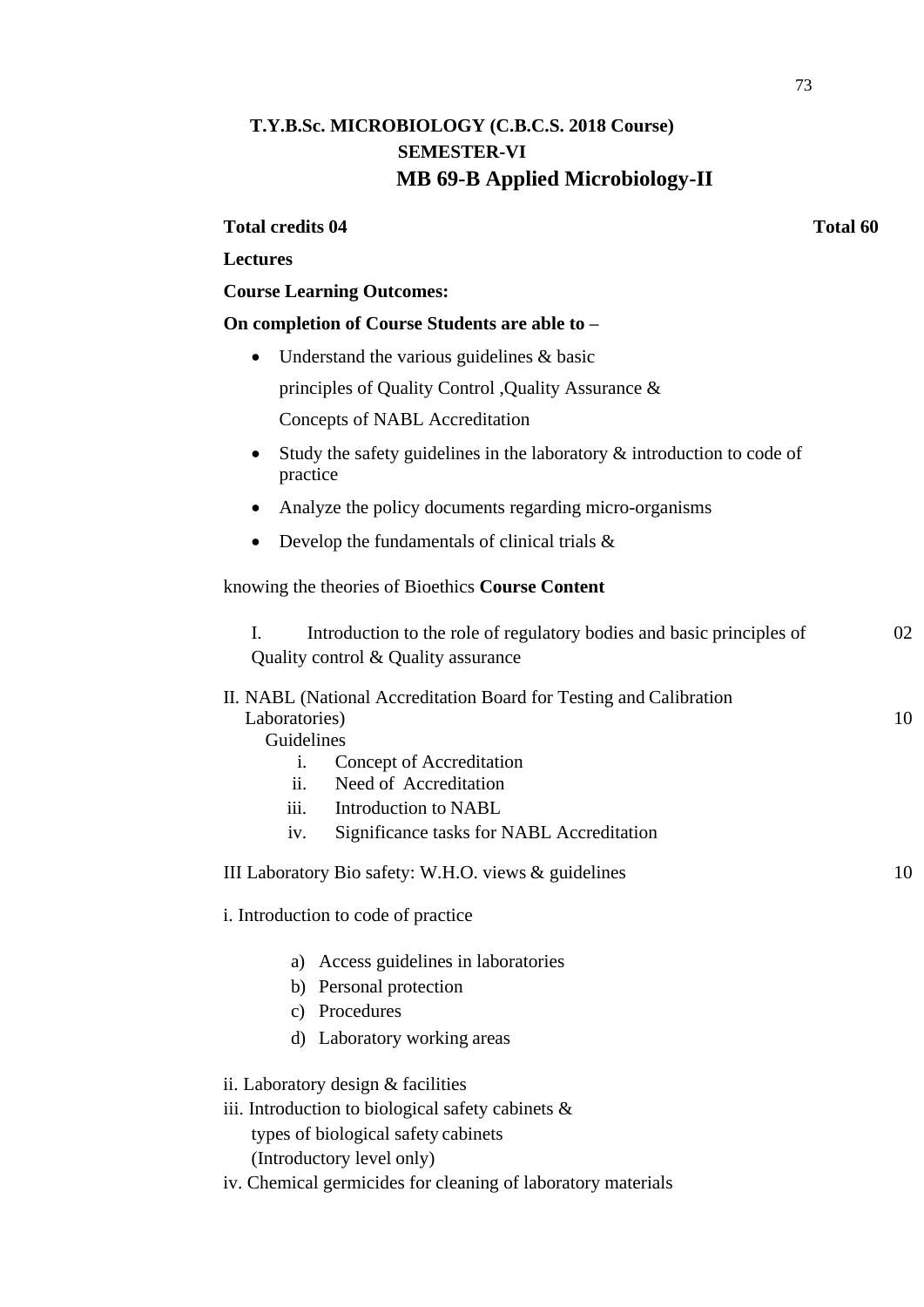| v. Risk assessment for GMO (Genetically Modified Organisms) |  |  |  |  |
|-------------------------------------------------------------|--|--|--|--|
|-------------------------------------------------------------|--|--|--|--|

IV. Policy Documents regarding Microorganisms

- i. National Biodiversity Authority & its role in
- conservation & exploitation of microorganisms
- ii. Patenting microorganisms in India
	- a. Introduction
	- b. Subject matters of patentability
	- c. Invention Vs. Discovery
	- d. Patenting in the perception of TRIPS agreement & Patent Act , 1970 as amended in June 2002
	- e. Legal sustainability of the microbial patent

V Fundamentals of Clinical Trials 15

i. W h a t i s c l i n i c a l t r i a l I i C l i n i c a

l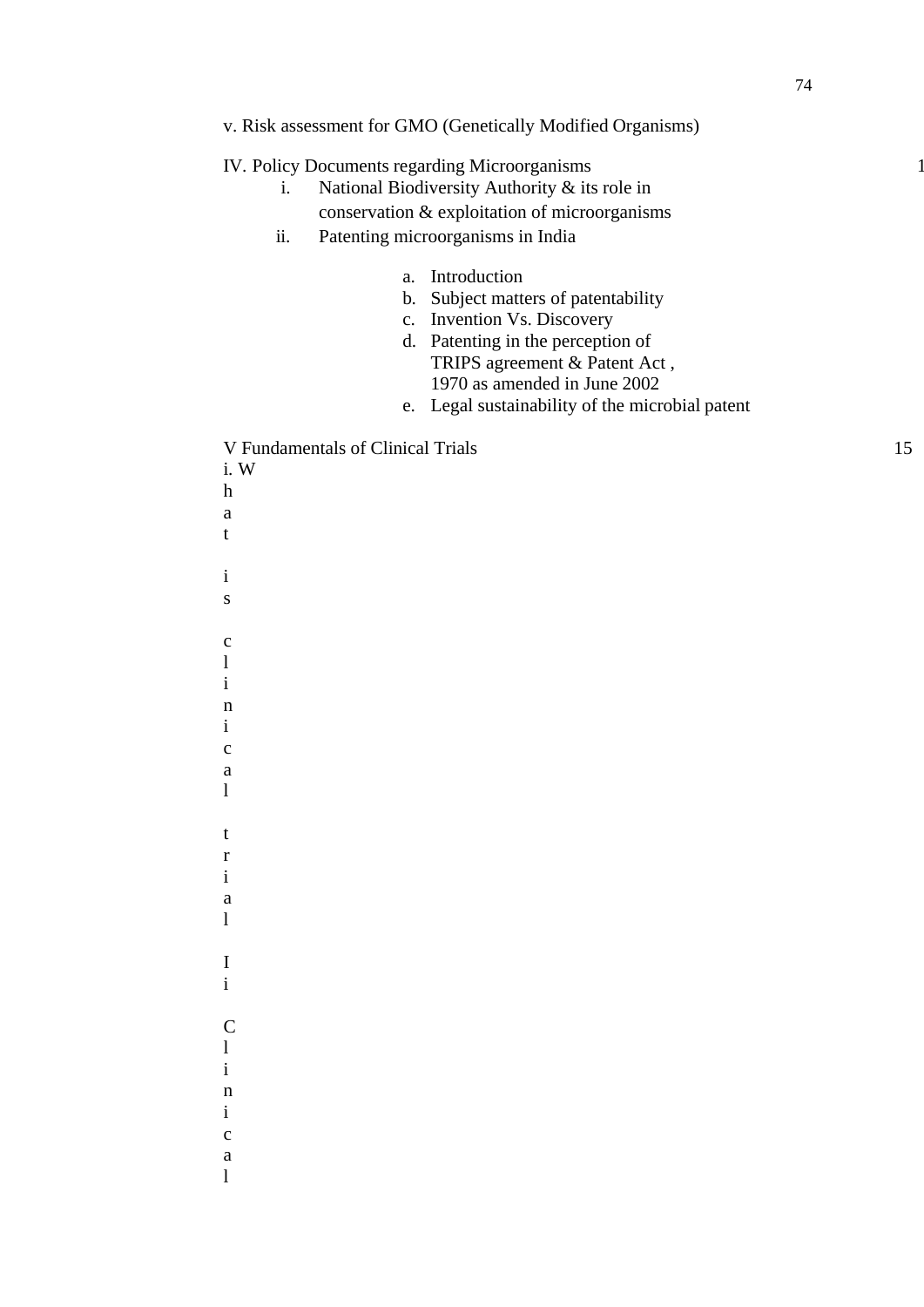a l p h a s e s

t r i

- a) Phase I
- b) Phase II
- c) Phase III
- d) Phase IV

## VI. Bioethics 08

- i. Introduction
- ii. Theories of bioethics: Deontology theory, Virtue theory
- iii. Experiments of animals

## **References:–**

1. Friedman Lawrence M, Curt D. Furberg, David l.

DeMets (1998), Fundamentals of Clinical Trials. 3

rd

Edition Springer International

2. Kanagasabapathy A.S & amp; Pragna Rao

Laboratory accreditation - Procedural

Guidelines, Indian Journal of Clinical

Biochemistry, 2005, 20 (2) 186-188

3. Mepham Ben (2013), Bioethics an

Introduction for the Biosciences. Oxford

University Press U.K.

4. World Health Organization, Laboratory biosafety manual. – 3rd ed. Wiley Int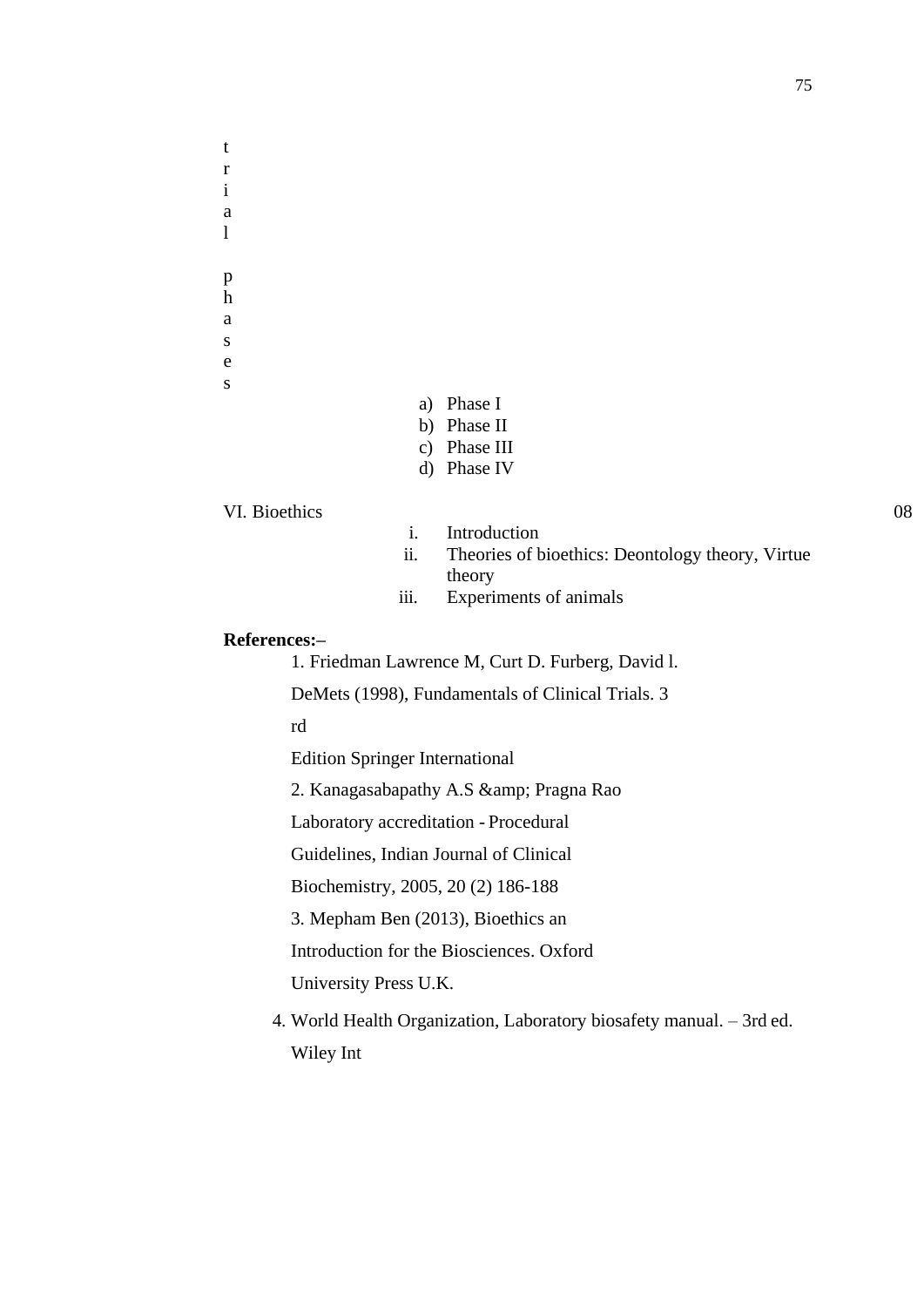## **T.Y.B.Sc. MICROBIOLOGY (C.B.C.S. 2018 Course) SEMESTER-VI MB 69-C Advanced Techniques in Microbiology-II**

| <b>Total credits 04</b>                                                                | Total 60 |
|----------------------------------------------------------------------------------------|----------|
| Lectures.                                                                              |          |
| <b>Course Learning Outcomes:</b>                                                       |          |
| On completion of Course Students are able to -                                         |          |
| Acquire the techniques in the enumeration of viruses $\&$ serology<br>$\bullet$        |          |
| Adapt the techniques in the purification $\&$ characterization of Enzymes<br>$\bullet$ |          |
| Understand the process of recovery $\&$ purification of fermentation<br>$\bullet$      |          |
| products                                                                               |          |
| Get an in depth Knowledge<br>$\bullet$                                                 |          |
| of the Enzyme assay methods                                                            |          |
| <b>Course Content</b>                                                                  |          |
| I. Techniques In Immunology                                                            |          |
| A. Enumeration of viruses                                                              | 06       |
| i. Latex droplet method (Direct Microscopic count)                                     |          |
| ii. Haemagglutination assay                                                            |          |
| iii. Plaque and pock method.                                                           |          |
| iv. LD 50 or ID5O assays (50% end point method.)                                       |          |
| <b>B.</b> Serology                                                                     | 20       |
| i. Agglutination                                                                       |          |
| ii. Immunodiffussion                                                                   |          |
| iii. Oudin Tube Technique                                                              |          |
| iv. SRID                                                                               |          |
| v. Ouchterlony Technique                                                               |          |
| vi. Immunoelectrophoresis                                                              |          |
| vii. Radioimmunoassay and its applications                                             |          |
| viii. Immunofluorescence                                                               |          |
| ix. ELISA: Direct, Indirect                                                            |          |
| <b>II. Techniques In Enzymology</b>                                                    |          |
| 10<br>A. Purification and characterization of enzymes                                  |          |
| i. Methods of purification based on Molecular size:                                    |          |
| a. Dialysis                                                                            |          |
| b. Gel exclusion chromatography                                                        |          |
| c. Centrifugation based on Solubility differences.                                     |          |
| ii. Electric charge.                                                                   |          |
| a. Ion exchange chromatography                                                         |          |
| b. IEF                                                                                 |          |
| iii. Specific binding property and selective adsorption.                               |          |
| a. Affinity chromatography                                                             |          |
| iv. Criteria for purity.                                                               |          |
| v. Determining molecular weight of protein                                             |          |
|                                                                                        |          |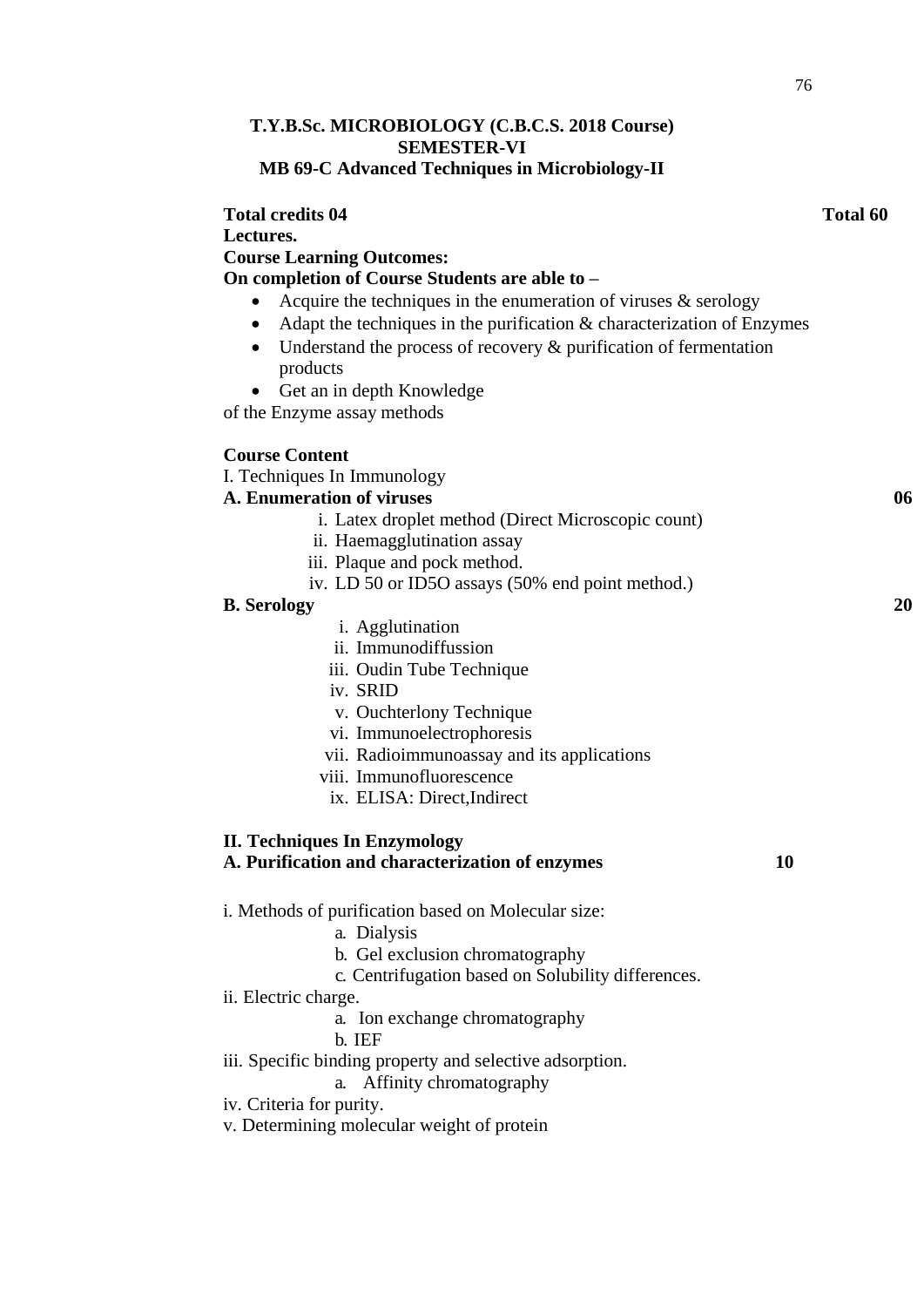## **B. Enzyme assays 10**

- i. Principles of enzyme assays.
- ii. Assay techniques with suitable examples.
	- a. Electrode method
	- b. Manometric
	- c. Spectrophotometric
	- d. Fluroscence spectroscopic
	- e. Radiochemical assay

# ii. Coupled kinetic assay

## **C. Purification of viruses 04**

- i. Differential centrifugation.
- ii. Density gradient centrifugation.
- iii. Precipitation.

## **III. Recovery and purification of fermentation products. 10**

- i. Foam separation.
- ii. Precipitation.
- iii. Filtration and Ultrafiltration.
- iv. Centrifugation.
- v. Solvent extraction.
- vi. Solvent recovery.
- vii. Adsorption and elution.
- viii. Drying
- ix. Crystallization

#### **References**

- 1) Abul K. Abbas, 2006, Cellular and Molecular Immunology 5<sup>th</sup> Edition ,ELSEVIER Saunders Publications ,An imprint of Elsevier, Philadelphia., USA, (Topics IV, VI and VII )
- 2) Conn, E.E. P.K., Stumf, G. Bruening& R.H. Dol (1995) Outlines of Biochemistry 5<sup>th</sup> Edition, John wiley & sons.
- 3) David E. Metzler, Vol I & II  $2<sup>nd</sup>$  edition (2006) Biochemistry "The Chemical Reactions of Living cells", Academic Press
- 4) David Male, Jonathan Brostoff , David B Roth, Ivan Roitt, 2006, Immunology,  $7<sup>th</sup>$  edition Mosby ELSEVIER,Canada. (Topics I, II and III )
- 5) David Nelson & Michael M. Cox Lehniger, A.L. (1975), (2013)Biochemistry  $2<sup>nd</sup>$ , 6<sup>th</sup>edition. Kalyani publisher, New Delhi.
- 6) Dimmock N.J. A. J. Easton and K.N. Leppard (2001) Introduction to Modern Virology Blackwell science
- 7) Foster, R.L. (1980) The Nature of Enzymology, Croon Helm Ltd. London.
- 8) Ian R Tizard 2004, Immunology, An introduction,  $4<sup>th</sup>$  Edition, Saunders College Publishing. U.K. (Topics III, IV and VI )
- 9) Ivan M. Roitt,PeterJ.Delves, 2001, Roitt's Essential Immunonology,  $10^{th}$  Edition, 2001, Blackwell publishing Company, USA. (Topics III and VI )
- 10) Keith Wilson & John Walker (Ed.) 2005, Principles & Techniques of Biochemistry and Molecular Biology, Cambridge University Press, New York, USA. (Topic VII )